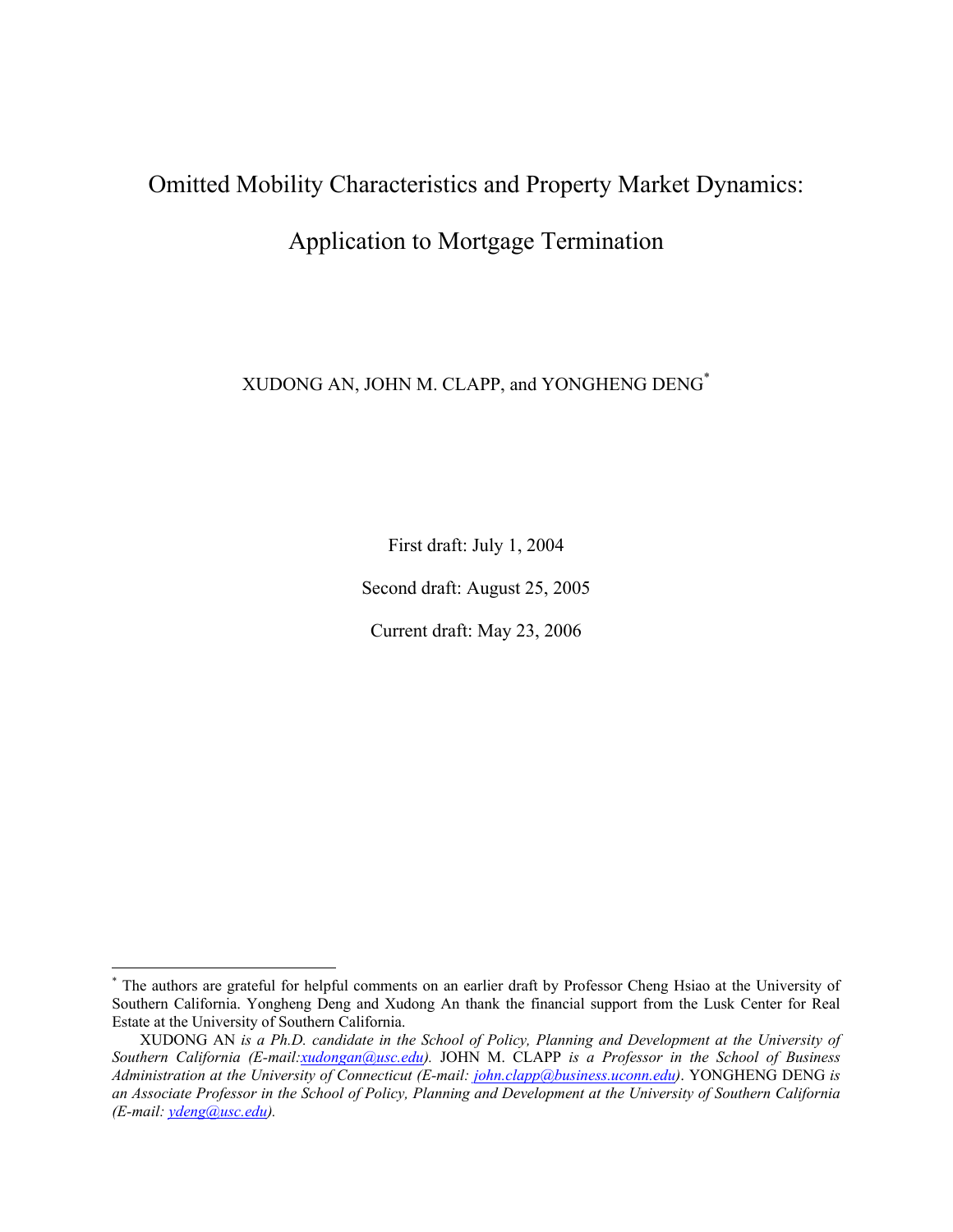# Omitted Mobility Characteristics and Property Market Dynamics: Application to Mortgage Termination XUDONG AN, JOHN M. CLAPP and YONGHENG DENG

#### **ABSTRACT**

Property market dynamics depend on changes in long run equilibrium and on impediments to adjustment towards equilibrium. One of the most important aspects of property market dynamics is often attributed to the activities in the mortgage market. However, many impediment factors, such as changes in family status, education, neighborhood effects and job relocation, are often unobservable from micro household-level data. Since these omitted variables contribute to moving decisions and therefore to sale and default decisions, utility functions for sale and default are correlated through these unobservable variables; thus, the IIA assumption of the widely used Multinomial Logit Model (MNL) is violated. Under such circumstances, econometric theory suggests that the Nested Logit Model (NMNL) is a better choice, which obviates the limitation of MNL by allowing correlation in unobserved factors across alternatives.

This paper empirically investigates the omitted household mobility characteristics problem in mortgage termination, and tests NMNL against MNL. Using loan level micro data, we find significant correlation between sale and default due to omitted borrower mobility characteristics. Our simulations find that NMNL out performs MNL in out-of-sample prediction.

JEL codes: G21; C25; C41; C52; D12

Keywords: Mortgage termination; Multinomial Logit Model (MNL); Nested Logit Model (NMNL); Mobility; Refinance; Default.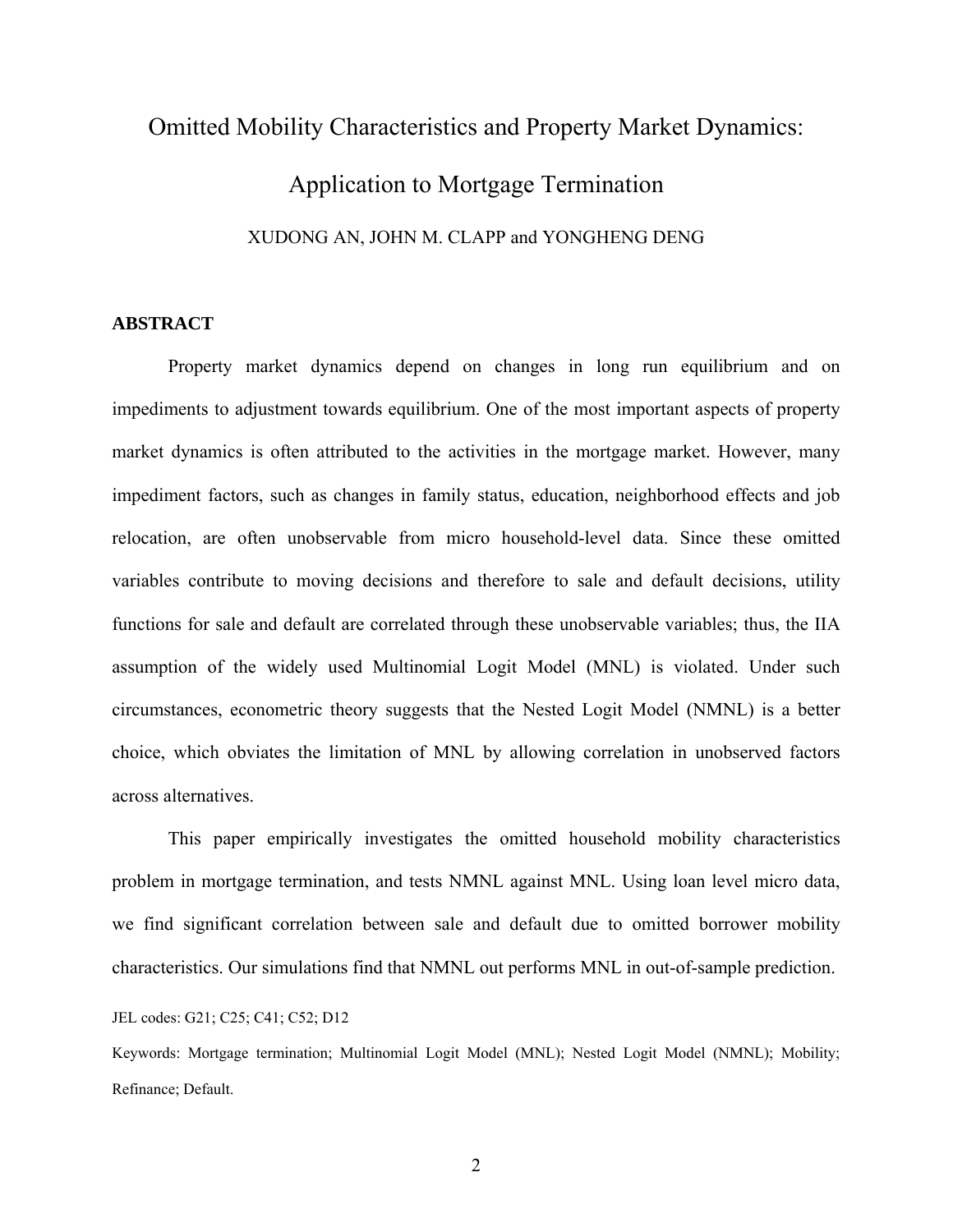#### **1. INTRODUCTION**

 $\overline{a}$ 

Economists have reached a general consensus that property markets adjust slowly to supply and demand shocks, so that any study of dynamics must deal not only with long run equilibrium but also with impediments to adjustment towards equilibrium.<sup>1</sup> Property market dynamics must be understood through theories of local market equilibrium as mediated by adjustment mechanisms such as the mobility decision.<sup>2</sup> The adjustment path for any given local market is influenced, at a minimum, by transactions costs, information costs and inertial forces such as attachment to a neighborhood (Whitehead and Odling-Schmee, 1975, p. 316).

The complexity of these adjustment mechanisms poses a challenge to empirical research on property markets, especially at the microeconomic level where household and firm heterogeneity implies different responses to shocks. For example, information sets will vary across economic agents, implying variation in rates of adjustment to spatial disequilibrium. Data allowing adequate discrimination across groups of agents is difficult or impossible to obtain. These data limitations have caused researchers to use econometric techniques such as random coefficients or models of unobserved heterogeneity.

An important perspective on property market dynamics may be attributed directly to mortgage market activities and to the financial constraints imposed by mortgage markets. Decisions of firms and households to terminate mortgage contracts due to financial or relocation motivations are not the only adjustment mechanism, but they constitute a category of particular relevance to spatial disequilibrium. This paper focuses on the property market dynamics from the

<sup>&</sup>lt;sup>1</sup> Whitehead and Odling-Smee (1975) emphasize the need to evaluate adjustment dynamics. Ball and Kirwan (1977) point out that "the persistence of sub-markets will reflect a continuing mismatch between the evolving pattern of demand and the slowly-changing supply (p. 15)." These points have been confirmed by many empirical studies: See Straszheim (1975), Schnare and Struyk (1977), Watkins (2001) and Clapp and Wang (2006).

<sup>2</sup> Maclennan Munro and Wood (1987, pp. 29-32) discuss Alfred Marshall's emphasis on long run equilibrium *versus* Adam Smith's emphasis on spatial rigidities.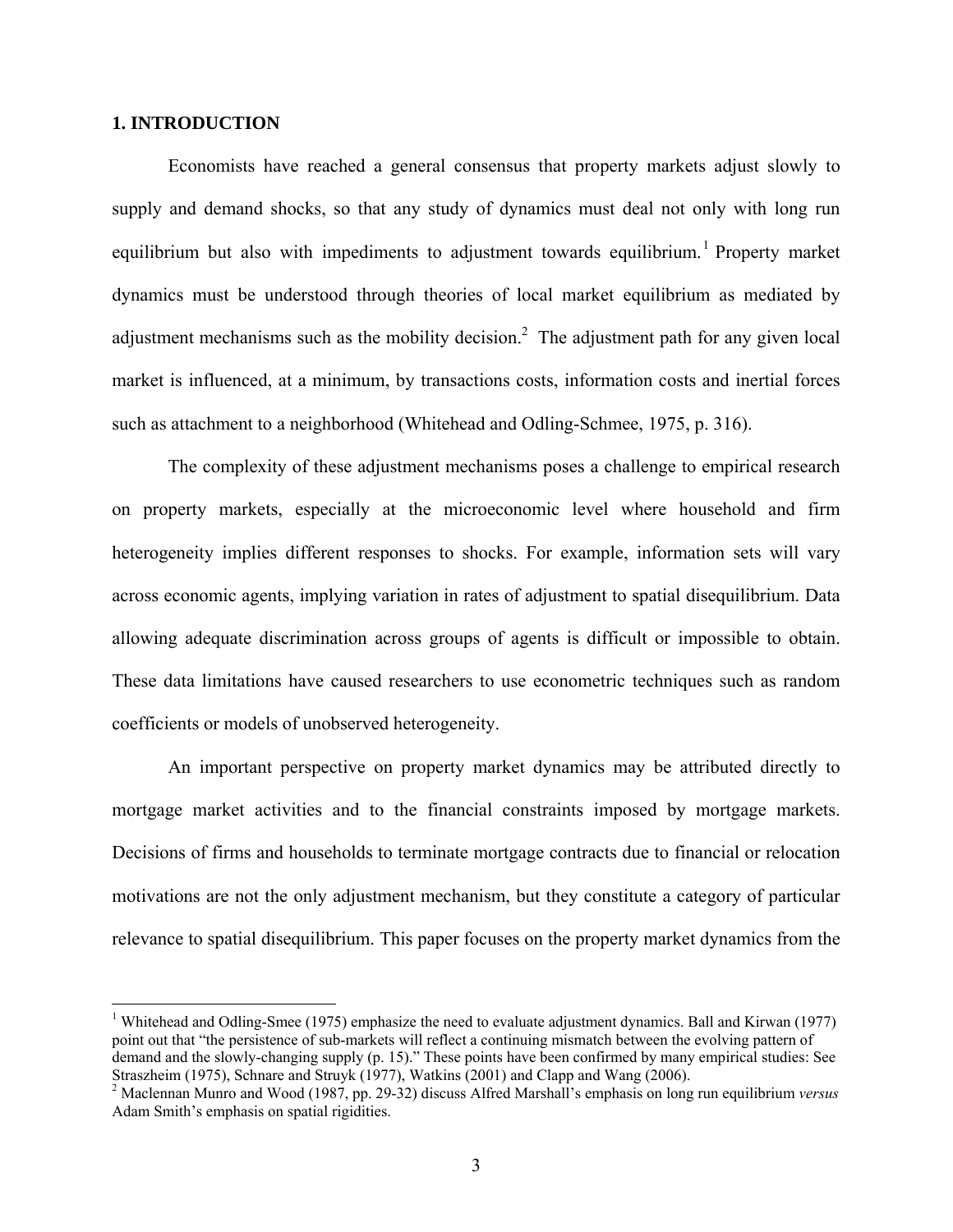mortgage market perspective. It models the decisions of households to move as reflected in mortgage market data, where a move as an adjustment mechanism may be associated with utility-maximizing decisions to either prepay or default on the mortgage. Often, the optimal choice between these two termination events depends on unobserved demographic changes associated with income, job location, or family size; substantial inertial forces include search costs, neighborhood change and attachment to an area. Likewise, the shocks that produce a new optimal bundle of housing attributes cause dissatisfaction with the current home; the new equilibrium is a function of many of the same variables. Thus, our focus on mobility and mortgage termination is a step towards a general understanding of the dynamic paths of property markets.

There have been several major developments in models of optimal mortgage termination. The option-theoretic model predicts that the borrower is exercising a call (prepayment) or put (default) option<sup>3</sup>. Empirical research has shown that option-theoretic models are able to explain a substantial proportion of prepayment and default risks<sup>4</sup>. However, due to inertial forces<sup>5</sup>, researchers modify the standard frictionless-model. While many studies turn to transactions costs to explain the prepayment behavior<sup>6</sup>, Archer, Ling and McGill (1996, 1997) establish the conceptual framework to distinguish refinance from move in a borrower's prepayment behavior. They argue that borrowers have three choices to terminate mortgages by either move, or

<sup>&</sup>lt;sup>3</sup> See, Findley and Capozza (1977), Dunn and McConnell (1981), Buser and Hendershott (1984), Cunningham and Hendershott (1984), Brennan and Schwartz (1985), Epperson, Kau, Keenan and Muller III (1985), Kau, Keenan, Muller III and Epperson (1992) and Kau and Keenan (1995).

<sup>&</sup>lt;sup>4</sup> See, Foster and Van Order (1984), Green and Shoven (1986), Schwartz and Torous (1989), Quigley and Van Order (1990, 1995) and Deng, Quigley and Van Order (2000).

 $<sup>5</sup>$  E.g. many borrowers prepay when call options are "out-of-money", while others do not default even when the put</sup> option is deeply "in-the-money".

 $6$  For example, Follain et al (1992) and Giliberto and Ling (1992) include borrower transaction costs in optimal call models, while Archer and Ling (1993) and Stanton (1995) further assume heterogeneous transaction costs for different borrowers.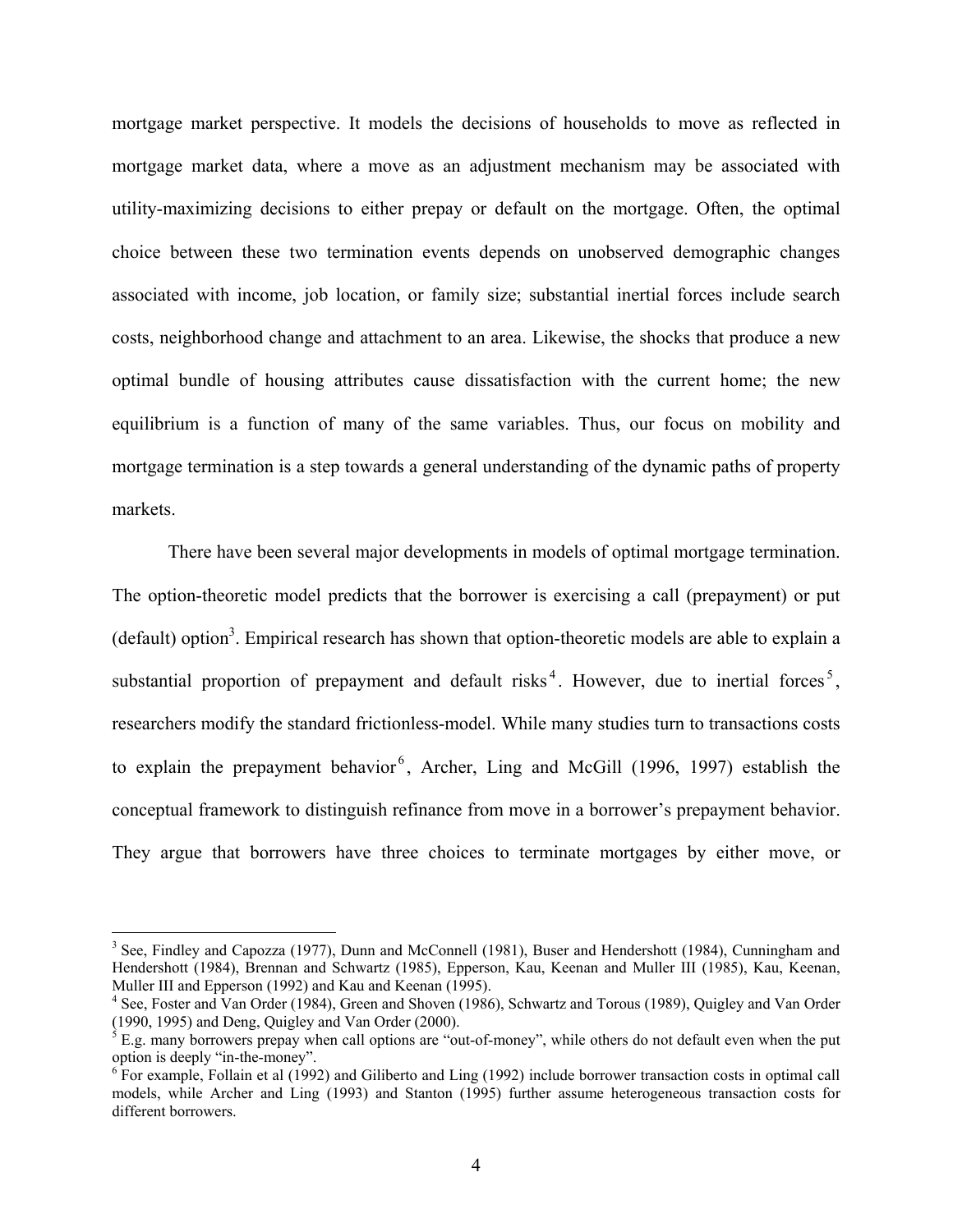refinance or default, and list several mobility variables affecting the move decision<sup>7</sup>. However, their estimates combine the three choices together.

Taking one step further, Clapp et al (2001) is the first to model the choices of refinance, move and default as three competing risks of mortgage termination. They provide evidence showing that determinants of moving are very different from those of refinance. More specifically, financial considerations (such as value of the call option) are primary drivers of the optimal refinance choice, while proxies for mobility characteristics of homeowners (e.g., age, income and minority indicators) are more important for the move decision. Taking the same approach, Pavlov (2001), Goldberg and Harding (2003) and Deng, Pavlov and Yang (2005) model mortgage termination as three different choices of refinance, move (sale) and default, and show that factors related to household mobility are crucial to the sale decision<sup>8</sup>.

Turning to default, more and more researchers have found that option value is far from enough to explain borrower choices to default – many borrowers do not default although their houses have substantial negative equity<sup>9</sup>. Ambrose, Buttimer and Capone (1997) show the importance of transaction costs. Deng, Quigley and Van Order (1996, 2000) show that "trigger events" (i.e., shocks to an equilibrium) such as unemployment and divorce are important to the borrower's default decision. Vandell (1995) and Archer, Ling and McGill (1997) argue for similar trigger events or shocks, which are crucial to default decision. Pavlov (2001) and Deng, Pavlov and Yang (2005) argue that default is primarily driven by the optimality of a move in the presence of negative equity. Moderating variables such as years in the current home or proxies

 $<sup>7</sup>$  The list of variables includes lifecycle, education, employment opportunity, household restructuring, and</sup> deteriorating neighborhood, etc.

 $8$  Thereafter, we use "sale" to denote selling the property, paying off the mortgage and moving.

 $9$  For example, Cauley (1996) reports that there was little increase of default rate even though up to 44 percent of homes purchased between 1989 and 1991 in Los Angeles County had negative equity in 1995.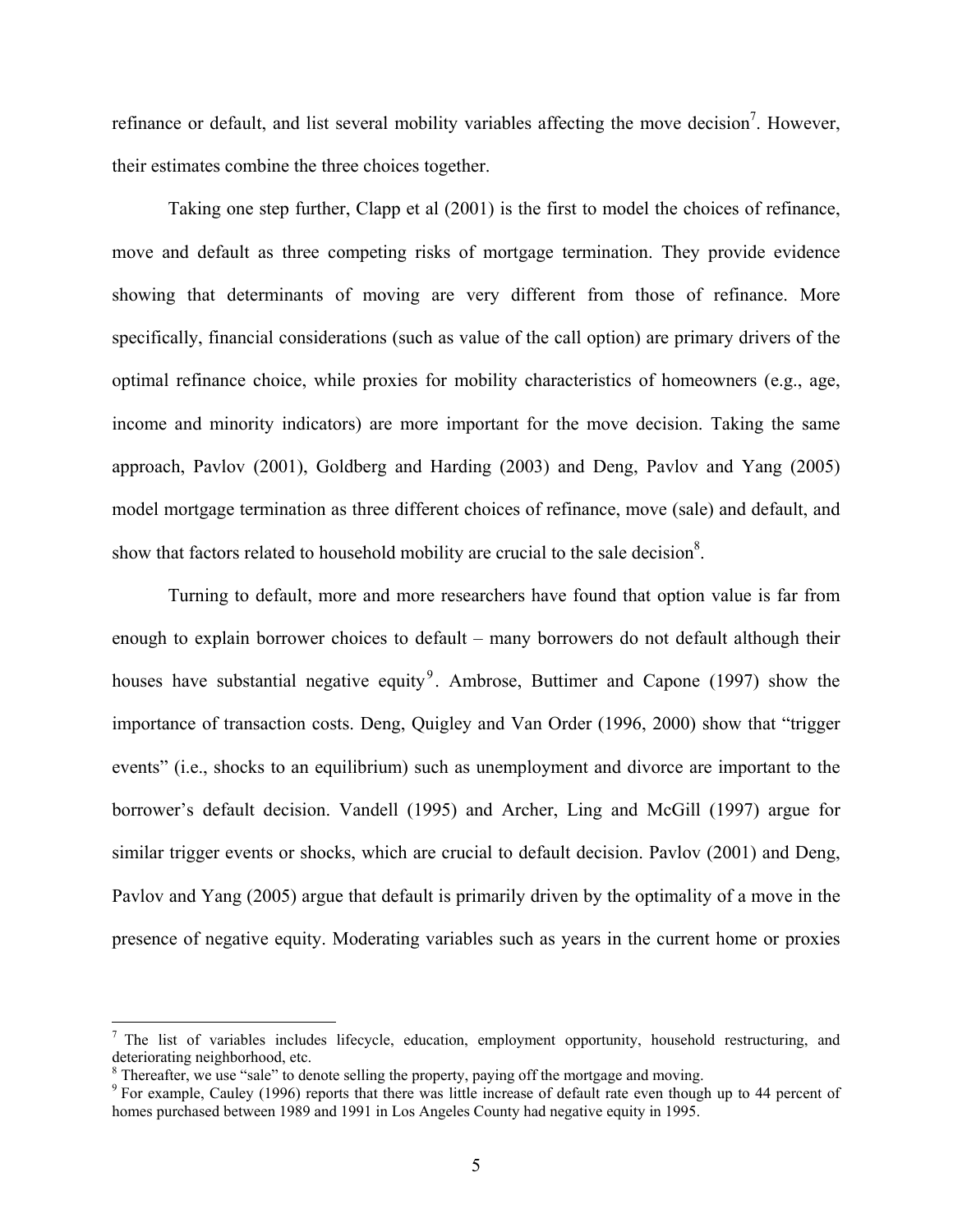for transactions costs are considered by these studies. Therefore, there is increasing consensus that household mobility factors are also crucial for default.

Parallel to the conceptual understanding of mortgage termination choices, there have been important developments in empirical econometric models of mortgage termination. One strand of the literature applies the Cox Proportional Hazard (CPH) model;  $^{10}$  at the same time, applications of logit models to mortgage termination are well established $11$ . Logit models are straightforward and appear to do a good job of mimicking the mortgage borrowers' choice making. Recent applications of Multinomial Logit Models (MNL) to mortgage terminations structure the data according to event-history.<sup>12</sup> Clapp et al (2001) and Clapp, Deng and An (2004) argue that MNL with event history data is an attractive alternative to the PHM due to its inherent competing risks nature<sup>13</sup> and its ease of estimation. Many mortgage companies today are using MNLfor mortgage termination modeling.

Despite its wide application, there are certain limitations of MNL. A very important implicit assumption for MNL is the Independence of Irrelevant Alternatives (IIA) property: the predicted odds ratio of two choices will be constant if we eliminate a third choice from the

 $10$  The CPH model has been used in mortgage termination studies by Green and Shoven (1986), Schwatz and Torous (1989), Vandell, et al. (1993), Deng and Quigley and Von Order (1996), Deng (1997), Ambrose and Capone (2000), Pavlov (2001), Bennett Peach and Peristiani (2001) and Lambrecht, Perraudin and Satchell (2003). More recent studies include Deng and Quigley (2002), Huang and Ondrich (2002), Ciochetti et al (2002, 2003), Deng and Gabriel (2006), Deng, Pavlov and Yang (2004) and Clapp, Deng and An (2004).

<sup>&</sup>lt;sup>11</sup> See Cunningham and Capone (1990), Philips et al. (1995), Quigley and Van Order (1995), Archer, et al. (1996), Ambrose and Capone (1998), Berkovec et al. (1998), Mattey and Wallace (2001), Clapp et al (2001), Calhoun and Deng (2002), Goldberg and Harding (2003) and Ambrose and Sanders (2003).

 $12$  Mortgage data allow tracing each loan from origination through termination or end of observation. The data are structured as a panel data, with one observation for each quarter for each loan during the observation period. The time series aspect is preserved when the records are stacked together, assuming the i.i.d. property.

 $t<sup>13</sup>$  The MNL allows direct competition among the choices: the probabilities of termination risks, and the probability if continuing to pay, must sum to one. An increase in one termination probability must be offset by a decline in probability for one or more of the alternatives, thus risks are "competing".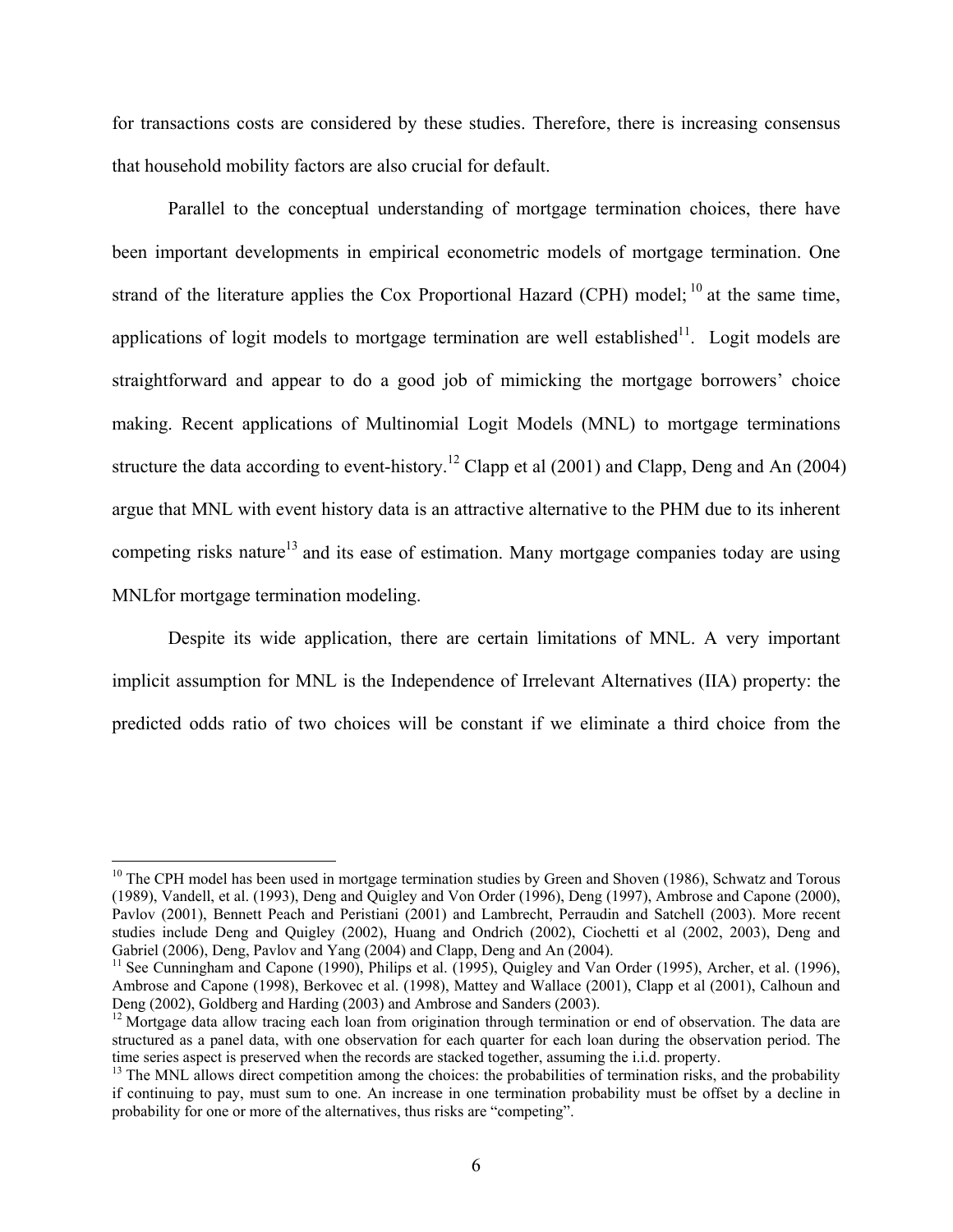$model<sup>14</sup>$ . This is problematic when we apply MNL to the modeling of borrower refinance, sale and default choices: as we have discussed earlier, there is growing evidence showing that mobility plays important roles in borrowers' decisions on both sale and default. Borrowers rarely default just because the put option is in the money. It is highly likely that the borrower will choose default if there is negative equity while choose sale if there is positive equity, given that the borrower desires/needs to move. Now suppose that we eliminate the default choice. The ratio between predicted probabilities (expressed as odds) of refinance and sale will change after we eliminate the third choice, default. Econometric theory tells us that this happens because MNL assumes that the unobserved error terms of the three utility functions (refinance, sale and default) follow an i.i.d. extreme value distribution.<sup>15</sup> However, in reality, there are many unobservable household mobility characteristics related to both sale and default that cause correlation of error terms across alternative choices.

Given this problem, the appropriateness of using MNL to model mortgage termination by competing risks of refinance, sale and default is open to question. The Nested Logit (NMNL) model obviates the limitation of MNL by allowing correlation in unobserved factors across alternatives of sale and default. Therefore, NMNL is potentially a better choice when we model mortgage termination choices when researchers do not fully observe household mobility characteristics. The purpose of this paper is to follow the above rationale to investigate the omitted household mobility characteristics problem for mortgage termination, and empirically test whether there are substantial improvements when using NMNL rather than MNL.

 $14$  This is illuminated by the classical red bus-blue bus problem: the ratio between number of people drive to work and taking blue bus should keep unchanged if we eliminate the choice to take the red bus; but this is not the case in reality.

<sup>&</sup>lt;sup>15</sup> See Train (2003) for a complete discussion of MNL and i.i.d. assumption.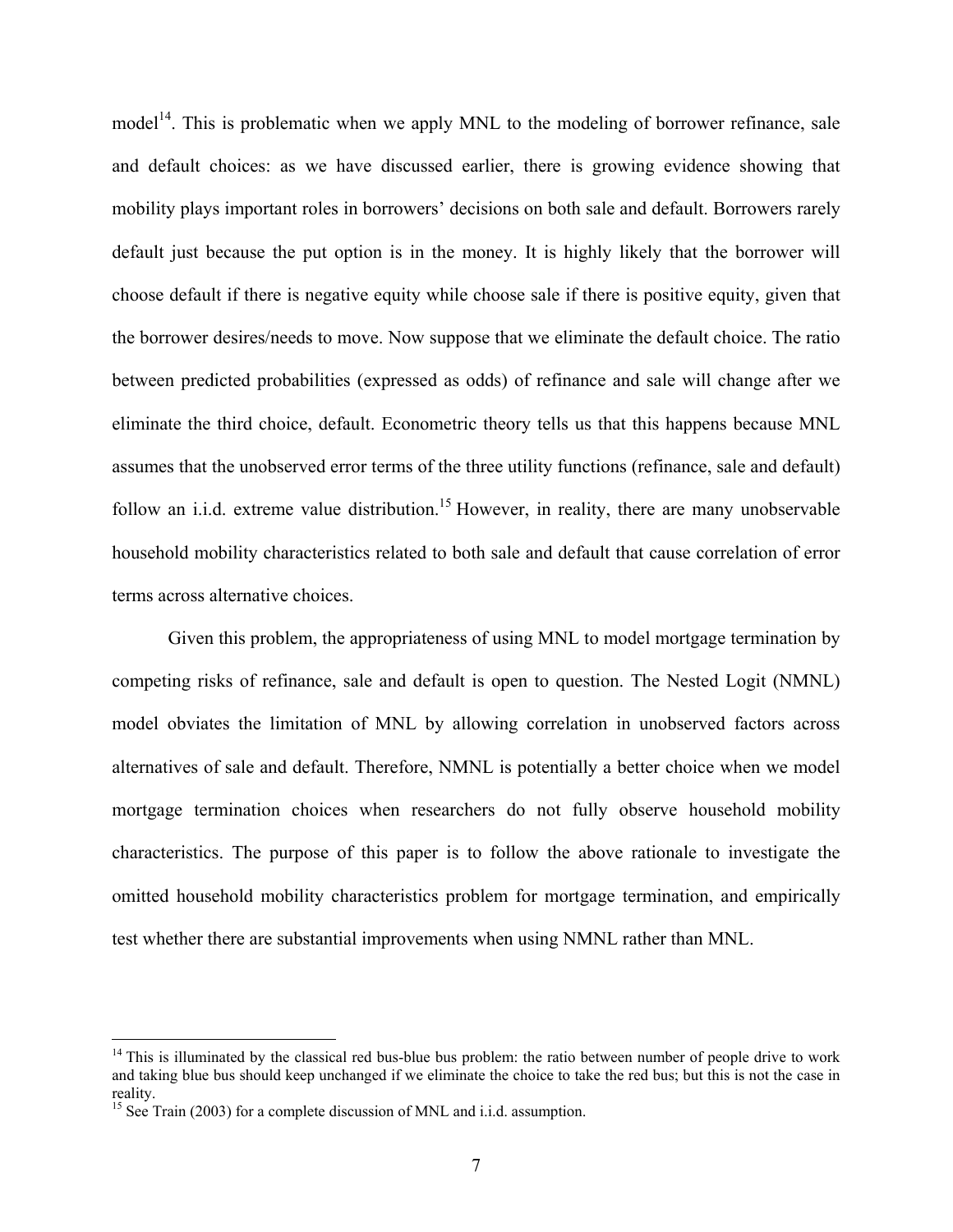The rest of the paper is organized as follows: the next section reviews the mortgage termination literature and further explains the omitted mobility characteristics problem in MNL modeling. Section three describes the difference between MNL and NMNL by intuition, and formally presents the two models. Section four and five present our data and empirical results regarding comparison between MNL and NMNL. Section six develops a simulation study in the spirit of MNL and NMNL comparison. Section seven draws conclusions.

#### **2. MORTGAGE TERMINATIONS AND THE OMITTED MOBILITY**

#### **CHARACTERISTICS PROBLEM**

1

#### *2.1 Mortgage Termination by Refinance, Sale and Default*

As indicated in the previous section, we view a mortgage borrower as having four choices every month – to refinance the existing mortgage (pay off the current loan and replace it with another, called "refinance" hereafter); to sell the property, pay off the existing mortgage and move to somewhere else (called "sale"); to stop making payments and turn over possession of the property to the lender(called "default")  $16$  and to make the scheduled payment (called "continue") (see Archer, Ling and McGill 1996, 1997, Clapp et al 2001, Pavlov 2001, Goldberg and Harding 2003, and Deng, Pavlov and Yang 2004 for detailed discussions about each choice). It is important to separate prepayment into refinance and sale because the variables driving optimal choices are significantly different: refinance happens solely because the borrower wants to take advantages of the "in-the-money" call option (to obtain a lower interest rate and/or lower monthly payment); while sale is mainly motivated by the homeowner's needs/desire to change the bundle of housing characteristics. Clapp et al (2001) identifies two different sets of

<sup>&</sup>lt;sup>16</sup> Default is typically measured by three months of nonpayment. Note that some defaults are cured: they do not always results in foreclosure.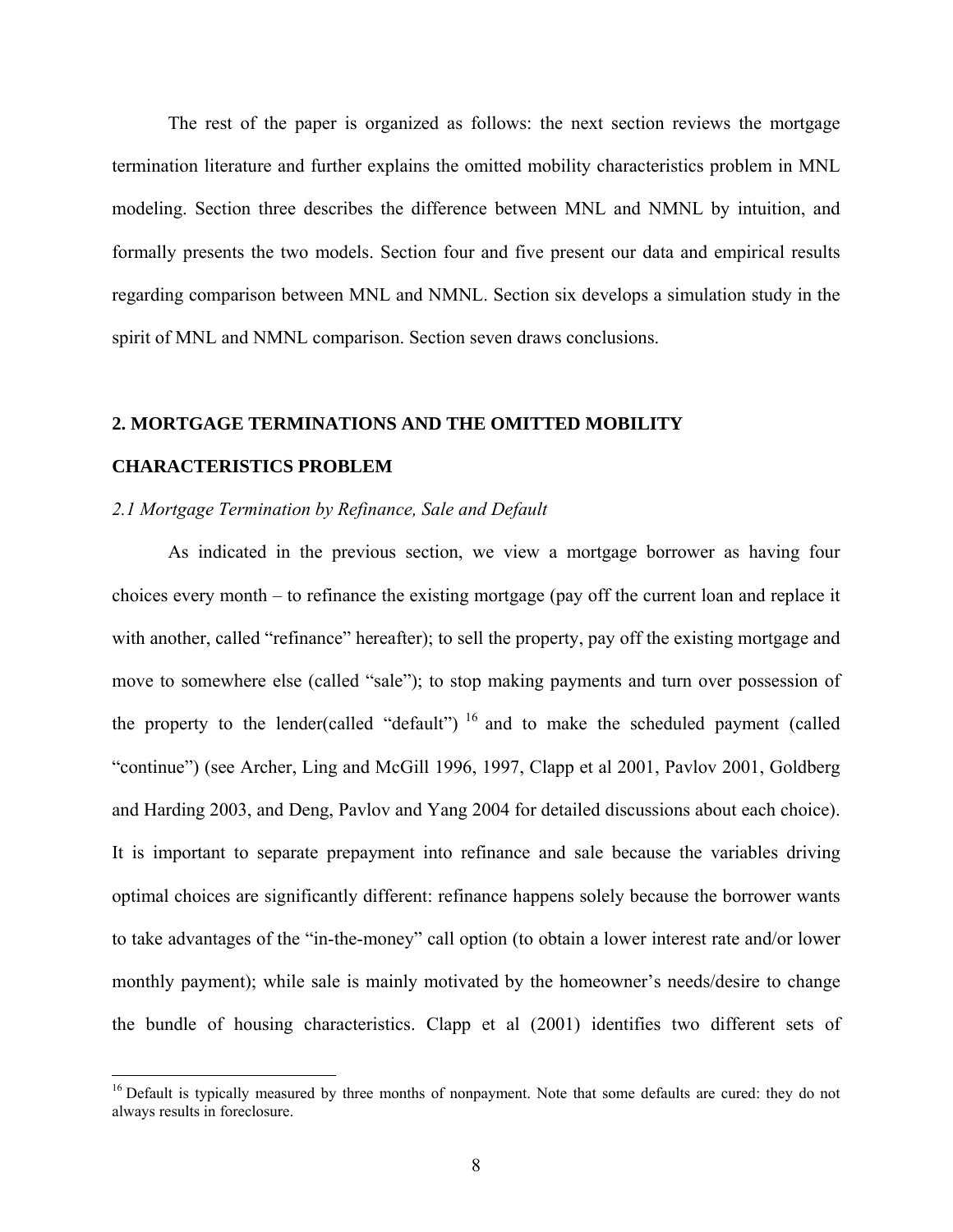explanatory variables: refinance is mainly explained by financial considerations like market value of the loan, while homeowner characteristics (e.g., age, income and minority status) are more important for sale. Further, they show that for some explanatory variables common to refinance and sale, the coefficients are significantly different and some coefficients have opposite signs. They conclude that "combining these two distinct choices into a single prepayment shifts coefficients towards zero and produces inaccurate predictions of aggregate termination rates." (Clapp et al 2001, pp.411) Other empirical studies including Pavlov (2001), Goldberg and Harding (2003) and Deng, Pavlov and Yang (2005) find similar results. These studies account for inertial forces associated with the loan contract, the neighborhood and/or the borrower.

#### *2.2 Variables Related to Refinance, Sale and Default*

 $\overline{a}$ 

The option-theoretic approach implies that optimal refinance happens when the call option is "in-the-money". Empirical studies have developed several proxies for the call option, for example, computing the difference between the par value of the mortgage and the present value of the remaining payments evaluated using the current market mortgage rate (Deng, Quigley and Van Order 2000), the ratio of current interest rate to the rate at origination (Richard and Roll 1989, Pavlov 2001, and Calhoun and Deng 2002), and the estimated market value of the mortgage derived from a close form formula (Collin-Dufresne and Harding 1999, and Clapp et al 2001). They have substantial explanatory power for the refinance decision.

However, mortgage borrowers do not exercise the option to refinance as ruthlessly as do owners of other financial options<sup>17</sup> (See Green and LaCour-Little 1999, and Deng, Quigley and Van Order 2000). Stanton (1995) and Green and LaCour-Little (1999) developed models of

 $17$  Although, on the other hand, Hurst and Stafford (2004) show that some borrowers refinanced to convert equity into current consumption during 1991-1994, which caused some "unexpected" refinancing activities, the call option to refinance is generally under-exercised.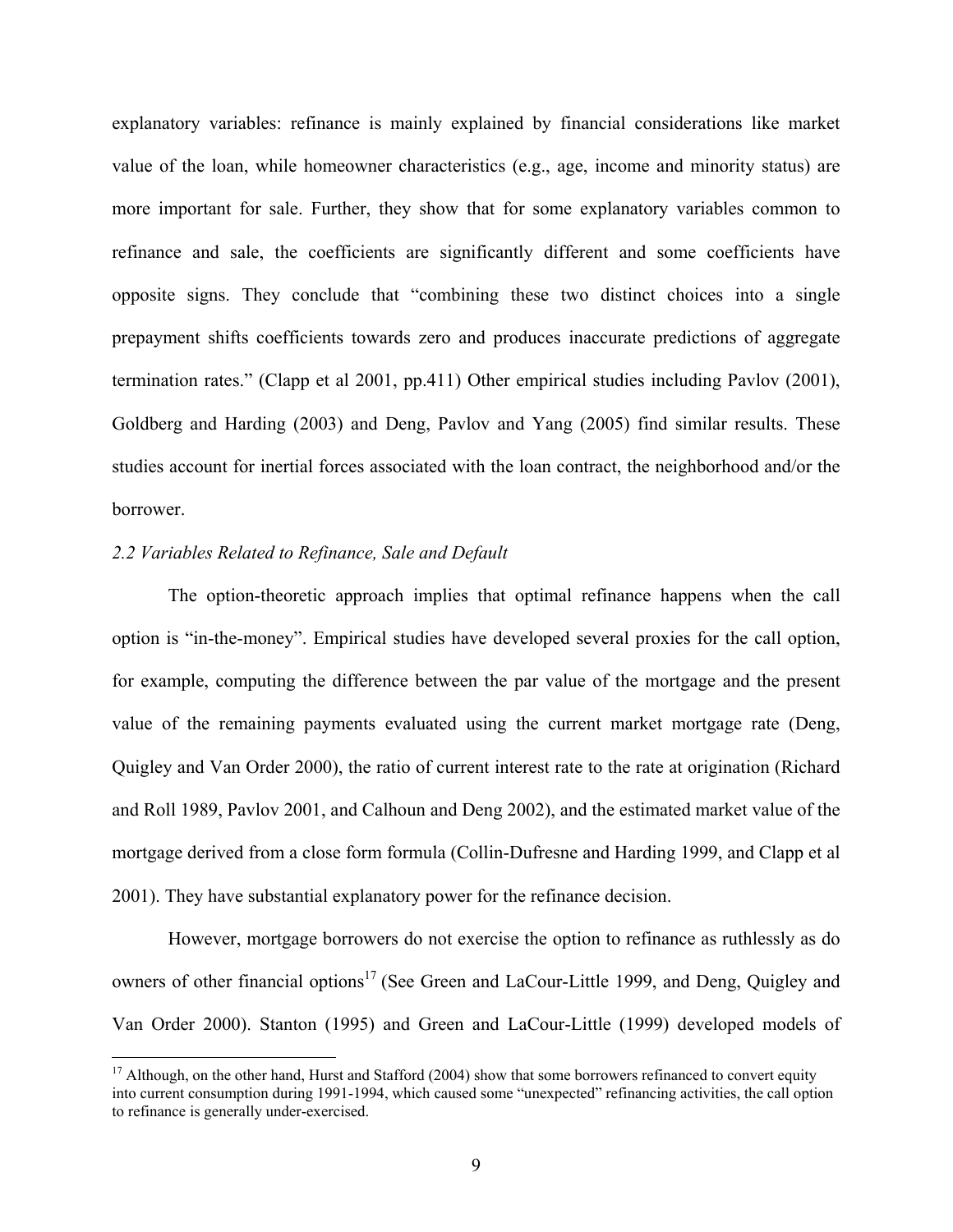mortgage terminations that account for transaction costs. For example, the larger the loan balance, the greater the dollar amount of benefits from refinancing, which increases the probability of refinancing. Others incorporate various constraint effects on a borrower's ability to refinance. For example, Archer, Ling, and McGill (1996) find higher annual payment-to-income and loan-to-value ratios were negatively related to refinance. Bennett, et al (2001) found strong evidence that poor credit history as well as high current loan-to-value ratio (CLTV) significantly reduced the probability of refinance. Deng and Gabriel (2006) find that being a minority adds constraints to the borrower's refinance choice.

Sale shares some common factors with refinance: e.g., both value of the call option and transaction costs to refinance may influence mortgage borrower's decision to sell the house. However, mobility as an adjustment to a new equilibrium bundle of housing is found to be more fundamental in the sale decision<sup>18</sup>. Thus, factors that trigger a move, as well as those that hinder the move, should be considered in the model.

Archer, Ling, and McGill (1996) summarize mobility driven factors related to mortgage termination into two broad categories: the location decision factors and the response to housing disequilibrium factors. Employment opportunity is the most important location-driven mobility factor. People usually move because of job relocation. Pavlov (2001) finds that the local unemployment rate is positively related to move because there might be more attractive opportunities outside the local area. Besides employment, other factors like climate and health are also important location-driven mobility factors.

<sup>&</sup>lt;sup>18</sup> Mobility is a mechanism whereby households adjust their optimal housing consumption to changes in circumstances (Rossi, 1955). See Maclennan, Munro and Wood (1987) for further elaboration on this point.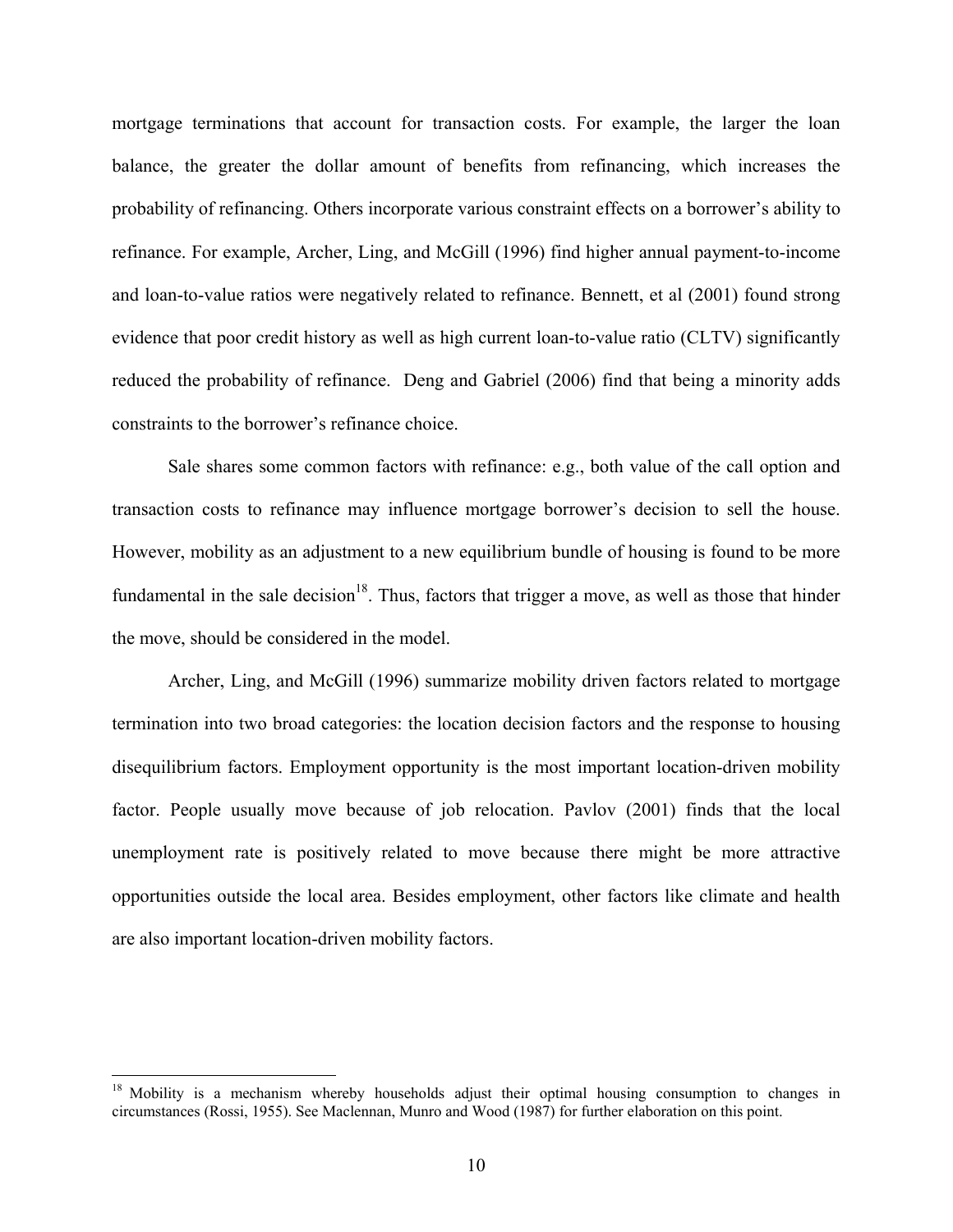Housing disequilibrium is a more complicated issue<sup>19</sup>. The first important type of housing disequilibrium factor is household restructuring. Change of marital status and change of household size both have been found to increase the propensity to move (Krumm 1984, Boehm and Ihlandfeldt 1986 and Quigley 1987). The second important type is neighborhood effects: e.g., lower neighborhood quality may cause renovations to be less valuable, increasing the likelihood to move (Shear 1983), while time in the neighborhood may increase the psychic cost of relocating (Boehm 1981, and Ihlandfelt and Silberman 1985). Recent work by Deng, Pavlov and Yang (2004) also find important neighborhood effects on the sale decision.

The sale decision is affected by many variables related to the optimal consumption of housing and to inertial forces. The first category includes the transaction costs of moving, e.g., search time, relocation expenses, costs of sale, and acquisitions costs (Archer, Ling, and McGill 1996). The second category is the incentives for housing investment: e.g., Green and Shoven (1986) and Quigley (1987) document a significant "lock-in" effect arising from below market rate financing – homeowners with low mortgage rates (relative to current market rates) delayed moving. On the other hand, we can imagine that if the borrower has a high mortgage rate relative to current market rates, he has an added incentive for sale. The third category is the household life cycle: e.g., younger households have longer periods to amortize the cost of moving, so they should be more sensitive to any resulting benefit of relocating (Shear 1983, and Ihlandfelt and Silberman 1985). The last category is education and involvement in workforce. Education tends to increase the likelihood to move, while presence of a working spouse has the opposite effect (Krumm 1984). In addition, income and race are also important to the move decision (see, e.g., Quigley and Weinberg 1977).

<sup>&</sup>lt;sup>19</sup> The disequilibrium that ultimately results in a move is the direct result of "changes in the needs of a household, changes in the social and physical amenities offered by a particular location, or a change in the standards used to evaluate these factors" (Speare 1974, pp. 175).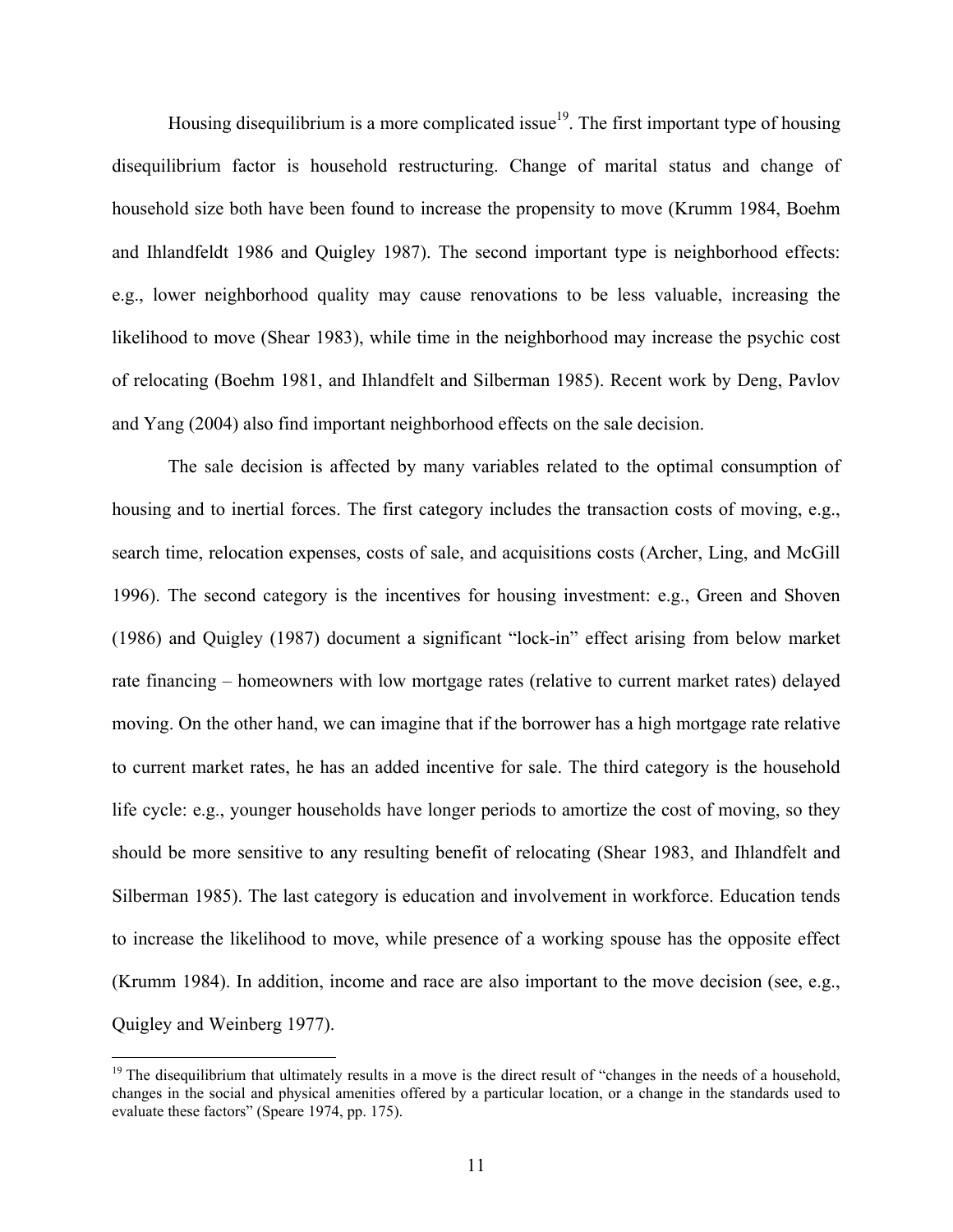Turning to default decisions, option theory predicts that negative equity is the most important variable determining the optimality of default. If there is negative equity in the house, the homeowner can exercise the put option by default to maximize his wealth. However, as discussed earlier, empirical evidence suggests that negative equity itself is far from enough to cause a default (Vandell 1995, Cauley 1996, Archer, Ling, and McGill 1996, Clapp et al 2001, Pavlov 2001, and Deng, Pavlov and Yang 2004). While many researchers see "trigger events" or "shocks" like unemployment, divorce and death as important factors to default (Vandell 1995, Archer, Ling, and McGill 1996 and Deng, Quigley and Van Order 2000), other studies have found that default is primarily driven by the needs/desire to move when there is negative equity (Pavlov 2001, Deng, Pavlov and Yang 2004). Therefore, the mobility factors examined above for the sale decision are also important factors for default.

#### *2.3 The Omitted Mobility Characteristics Problem*

While an increasing consensus has developed on the importance of mobility factors on both mortgage sale and default decisions, it is challenging to empirically model these mobility factors in mortgage termination. Empirical models need to deal with omitted variables that drive any change in equilibrium as well as those that accelerate or delay adjustments toward equilibrium.

As discussed in previous section, mobility is a very complicated issue that involves many dimensions and is often heterogeneous. Limited availability and accuracy of empirical data greatly restrain our ability to incorporating it in our modeling. Researchers have tried to use various variables to capture mobility effects: e.g., regional unemployment and divorce rate are used as sale and default explanatory variables and sometimes found significant (Deng, Quigley and Van Order 2000, Clapp et al 2001, Pavlov 2001, Deng, Quigley 2002); loan terms and points

12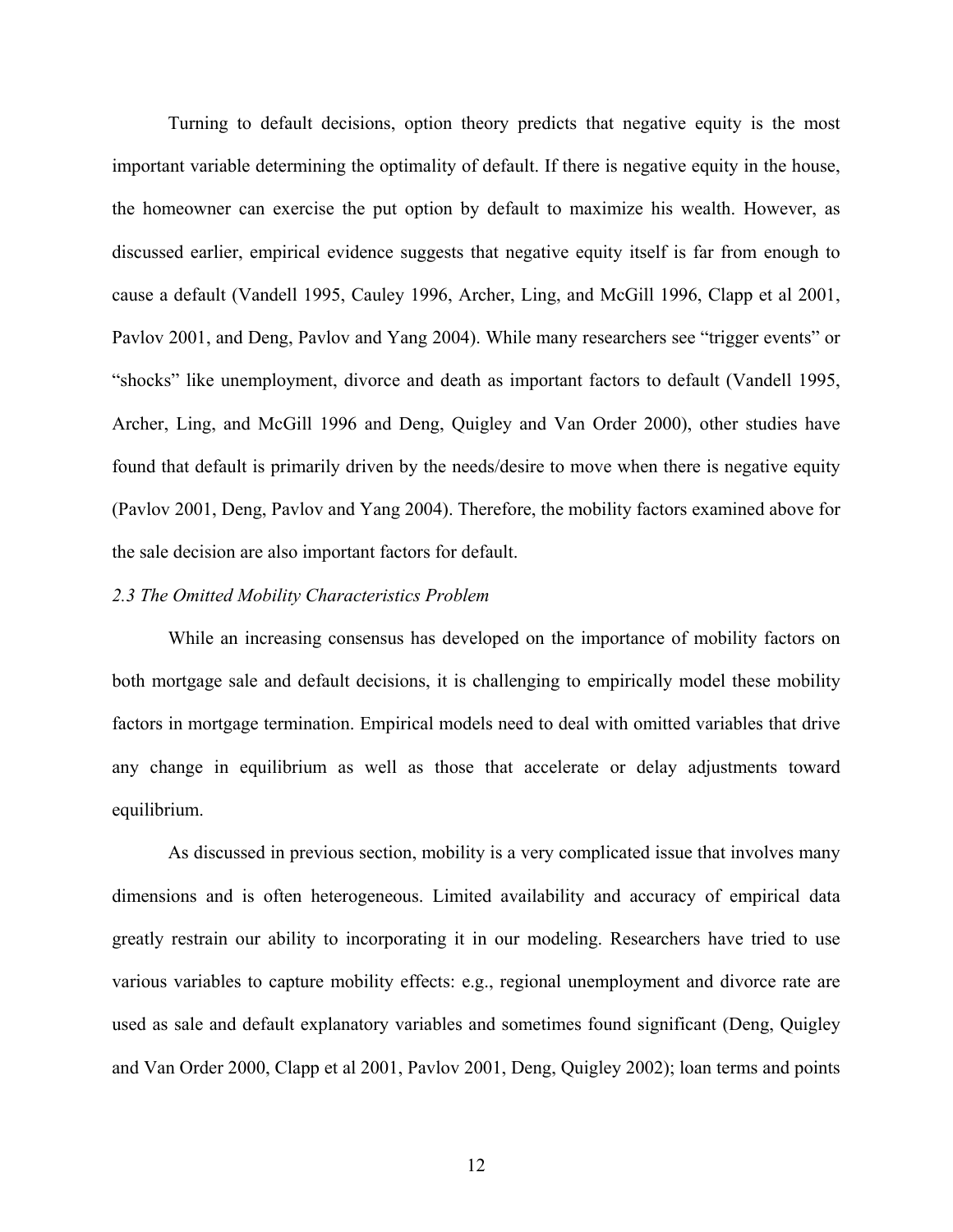are used as indicators of move propensity (Clapp et al 2001); age, race (minority indicator), marital status and income are also used as move propensity indicators (Archer, Ling, and McGill 1996, Clapp et al 2001, Goldberg and Harding 2003, and Clapp, Deng and An 2004).

However, two problems remain: first, many of the variables used are just "proxies" that may contain substantial measurement error: e.g., age, income and marital status at origination are usually used in post-origination periods although they definitely can change over time. Second, many of the mobility characteristics are totally omitted from empirical data. For example, profession is an important factor predicting job change; however, it is often omitted. Neighborhood effects are mostly unobservable in loan level micro data. Education, family structure, income shocks, and transaction costs of the move are often omitted from the mortgage data. Empirical researchers studying mortgage termination by household mobility typically have a long list of important variables they wish to be observable and accountable in their models.

To summarize, there is increasing consensus that mobility characteristics are crucial factors for both mortgage sale and default decisions; however, most of these important mobility characteristics are often unobservable from the micro mortgage data, or poorly proxied. In order to accurately model mortgage termination decisions, econometric technique can be used to handle these deficiencies in the data..

## **3. MULTINOMIAL LOGIT MODEL (MNL) VERSUS NESTED LOGIT MODEL (NMNL)**

#### *3.1 IIA property of MNL and the advantage of NMNL*

The Multinomial Logit Model (MNL) is one of the most widely used econometric tools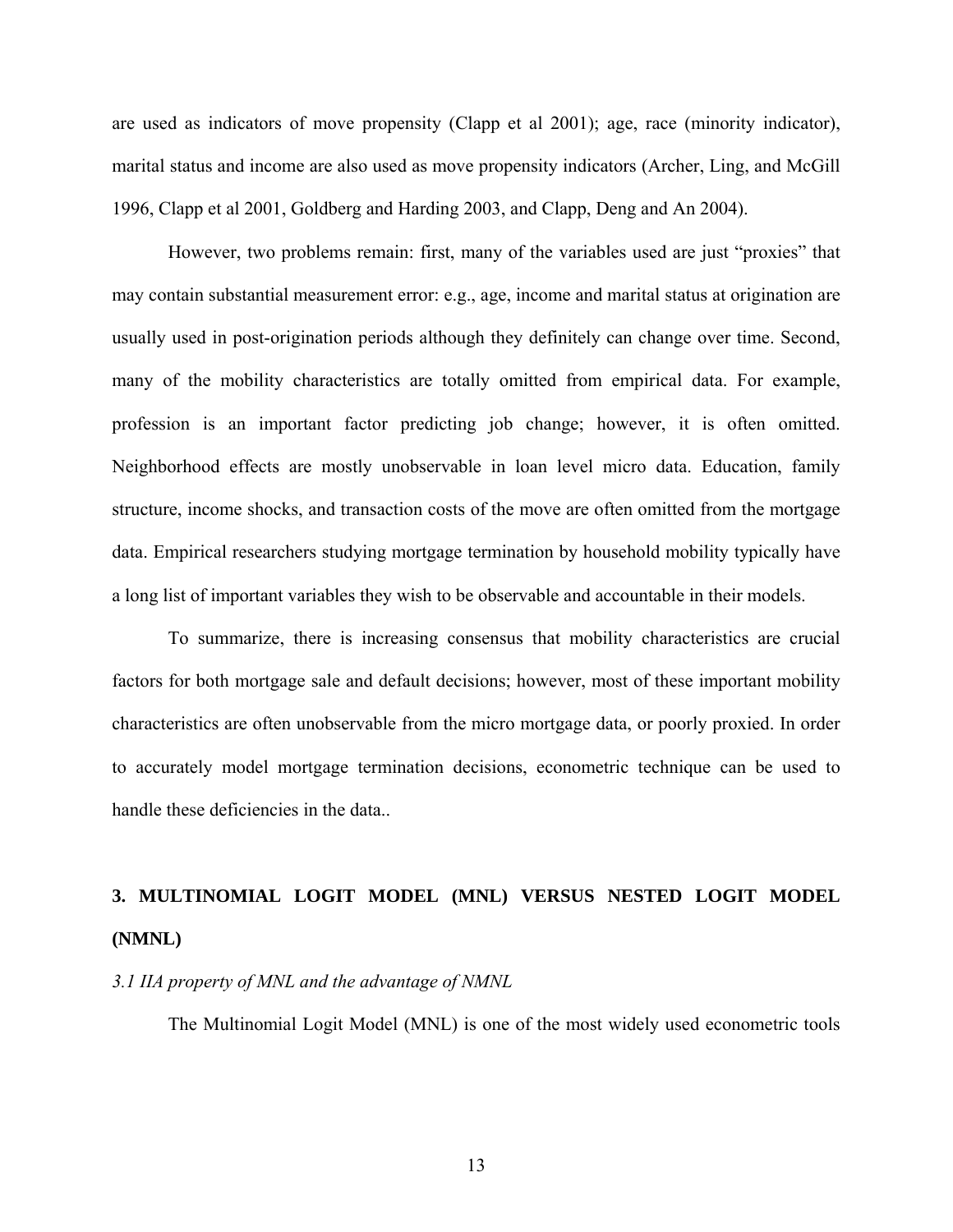in the housing and mortgage literatures $^{20}$ .

 $\overline{a}$ 

McFadden (1974) proves that the logit model of choice probabilities implies that unobserved utility is distributed as an i.i.d. extreme value function. One of the key assumptions implied by the MNL is that for any two alternatives *i* and *k*, the odds ratio of the logit probabilities does not depend on any alternatives other than *i* and *k*. This is commonly known as the property of *independence from irrelevant alternatives*, or IIA, initially derived by Luce (1959). The IIA property allows researchers to estimate the parameters of the MNL model consistently using a subset of alternatives, because elimination of irrelevant alternatives does not affect the odds ratio of probability for the remaining choices. This nice feature of MNL allows researchers to reduce computing time significantly.

However, the IIA property may not always hold for choice probabilities faced by mortgage borrowers or mortgage pools. For example, suppose we have a total of 5 terminations with 3 refinances, 1 sale and 1 default in our sample. If we eliminate the default choice, the predicted number of refinances and sales will be 3.75 and 1.25 because, due to MNL's IIA property, the predicted ratio between refinance and sale should be unchanged at 3:1. In reality, in the absence of the default choice, borrowers previously choosing default due to their mobility needs have to choose sale. Therefore, the correct prediction should be 3 refinances and 2 sales rather than 3.75 refinances and 1.25 sales.

This problem can be explained more formally by the underlying assumptions of MNL. MNL is derived based on random utility theory. Suppose in each month (*t*), each individual (*i*) faces four choices: refinance, sale, default and continue, denoted by *r, s ,d* and *c*, and each choice is associated with a utility function, which can be decompose into deterministic parts and random

<sup>&</sup>lt;sup>20</sup> In his Nobel Lecture delivered in Stockholm, Sweden on December 8, 2000, McFadden provides a historical review of the development of the micro-econometric analysis of behavior of consumers who face discrete choices (McFadden 2001).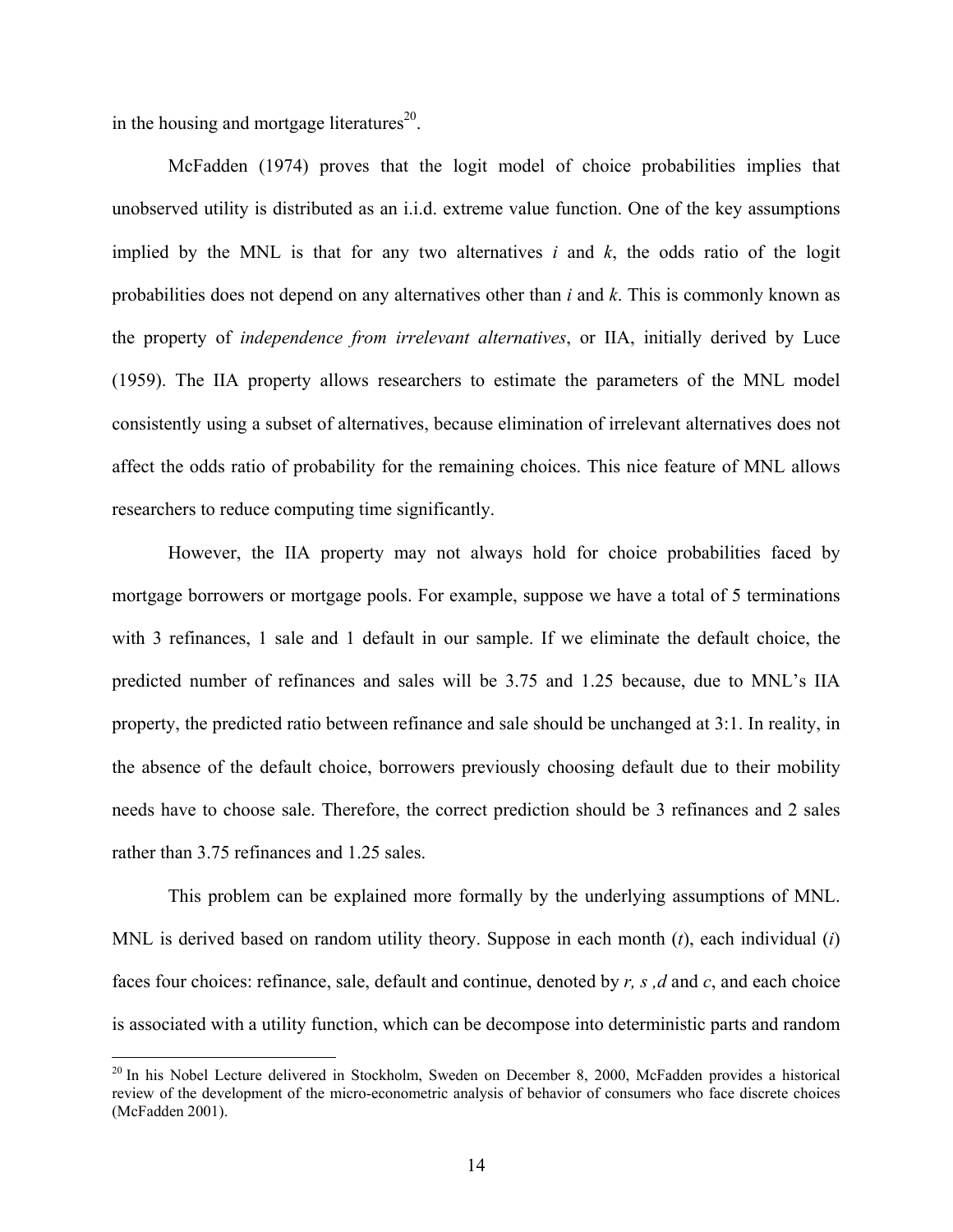error terms:

$$
U_j = V_j + \varepsilon_j \tag{1}
$$

where  $j=c$ , r, s, and d, and  $U_j$  is the utility associated with continue, refinance, sale or default (We suppress the subscript *i* and *t* for notation simplicity).  $V_i$  is the deterministic part, while  $\varepsilon_i$ is the error term.

The MNL assumes that  $\varepsilon$ <sub>i</sub> is independently distributed not only across individuals and time, but also across choices, that is, for each individual *i* at time *t*,  $\varepsilon_r$ ,  $\varepsilon_s$  and  $\varepsilon_d$  are not correlated. However, this is not the case for mortgage termination by refinance, sale and default. As discussed earlier, due to the data limitation, researchers often have to face the problem of omitted variables associated with sale and default. Therefore,  $V_i$  can be seen as a function of observed (*X*) variables, e.g., call option value, put option value, race, credit score, and omitted (*Z*) variables, e.g. changes of family size or status, profession, education, neighborhood effects, job relocation, income shocks, etc. This can be expressed by the following equation:

$$
V_j = X\beta_j + Z\gamma_j,\tag{2}
$$

Here,  $\beta$  and  $\gamma$  are parameters for observed and omitted variables that determine utility. In empirical estimation, the unobserved term,  $Z\gamma$ , becomes part of the error term  $\varepsilon$ , As we have discussed, many of the mobility characteristics in the vector Z are common factors for both sale and default. Therefore,  $(\varepsilon_s, \varepsilon_d)$  becomes  $(\varepsilon_s + Z\gamma_s, \varepsilon_d + Z\gamma_d)$  during the empirical estimation, and these error terms are correlated through *Z*. Given this correlation, the IIA property of MNL no longer holds (Amemiya 1985). $^{21}$ 

 $2<sup>21</sup>$  See McFadden (1974) for a complete discussion.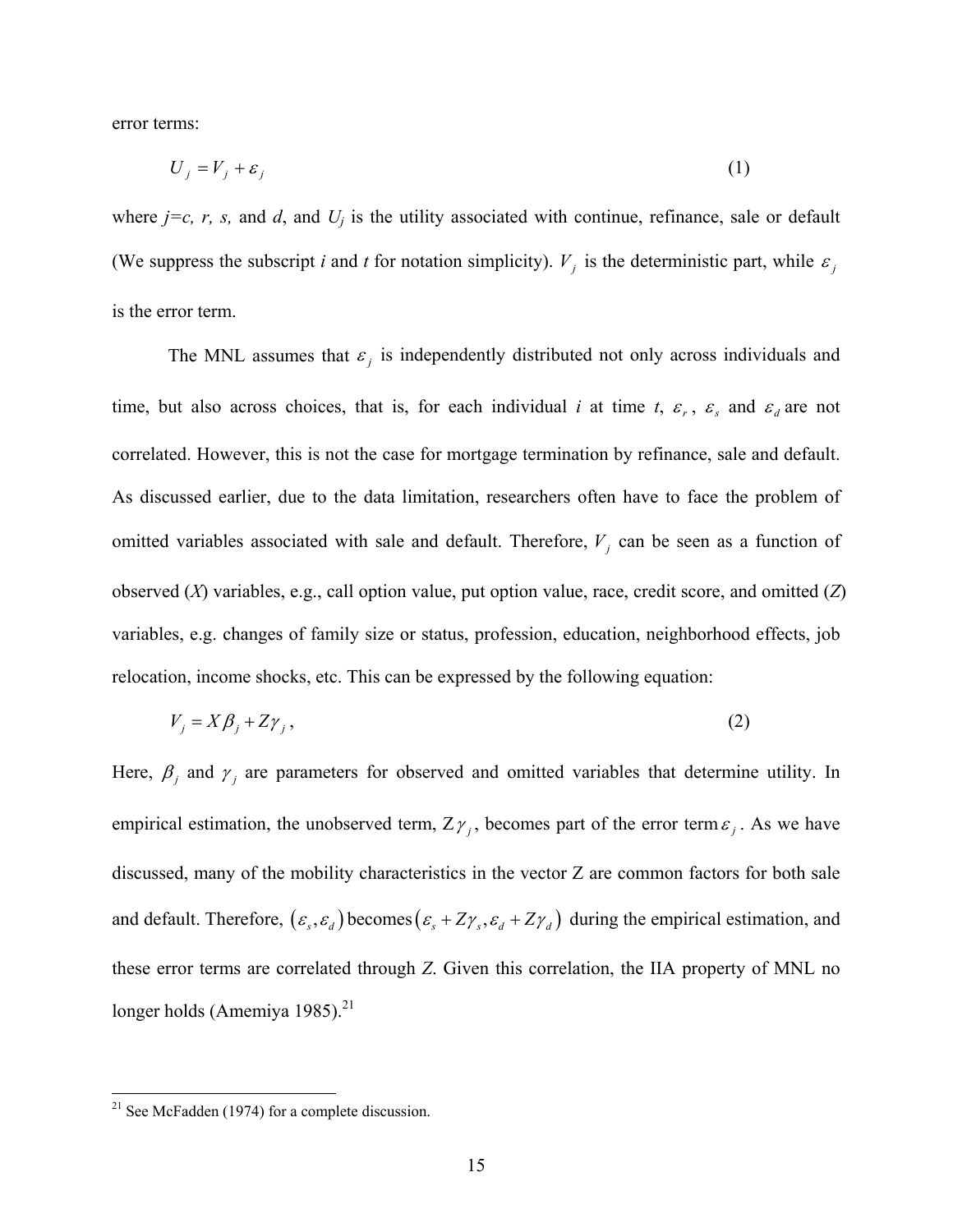Under such circumstances, econometric theory suggests that the nested logit model (NMNL) is a better choice, which obviates the limitation of MNL by allowing correlation in unobserved factors across alternatives. Further, the correlation between  $\varepsilon$ <sub>s</sub> and  $\varepsilon$ <sub>d</sub> in NMNL can be estimated simultaneously with  $\beta_j$ . Therefore, even with the omitted mobility characteristics, coefficients  $(\beta_i)$  for observable variables *X* can be estimated consistently, and the model can provide accurate predictions of sale and default.

#### *3.2 Functional forms of MNL and NMNL*

For MNL, the choice set is  $C = \{c, r, s, d\}$ , and it is assumed that  $\varepsilon_j$ ,  $j=c$ , r, s, and *d*, are independent and follow a Type I extreme value distribution. The cumulative distribution function of  $\varepsilon_i$  is:<sup>22</sup>

$$
F(\varepsilon_j) = \exp[-\exp(-\varepsilon_j)]
$$
\n(3)

The probability for the borrower to choose alternative *i* is:

$$
\Pr{ob(Y=j)} = \frac{\exp(V_j)}{\sum_{l} \exp(V_l)}; l, j = c, r, s, d
$$
\n(4)

For the NMNL, on the other hand, the choice set is  $C = \{c, r, (s, d)\}$ . Here sale and default are in one nested group. The disturbances for sale and default are assumed to be correlated and follow a Type II extreme value distribution:

$$
F(\varepsilon_s, \varepsilon_d) = \exp\left\{-\left[\exp\left(-\frac{\varepsilon_s}{\rho}\right) + \exp\left(-\frac{\varepsilon_d}{\rho}\right)\right]^\rho\right\}, 0 < \rho \le 1
$$
 (5)

Under this assumption, the correlation coefficient for  $\varepsilon_s$  and  $\varepsilon_d$  is  $1-\rho^2$  (Amemiya, 1985).<sup>23</sup> The probabilities of choosing alternative groups are:

<u>.</u>

 $22$ <sup>22</sup> The decision is made each time period. We suppress the time subscript throughout.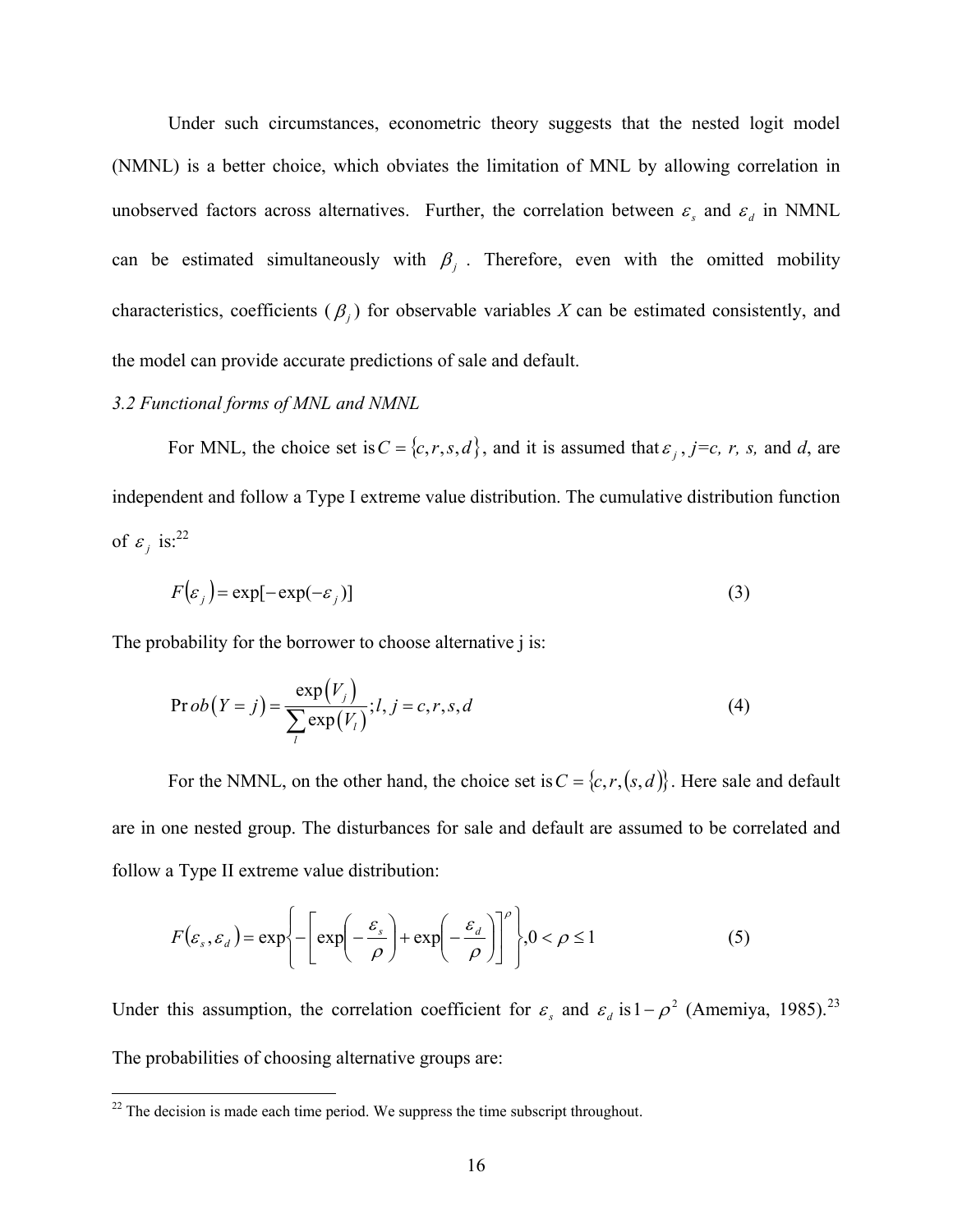$$
\Pr ob(Y = k) = \frac{\exp(V_k)}{\exp(V_c) + \exp(V_r) + \left[\exp\left(\frac{V_s}{\rho}\right) + \exp\left(\frac{V_d}{\rho}\right)\right]^\rho}, k = c, r \tag{6}
$$
\n
$$
\Pr ob(Y = s \text{ or } d) = \frac{\left[\exp\left(\frac{V_s}{\rho}\right) + \exp\left(\frac{V_d}{\rho}\right)\right]^\rho}{\exp(V_c) + \exp(V_r) + \left[\exp\left(\frac{V_s}{\rho}\right) + \exp\left(\frac{V_d}{\rho}\right)\right]^\rho} \tag{7}
$$

Conditional on not choosing continue or refinance, the probabilities of choosing sale or default are:

$$
\Pr{ob(Y=j | Y=s \text{ or } d)} = \frac{\exp\left(\frac{V_j}{\rho}\right)}{\exp\left(\frac{V_s}{\rho}\right) + \exp\left(\frac{V_d}{\rho}\right)}, \quad j=s \text{ or } d \tag{8}
$$

Therefore, the unconditional probability of choosing sale or default is:

$$
\Pr{ob(Y = j) = \Pr{ob(Y = j | Y = s \text{ or } d)} } \Pr{ob(Y = s \text{ or } d), j = s, d} \tag{9}
$$

It is noteworthy that NMNL is a general form of the MNL. In NMNL, if  $\rho = 1$  the NMNL collapses into MNL. In such a case,  $\varepsilon$ <sub>s</sub> and  $\varepsilon$ <sub>d</sub> are uncorrelated (the correlation coefficient "  $1 - \rho^2$ " equals 0), and the IIA assumption holds. Later on, we will perform Hausman-McFadden test and Small-Hsiao test to test the IIA assumption of MNL.

For either the MNL or NMNL, the log likelihood function for the competing risks model is:

$$
Log L = \sum_{j} d_{ji} log(Prob(Y = j))
$$
\n(10)

 $23$  The original model of this type is discussed in McFadden (1977).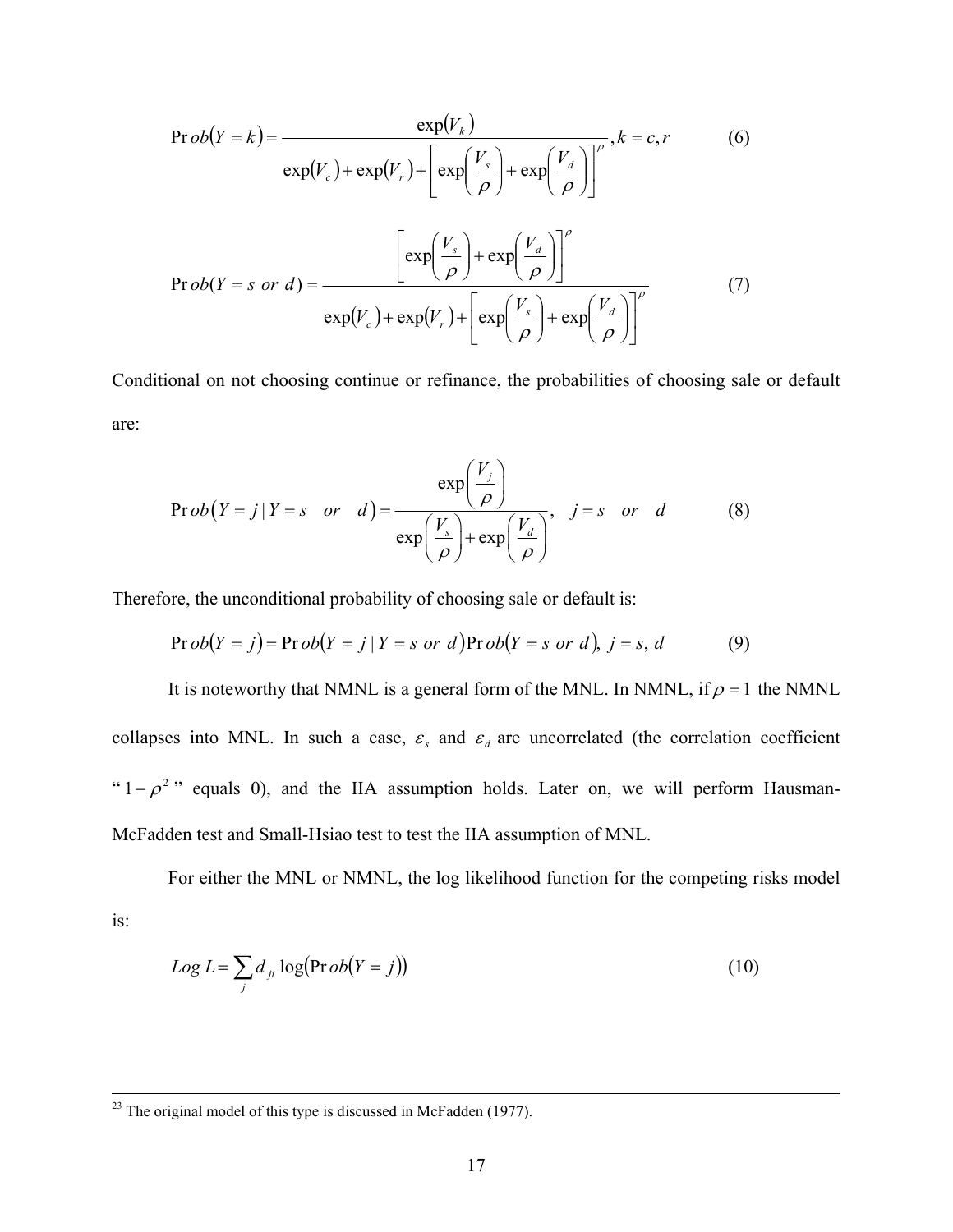where the  $d_{ij}$  are indicator variables which take the value of 1 if the  $i^{th}$  individual chooses continue, refinance, sale, or default, respectively, in any given time period, and 0 otherwise.

#### **4. DATA**

#### *4.1 Mortgage Data and Identification of Refinance, Sale and Default*

Table 1 describes data from a large loan servicer and originator includes information on 1,985 fixed-rate mortgages with both 30-year and 15-year maturities. All loans are originated during 1993 and 1994 and the properties are in three California counties: Contra Costa, Los Angeles and Orange. Approximately 79% of the loans were originated to refinance an existing mortgage loan on the same property while 21% were loans for home purchases.

Because of high housing costs in California, the loans had an average original loan balance of \$167,600. The borrower income is also relatively high, with an average of over \$8,000 per month; about 20% of the borrowers have monthly income greater than \$10,000. About one quarter of borrowers is classified as minorities.

In order to identify sale, we purchased six years of transactions data from the California Market Data Cooperative, Inc (CMDC). The sales for the three counties are from the period from January 1993 through December 1998. CMDC data contain a full street address for each property that sold as well as the date of sale, sales price, appraised value and recorded first mortgage loan.

We match the full street address of the collateral underlying the loan, the origination date, loan amount and appraisal value to the housing transactions data to identify movers. When we find a house sale in the transaction data with the same address and a sale date close to the date of loan termination, we identify the prepayment as being the result of a move. When we find no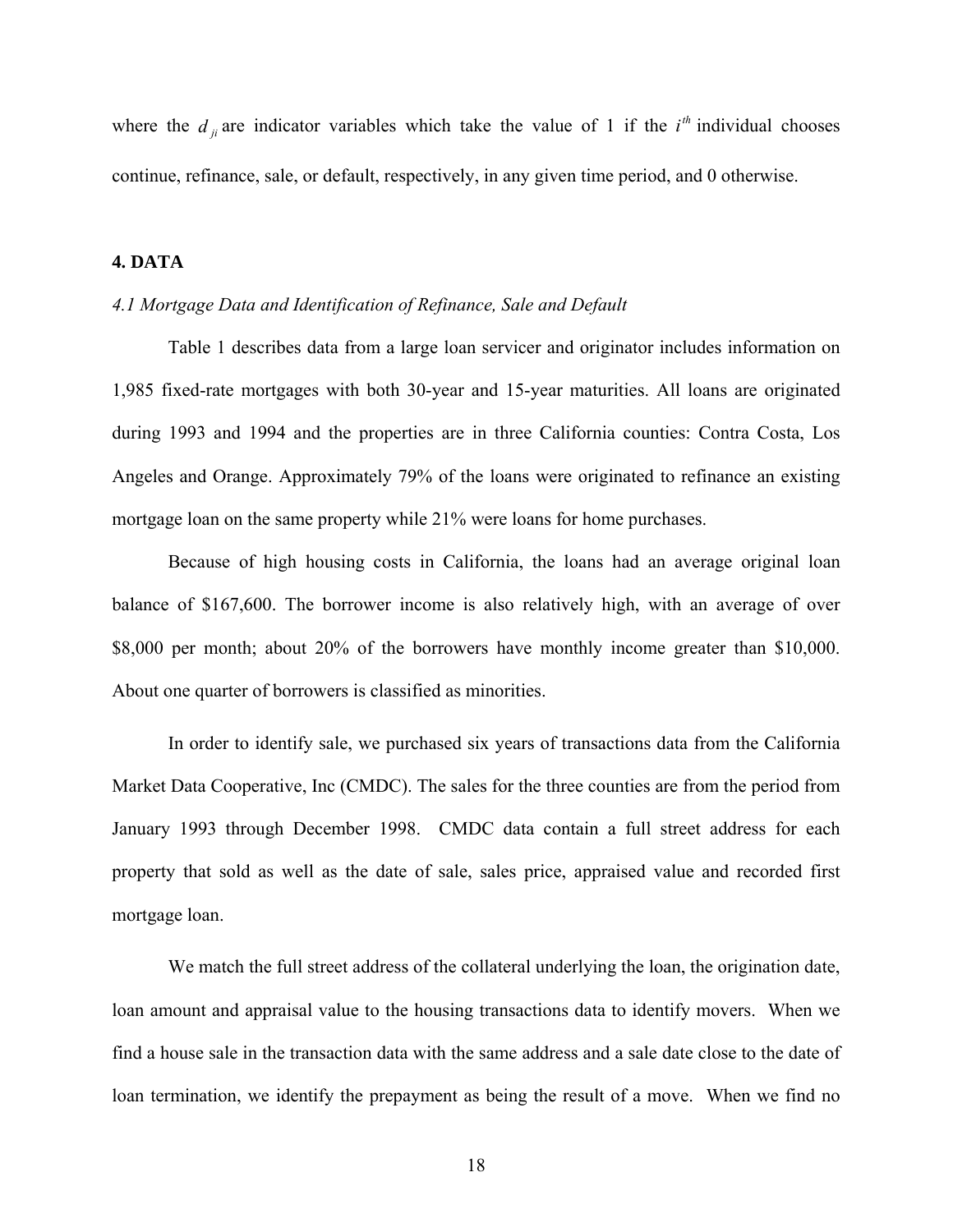match, we conclude that the prepayment was caused by a refinance. As of December 31, 1998, 27 loans (1.4%) had terminated by default and 573 loans (28.9%) had terminated by prepayment. We estimate that moves triggered 252 of the prepayments and refinancing resulted in the remaining  $321.^{24}$ 

#### *4.2 Event-history Data Organization*

Since the 1,985 loans were traced from origination through termination, or data collecting point, December, 31, 1998, whichever was earlier, we follow the standard technique in the literature to construct an event-history dataset: it has one observation for each quarter for each loan during the observation period. Thus it records a full history of each loan except those censored on the data collecting point. We stack all observations together, and the dataset expands to 38,301 observations.

Tables 2 and 3 give descriptive statistics on these 38,301 observations. Besides the variables we observe at loan origination, we estimate several time varying variables, like market price of the loan, current loan-to-value ratio and probability of negative equity greater than or equal to 90 percent<sup>25</sup>. We also match county level unemployment rate into our event-history data. We will use these 38,301 observations in our model estimation.

The organization of the event-history data is designed to model the borrower choice at every historical point rather than only on termination or censoring points. This is reasonable because at each quarter before termination, the mortgage borrower made the choice to continue to make scheduled payment rather than refinance, sale and default, and this choice making is part

1

 $^{24}$  The data set used here is basically the same as the one in Clapp et al (2000, 2001). For more details on data source and manipulation, please refer to those two papers.

 $^{25}$  Details on how these variables are constructed are provided in tables 2 and 3.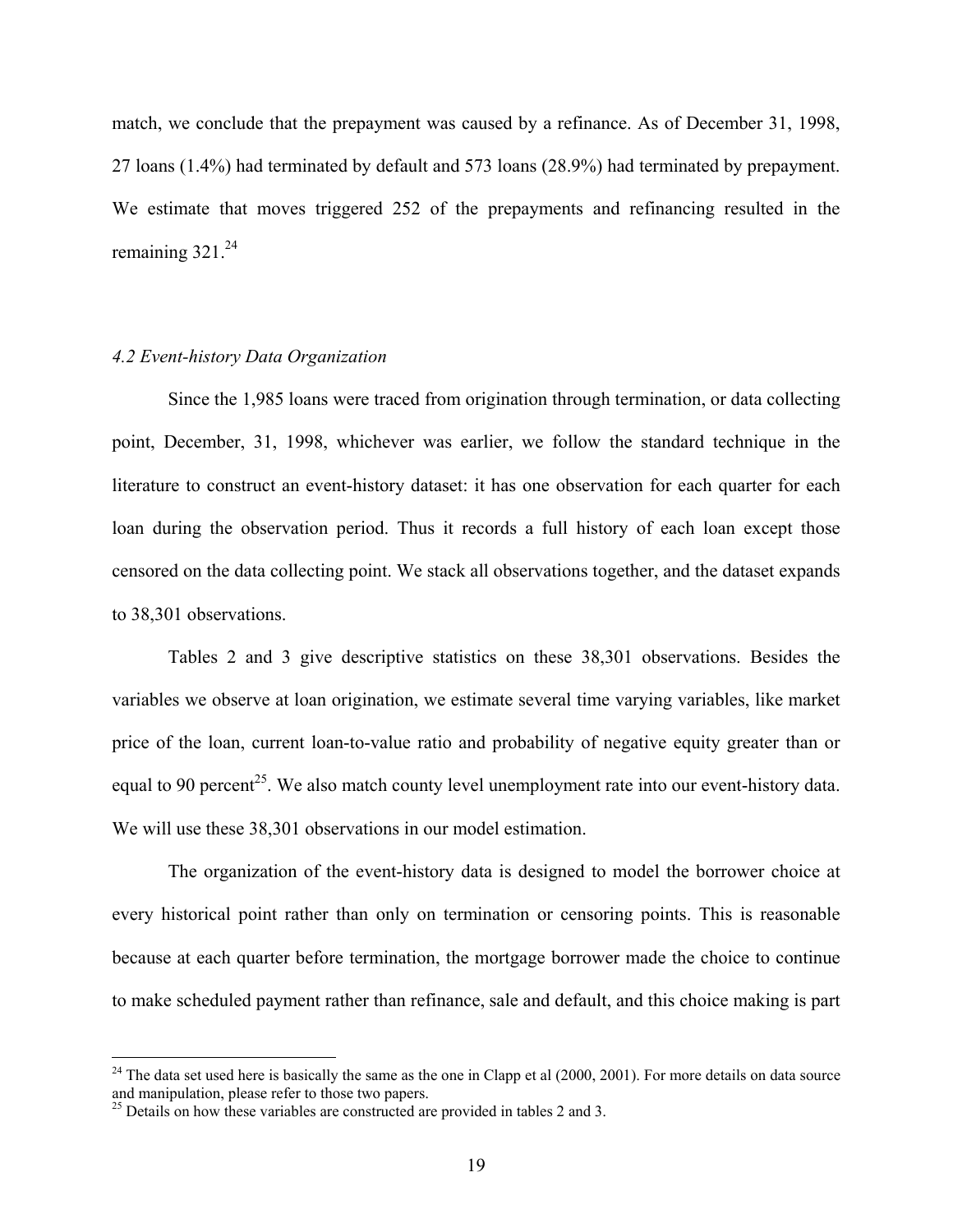of the borrowers' mortgage termination choice. The problem with the event-history data structure is that we impose another assumption on the data, that is, observations across time for each individual are i.i.d.

#### *4.3 Preliminary Bivariate Data Analysis*

Before running any model, we want to take a preliminary look at the data. Table 4 gives means and standard deviations of time-varying variables at loan origination and termination by the choice of refinance, sale or default.

Those refinance loans have higher than normal market price at loan termination, which is consistent with the call option being in-the-money.. Defaulted loans have much higher values for the two variables related to the put option: probability of negative equity greater or equal to 90 percent and current loan to value ratio. At the termination point, the average unemployment rate is higher for defaulted loans, implying a positive relationship between default and unemployment rate. Those sale choice records have the lowest average value of probability of negative equity greater or equal to 90 percent, which is also consistent with the "positive equity encourages sale" story. Thus, adjustment towards optimal mortgage amounts is consistent with simple averages of the data.

#### **5. ESTIMATION AND PREDICTION**

#### *5.1 Explanatory Variables in the Models*

We choose only six variables in our main model specification. Later we will present an expanded specification with sixteen explanatory variables as used in Clapp et al (2001). We will show that the ten variables added to the main specification are rarely significant and the overall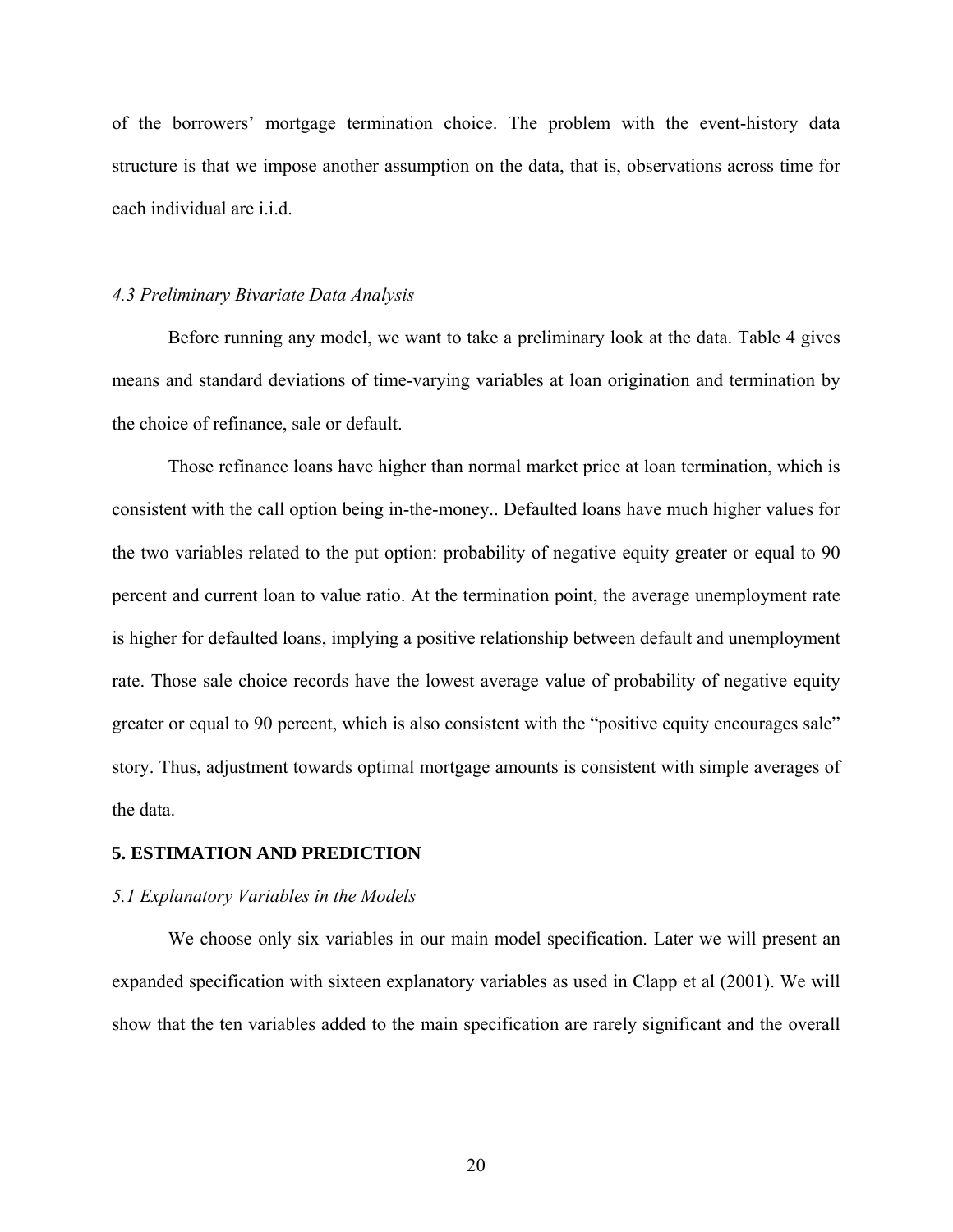data fitting does not improve with the expanded specification. We believe the main specification includes most of the important measurable variables in our models.

The market price of the loan derived from a close form formula used by Collin-Dufresne and Harding (1999) and Clapp et al (2001) is the proxy for call option. It is expected to have positive impact on refinance. For sale, one may argue that the increase of market price of the loan indicates the benefit of prepaying the loan and getting a new one. However, others may say that the increase of market price may increase the probability of negative equity, thus put constraints on move and sale. Therefore, its impact on sale is ambiguous.

We include two variables related to put option: the current loan-to-value ratio (CLTV) and the probability of negative equity. Both variables should be positively related to default. Since the default option competes with the refinancing option, we expect negative signs in the refinance choice. For example, the borrowers with high current LTV and/or negative equity will face additional constraints from lenders concerned about default. Inertial forces include high probability of negative equity which will lower the borrowers' likelihood of sale because of lack of equity needed to purchase another house. High CLTV will not have an independent constraint on sale because the borrower can obtain a high ratio loan on the new house.

County level unemployment rate is included in our models. On one hand, acting as an proxy for the economics environment, high unemployment in the area where the borrower lives is expected to result in more borrowers being unable to qualify for a new loan (thus a negative effect on sale and refinance) and more borrowers who have difficulty servicing the existing debt (positive effect on default). On the other hand, as discussed previously, high local unemployment may drive the borrowers to move out to find better employment opportunities, implying a positive impact on sale and default.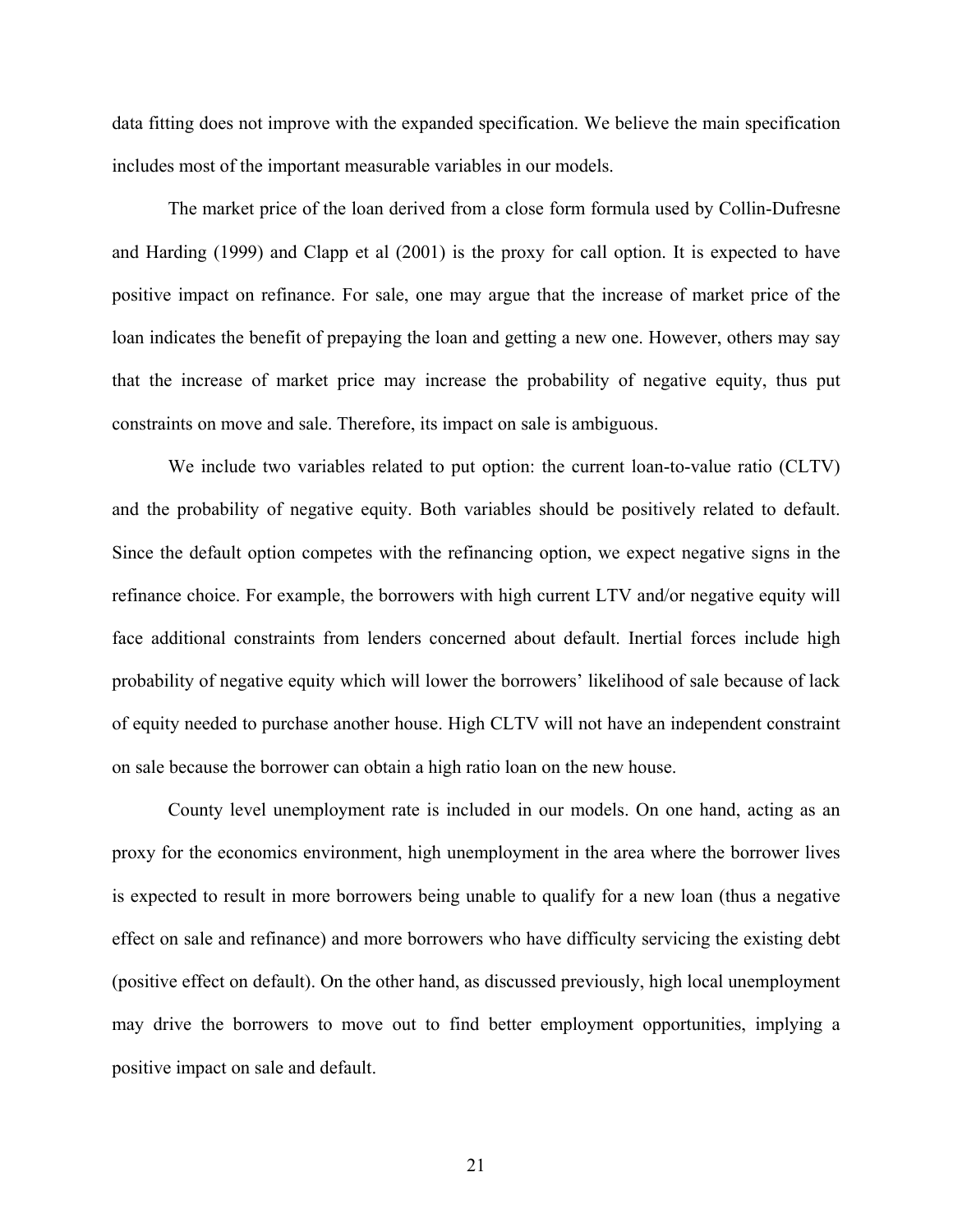The literature indicates that minority status adds certain constraints on the borrower, so we include a minority indicator in the model and expect it to have negative signs for refinance and sale choices.

The last variable in the main specification is the indicator of poor credit history (low credit score). Borrowers with poor credit history are likely to default. For refinance and sale, poor credit history constrains the borrower's ability to get new loans; thus it should have a negative effect.

As mentioned, we also add 10 more variables related to loan and borrower characteristics to the main specification in the expanded models: the choice of loan term (15 years vs. 30 years) and the points paid by the borrower are expected to have negative impacts on sale; the indicator of loan purpose at origination (refinance=1) is expected to have a positive impact on refinance because people who have previous experience with refinance are more likely to refinance again to maximize net wealth; age and high income indicator at the time of loan origination are also included in the expanded specification and are expected to have a negative effect to all three choices – older people tend to be more conservative and less mobile and higher income borrowers have higher costs of default in terms of credit reputation; we also include house price appreciation times borrower age greater than or equal to 40 and house price appreciation times borrower age less than 40 to try to capture the attitude of different age group towards investment opportunities.

#### *5.2 Tests on the IIA Property Violation*

During model estimation, we perform two diagnostic tests of whether the IIA property of MNL is violated in our mortgage data. The first one is the Hausman-McFadden test, and the second one is the Small-Hsiao test. Details of these two tests are given in Appendix A.

22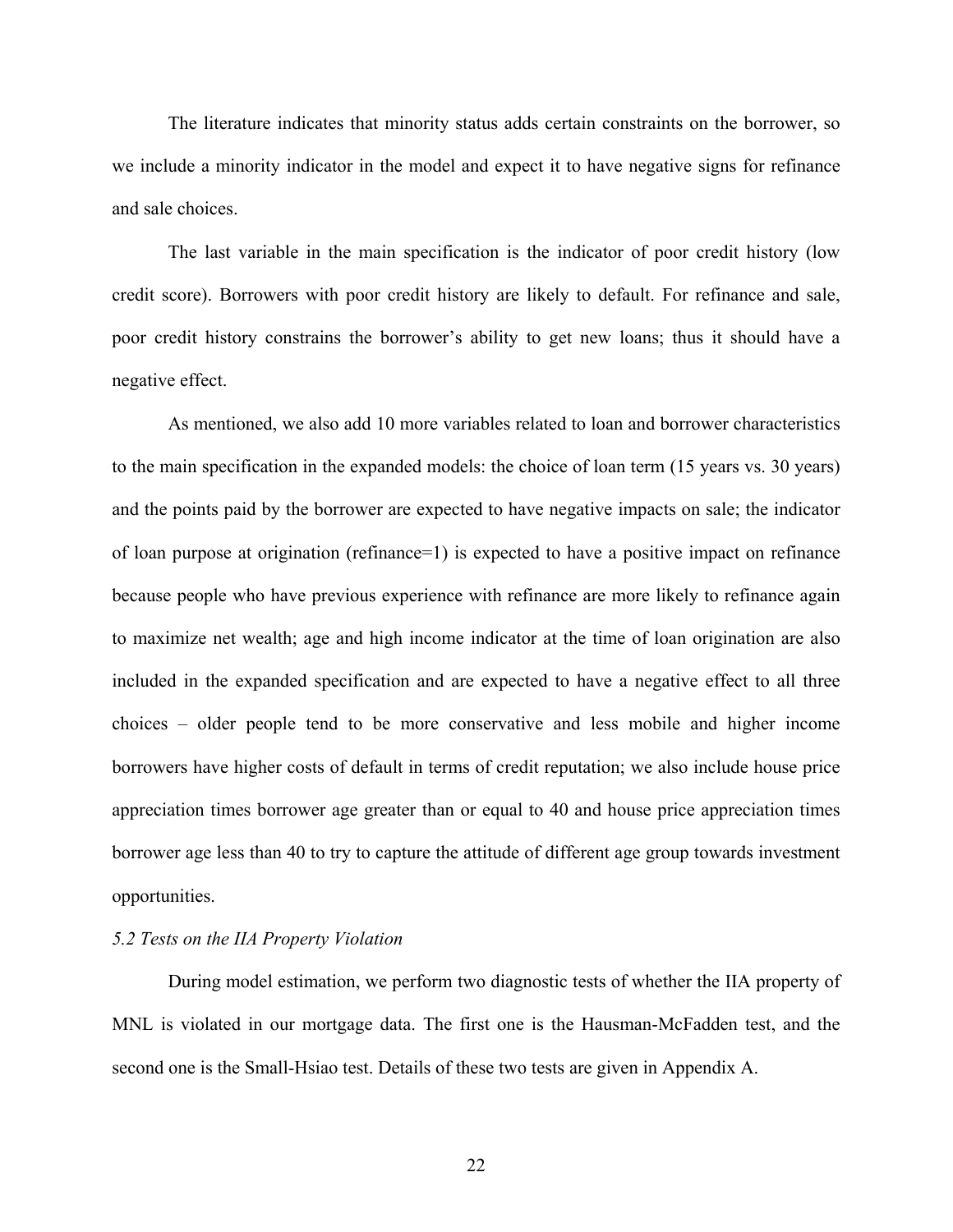For the main specification, our Hausman-McFadden test gives us a value equal to 30.12, which is over the critical value of 6.57 ( $\chi^2$  with 14 degrees of freedom at 95% significance level). The Small-Hsiao test has a value of 186.02, which is also much higher than the critical value.

For the expanded specification with 16 explanatory variables, the Hausman-McFadden test value equals to 52.36, which is over the critical value of about 20 ( $\chi^2$  with 34 degrees of freedom at 95% significance level), and the Small-Hsiao test value is 385.41, which is also much higher than the critical value.

Therefore, both specification tests reject our null hypothesis, the IIA assumption of MNL, and suggest that NMNL is more appropriate for the three competing risks of mortgage termination.

#### *5.3 Estimation Results*

Table 5 provides the maximum likelihood estimation results for the main specifications of MNL and NMNL. First we can see that MNL produces coefficients consistent with our theoretical expectations. The market value of loan, which is an important indicator for value of the call option, is highly positively related to refinance, while higher unemployment rate and the minority indicator have negative impacts on refinance.

The MNL results do show that the sale choice is very different from refinance. Unlike refinance, sale is not related to the financial variable, market price of loan. Moreover, the coefficients on CLTV and probability of negative equity greater than 90 percent have the expected effects, and have opposite signs from those for refinance. Unemployment and the minority indicator are negatively related to the borrowers' sale decision, with coefficient values similar to those for refinance. For default, CLTV, the proxy for the value of the put option, and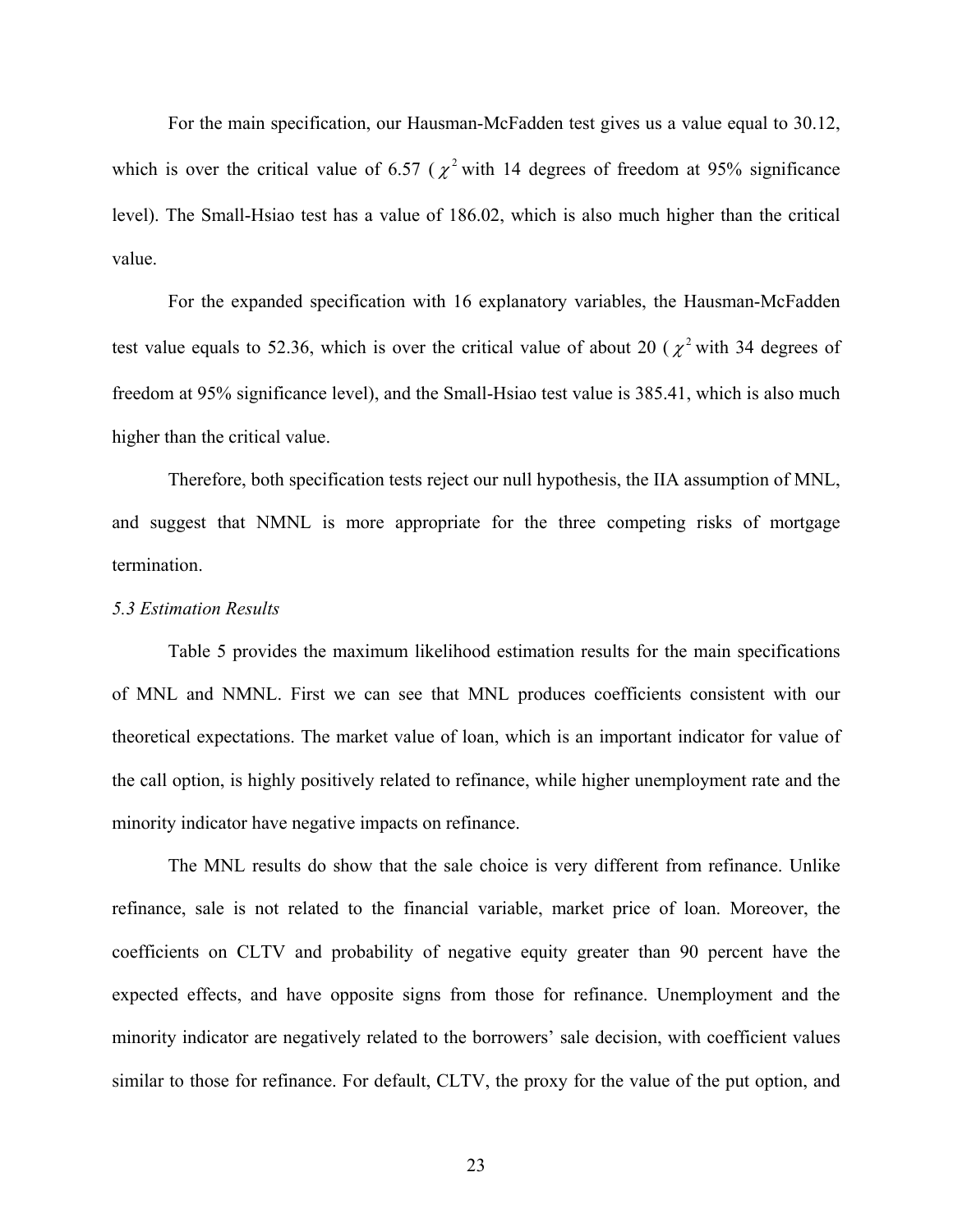the low credit score indicator have positive signs. The only surprise comes from the probability of negative equity greater than 90 percent variable for default choice. It is expected to have a positive effect, while it has a significant negative sign here. It is possible that this variable is collinear with CLTV and picks up the second order effect of CLTV.

We are more interested in the NMNL. We can see that the coefficients are almost the same for the 6 variables except that the significance levels for probability of negative equity greater than 90 percent and the low credit score indicator change. We notice that the sale and default correlation parameter  $\rho$  is significant and has a value of 0.82. This is consistent with our previous IIA property test, which tells that the IIA property is violated and there is correlation going on between sale and default. However, comparing the estimation results from MNL and NMNL in terms of data fitting, we find no significant difference.

Turning to the estimation results from the expanded specification (Table 6), we find that the 6 variables used in the main specification still have significant effects as in the main model specification and as theory predicts. We can also see that the 10 added variables are rarely significant and that the overall data fitting does not improve (it even deteriorate based on the B.I.C. measure). Again, NMNL does not give much difference in parameter coefficients although the sale and default correlation coefficient is significant and has a value of 0.84.

Comparing the main specification (Table 5) and the expanded specification (Table 6), a very interesting finding is that, for NMNL, the correlation parameter ρ only increase from 0.82 to 0.84 when we add 10 more explanatory variables to the main specification. This means that the correlation coefficient  $(1 - \rho^2)$  between the error disturbances of sale and default only decreases from 0.3276 (= 1-0.82<sup>2</sup>) to 0.2944 (=1-0.84<sup>2</sup>). This is interesting because, as we discussed earlier, we expect correlation between error disturbances of sale and default due to omitted mobility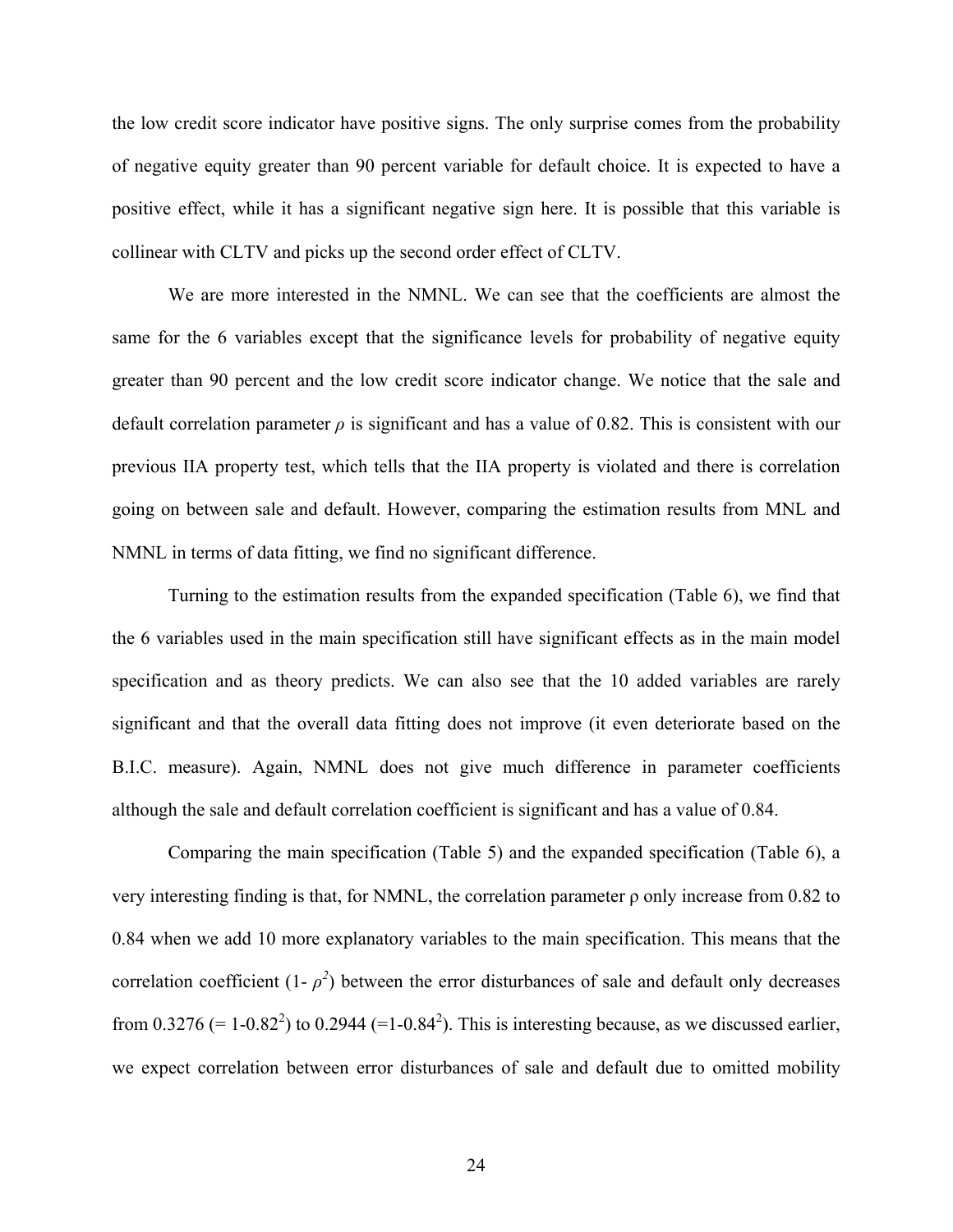variables. The main model specification with only 6 variables reveals this possibility. However, one might think that when we add a lot more variables like age, income, points, and loan terms, the correlation would disappear. What we observe is that adding 10 variables only decrease the correlation a little. This is consistent with what we discussed earlier: there are important mobility characteristics missing from the seemingly complete model specification (the expanded specification); these missing variables contribute both to sale and default, leading to a violation of IIA property of MNL, even with 16 explanatory variables.

#### *5.4 Out-of-sample Prediction*

In order to further test whether NMNL provides significant improvement to MNL, we compare the out-of-sample prediction performance. Basically, we randomly split our sample into two sub-samples, and then use one sub-sample to estimate the two models. We use the estimated coefficients to predict 200 bootstrapped samples from the other sub-sample, and compare the predictive power between MNL and NMNL. Appendix B describes the details of the procedure and the predictive performance criteria.

Table 7 gives the performance comparisons for the 200 bootstrapped samples. Panel 1 is the pool choice predicting error, which measures how accurate the model predicts the refinance, sale and default rates for the aggregated pool of out-of-sample mortgages. We can see that NMNL provides no difference with MNL in terms of refinance and sale prediction, while its prediction error for default is significantly lower than MNL. This supports the use of NMNL where pool default rates are at issue. Panel 2 shows the R-square when we regress the real choice of refinance, sale and default on the predicted probability of each of these choices. It shows no difference between NMNL and MNL.

From the above analysis, it seems that NMNL improves somewhat over MNL in model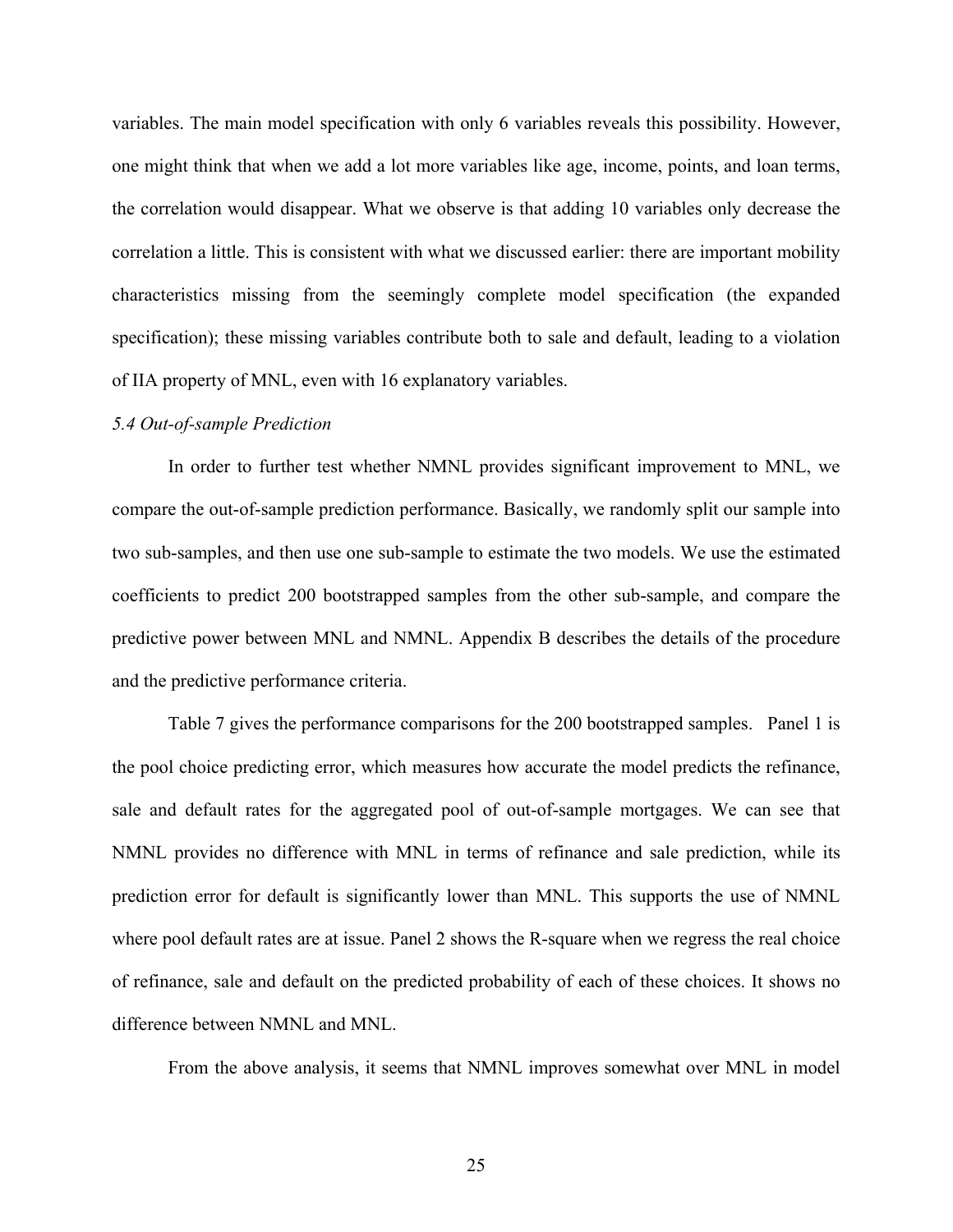estimation and in prediction. However, the advantages of NMNL may be much greater than would appear from these tests. When we look back into our data and results, we find two important facts: first, we have only 27 defaults in our data; second, the correlation coefficient between the error disturbance of sale and that of default is pretty low (1-  $\rho^2 = 0.3276$ ). The sparse defaults might be the reason that not many variables are significant for default choice; both this and the low correlation coefficient may cause small or insignificant differences between MNL and  $N MNL<sup>26</sup>$ . We need further exploration.

#### **6. SIMULATION**

 $\overline{a}$ 

Since we have too few defaults in our data, we simulate a worse economic environment for the mortgage market by shocking values of the explanatory variables. We shock the 6 variables by two standard deviations: this simulates rising interest rates, a deteriorating housing market (decreasing house prices), and an overall economy worse than in the 1990s. Second, since we have a low correlation coefficient, we shock ρ by one standard deviation to increase the correlation coefficient. Based on these two shocks and the estimated coefficients from NMNL, we simulate a set of mortgage termination data. We add noise into the data based on the error disturbance assumptions of NMNL. Then, we re-estimate MNL and NMNL based on the simulated data, and use the new estimates to do predictions. Finally we compare the estimation and prediction from MNL and NMNL.

The rationale of this procedure is as follows: assuming that mortgage termination choices are correlated as argued above, we want to know whether NMNL gives better results than MNL in terms of estimation and prediction. If this is the case, we know that under certain circumstances, NMNL improves over MNL.

 $26$ <sup>26</sup> The sparse default might also be the cause of the low correlation coefficient.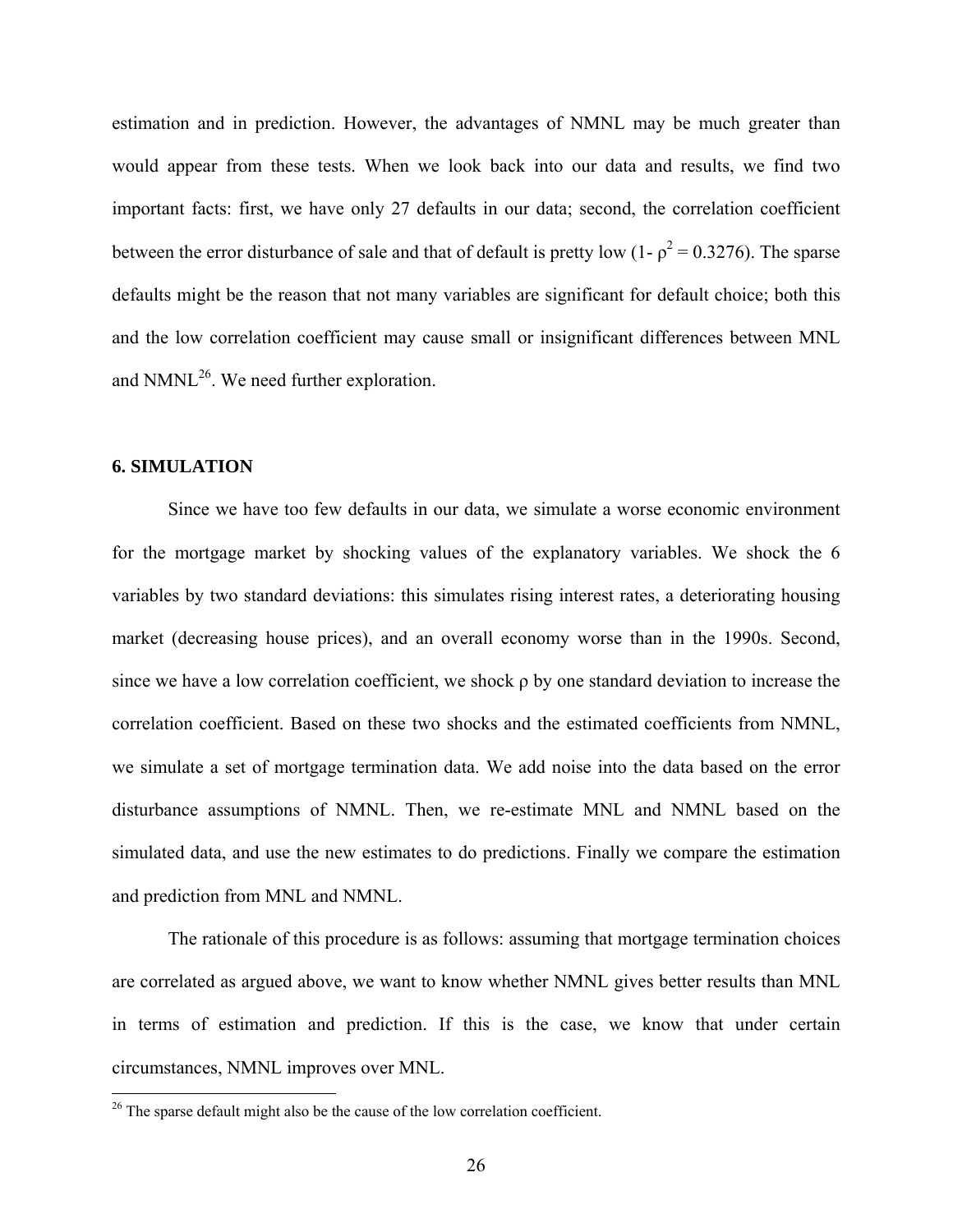Table 8 gives termination choices of the simulated datasets. There are 2.37% refinance, 6.08% sale, and 1.74% of default; the largest increases are in sale and default relative to the real  $data<sup>27</sup>$  This conforms to the market environment we are simulating: the interest rate is going up, house prices are going down and the overall economy is worse than that in 1990s.

Table 9 gives estimation results based on the simulated data<sup>28</sup>. Now we can see that there is significant difference between NMNL and MNL: e.g., the coefficient of the low credit score indicator for default in NMNL turns strongly significant with the expected sign, while the coefficient for sale choice becomes insignificant. The minority indicator parameter for default in NMNL becomes significant with a negative sign; moreover, the magnitudes of the NMNL coefficients on all three termination choices are roughly the same, supporting a constrained choice set. Also, the magnitude of other variables like CLTV and probability of negative equity differs between MNL and NMNL. For overall data fitting, MNL is much worse than NMNL.

Turning to prediction, we can see in Table 10 that NMNL performs significantly better than MNL. In panel 1, we see that the pool choice predicting errors are smaller for all three choices in NMNL than those in MNL. This is especially true for the default choice which is more important in this simulation. Similarly, in panel 2, we can see that the R-squares for NMNL prediction models of both sale and default are significantly higher than those for the corresponding MNL prediction models.

#### **7. CONCLUSION**

<sup>&</sup>lt;sup>27</sup> The absolute increase in refinances relative to the real data  $(2.37\%$  simulated,  $.84\%$  real) is due to the noise in this particular sample, limitation to the six significant variables (e.g., the current loan to value is omitted), the higher correlation coefficient and other changes such as reduction in the percent minority applicants. The important point is the decline in refinances relative to sale and default.

 $28$  In order to check potential sampling problems in the simulated disturbances, we simulate different sets of data and the estimation results are identical.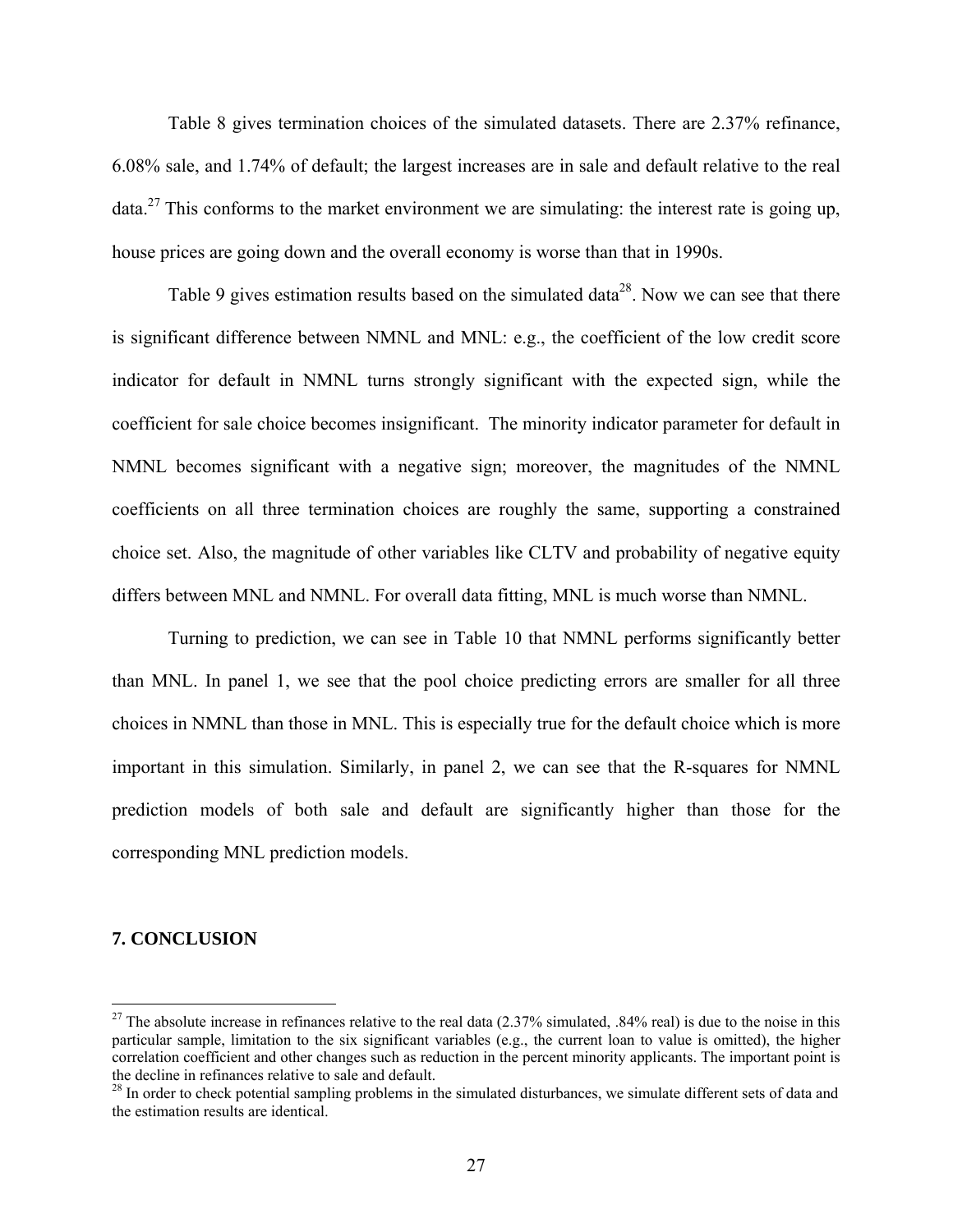Property markets respond to shocks in market equilibrium mediated by important observed and unobserved characteristics of firms and households. Mortgage market activities are often seen as one of the most important aspects of property market dynamics. As suggested by Whitehead and Odling-Smee (1975), empirical models are required to use implications of theories of optimal decisions while also allowing for heterogeneous characteristics of decision making units. The nested multinomial logit model (NMNL) provides a way to do this for problems that can be cast in the nested framework.

We apply NMNL and the more standard multinomial logit model (MNL) to the decision to terminate a mortgage by prepayment, sale or default. Omitted household mobility characteristics are the mediating variables that challenge MNL models of these three choices. Important household mobility factors include changes in family status, education, neighborhood effects, job relocation opportunities and income shocks, which are usually unobservable in loan level micro data. Since these household mobility characteristics contribute at the same time to both sale and default decisions, these two choices are correlated through unobserved terms. This is not conforming to the underlying assumptions of MNL, and leads to the violation of the IIA property. Therefore, if the omitted household mobility characteristics problem is serious, MNL will give biased estimation and lead to inaccurate predictions of termination risks. But, NMNL can prevent this problem – it allows sale and default to be correlated through unobserved variables, and it can model this correlation and incorporate it into estimation and prediction. Under such circumstances, NMNL is expected to be an improved modeling tool over MNL.

This paper use data on 1,985 mortgage loans originated during 1993 and 1994 in three California counties to investigate the omitted mobility characteristics problem in mortgage termination, and tests NMNL against MNL. Our results on the event-history of these loans

28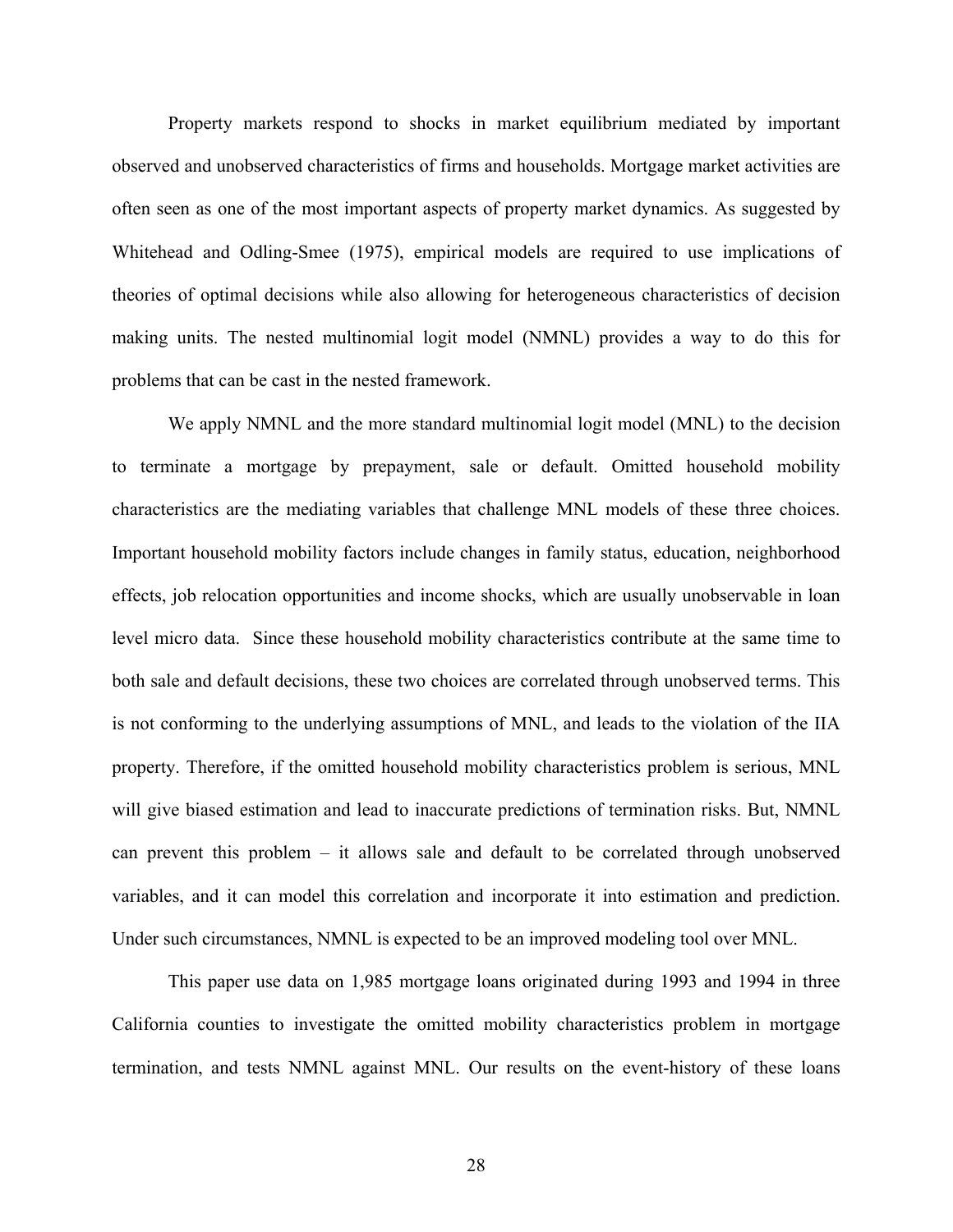support the existence of the omitted mobility characteristics problem: the IIA property of MNL is violated and the correlation between sale and default is significant. However, possibly due to sparse default observations, estimation and prediction from NMNL differ from MNL only with respect to defaults.

In order to overcome the data limitation, we simulate a new set of data, reflecting a different market environment than we really have in the data – interest rates are increasing, house prices are falling and the overall economy is worse than that in the real data. Based on the simulated data, we again investigate the omitted mobility characteristics problem. We find that MNL generates different estimates of termination choice parameters, and has lower performance in prediction than NMNL does.

The success of our model may generalize to any problem that can be structured as a discrete choice with three or more alternatives to "do nothing." For example, consider the impact of relocation decisions on sales prices of houses. If the effect of mobility depends on the pattern of migration among small, medium and large metropolitan areas, the mobility decision can be recast as a decision among these three types of areas as alternatives to not moving. The choice between large and medium sized areas may be correlated through omitted variables such as profession or change in employment status, variables that mediate between the optimal location decision and the actual decision. In this example, the nested logit model provides a useful econometric method for evaluating and predicting mobility among metropolitan areas sorted by size.

29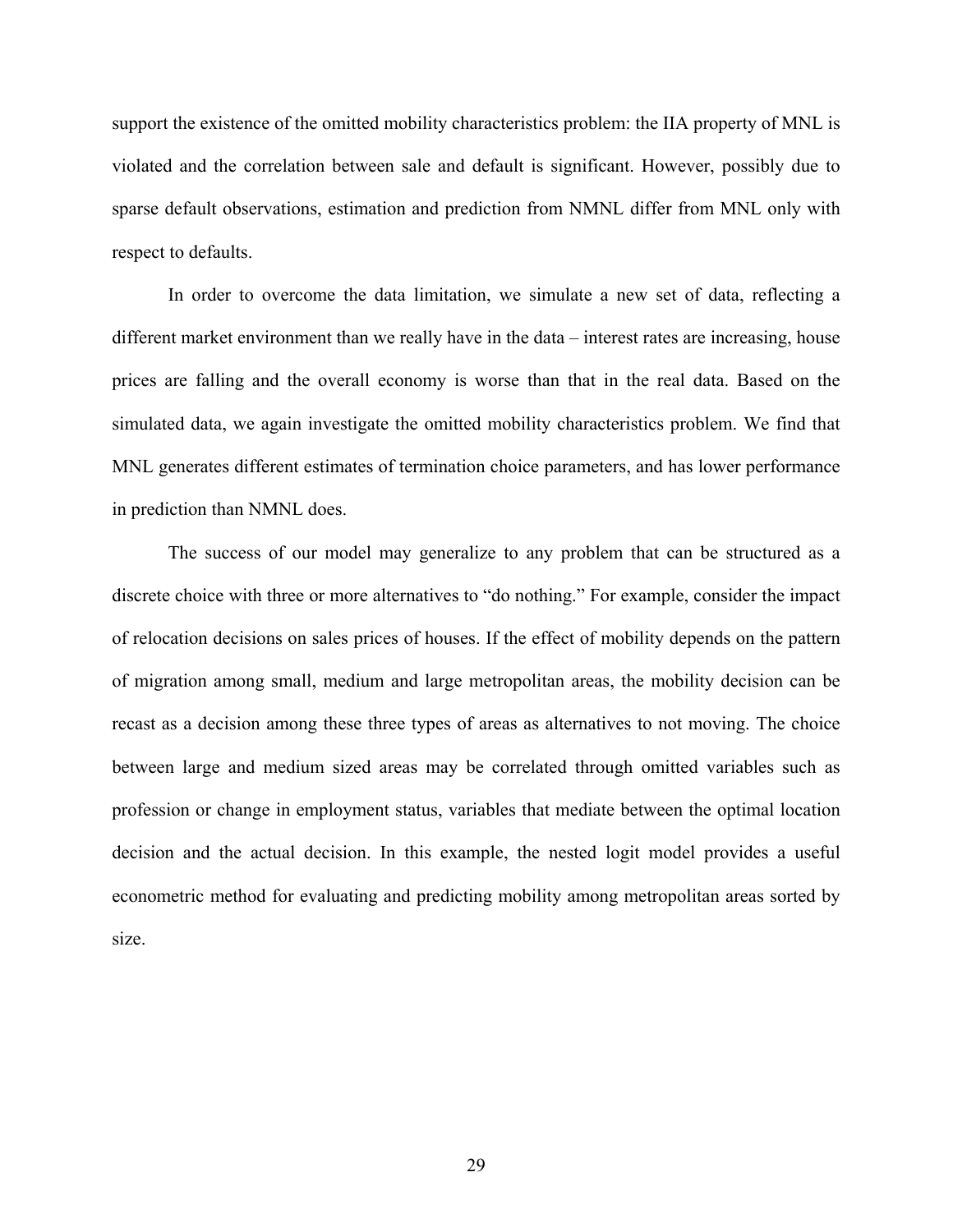#### **APPENDIX A: TESTS ON THE IIA PROPERTY VIOLATION**

The Hausman-McFadden test is proposed in Hausman and McFadden (1984) to empirically test whether IIA assumption is violated and a NMNL specification rather than MNL is needed. The null hypothesis is

$$
H_0: F(\varepsilon_s, \varepsilon_d) = \prod_j F(\varepsilon_j), j = s, d;
$$
  

$$
H_1: H_0 \text{ is not true}
$$
 (1)

Following Hausman and McFadden (1984), we first run an MNL for all four choices with all observations and get parameter estimates  $\hat{\beta}$  (the number of variables is *k*, and the number of estimated parameters is 3*k*). Then we run another MNL for only three choices: continue, refinance, and default with observations not terminated by sale, and get new estimates  $\rho^*$  (the number of variables is *k,* and the number of estimated parameters is 2*k*).

Denote  $\hat{\hat{q}} = \hat{\hat{\beta}}$  - $\hat{\beta}^*$  . Then the test statistics is,

$$
\hat{q}^{\dagger} \operatorname{cov} \left( \hat{q} \right) \hat{q} \sim \chi^2 (2k) \tag{2}
$$

The second specification test is the Small-Hsiao test, which is a modified version of the McFadden-Train-Tye likelihood ratio test. Following Small and Hsiao (1985), we can divide the sample randomly into two parts A and B of (asymptotically equal) sizes of  $N^4$  and  $N^B$ . Estimate two MNL for four choices separately, and get estimates obtained by maximizing the respective *A B*

likelihood functions,  $L^A$  and  $L^B$ . Let 0  $\hat{\theta}^{\scriptscriptstyle A}_{0}$  and 0  $\hat{\theta}_0$  be the two sets of parameter estimates, and let

$$
\hat{\theta}_{0}^{AB} = (1/\sqrt{2})\hat{\theta}_{0}^{A} + [1 - (1/\sqrt{2})]\hat{\theta}_{0}^{B}
$$
\n(3)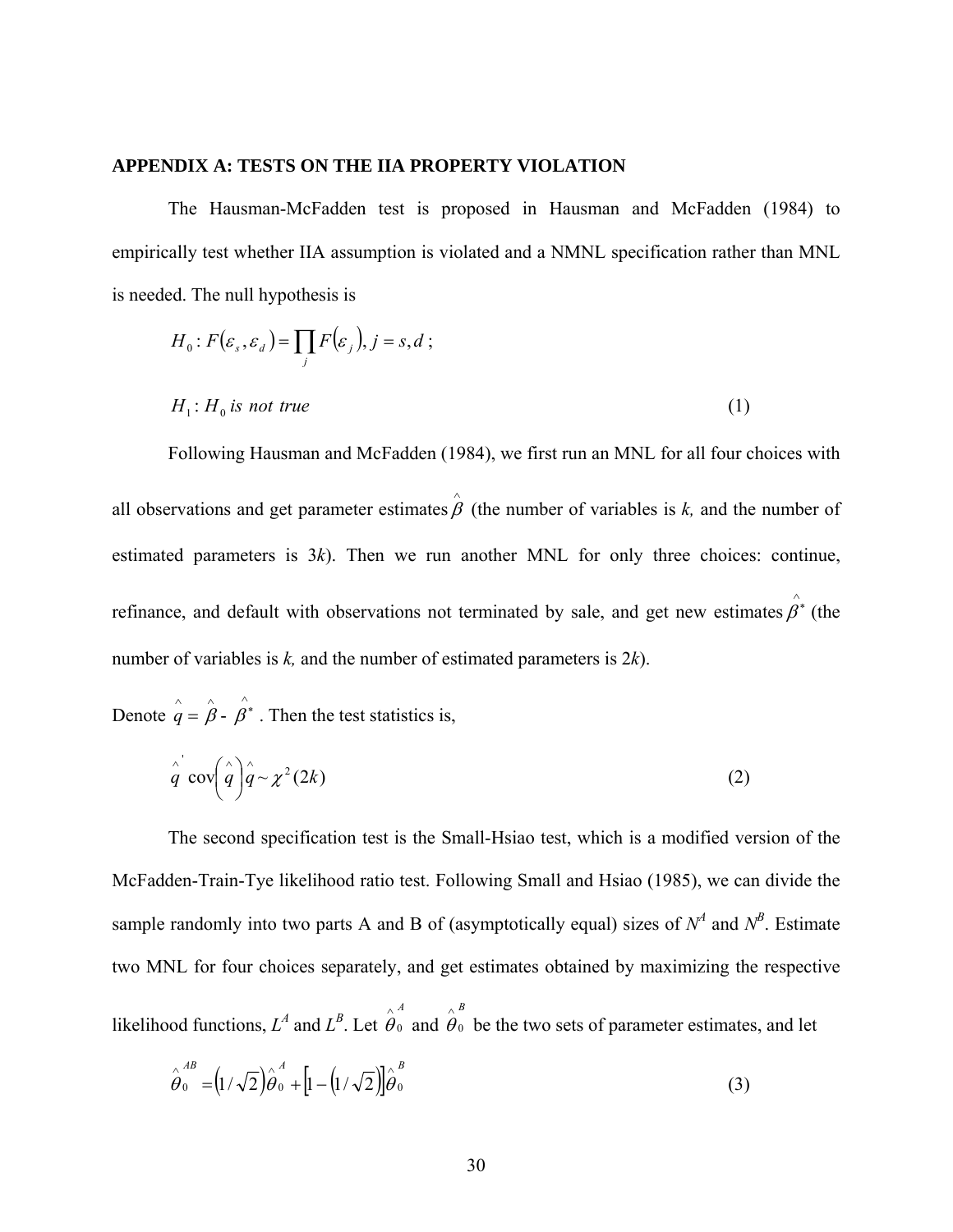Then focus on the sub-sample B, and use the subset, which has only continue, refinance and default observations, and estimate a three choice MNL. Let *B* 1  $\hat{\theta}_1^B$  be the estimate obtained by maximizing the conditional likelihood  $L_1^B$  (with the subset consisting of the three choice set). The test statistics is:

$$
\Delta = -2 \left[ L_1^B \left( \stackrel{\wedge}{\theta_0}^{AB} \right) - L_1^B \left( \stackrel{\wedge}{\theta_1}^{B} \right) \right] \sim \chi^2 (2k) \tag{4}
$$

#### **APPENDIX B: COMPASISON OF OUT-OF-SAMPLE PREDICTION**

We follow the following procedure to do the out-of-sample prediction: 1)Randomly split the sample into two sub-samples of roughly equal size; 2) Use one sub-sample (called subsample 1) to estimate MNL and NMNL models; 3) Bootstrap the other sub-sample (sub-sample 2) to form 200 test samples; 4) Use estimates from above to predict the 200 test samples.

In order to compare the predicting power of MNL and NMNL, we calculate the following two measures: 1) The pool choice predicting error: we aggregate the real choices and the predicted probability of choices of sub-sample 2, and calculate the relative error. The real termination probability for the aggregate of out-of-sample loans was divided by the predicted probability of termination; the absolute value of the percentage error is reported. This is a meaningful measure because mortgage lenders and MBS investors are most interested in the termination risks of a pool of mortgage loans. Since we are assuming our observations to be i.i.d., we can aggregate them. 2) The R-square for the prediction sample measures prediction error at the individual mortgage level. We regress the real choices on the predicted probability of choices of sub-sample 2; the R-square from this regression is our measure. This measure is valid because a better model is supposed to give a better mapping from the predicted choices to real choices.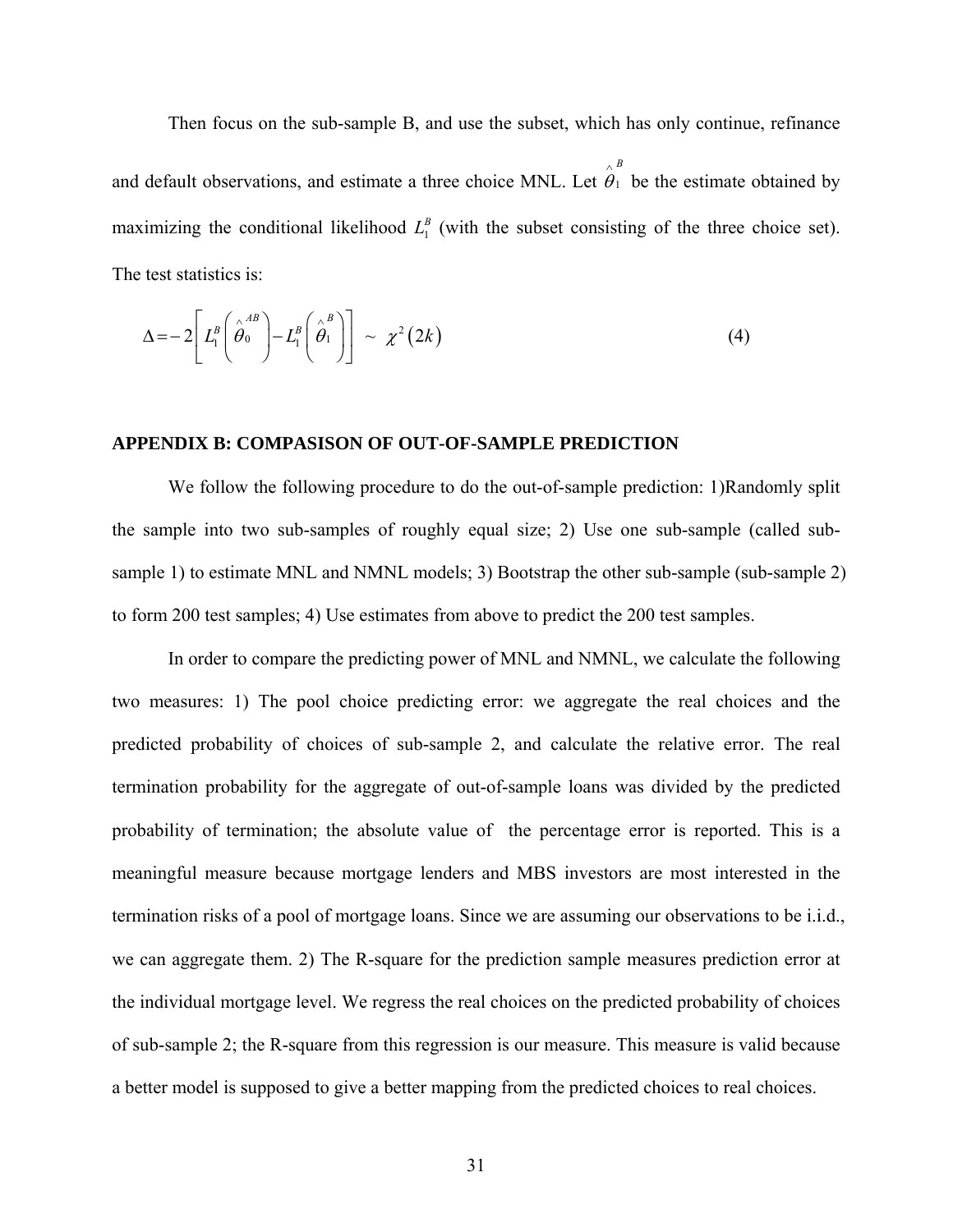We do the out-of-sample prediction with 200 bootstrapped test samples as described above, and then calculate means and standard deviations of the two measures of predicting power. Finally we analyze whether the means of the measures from MNL are significantly different than those from NMNL.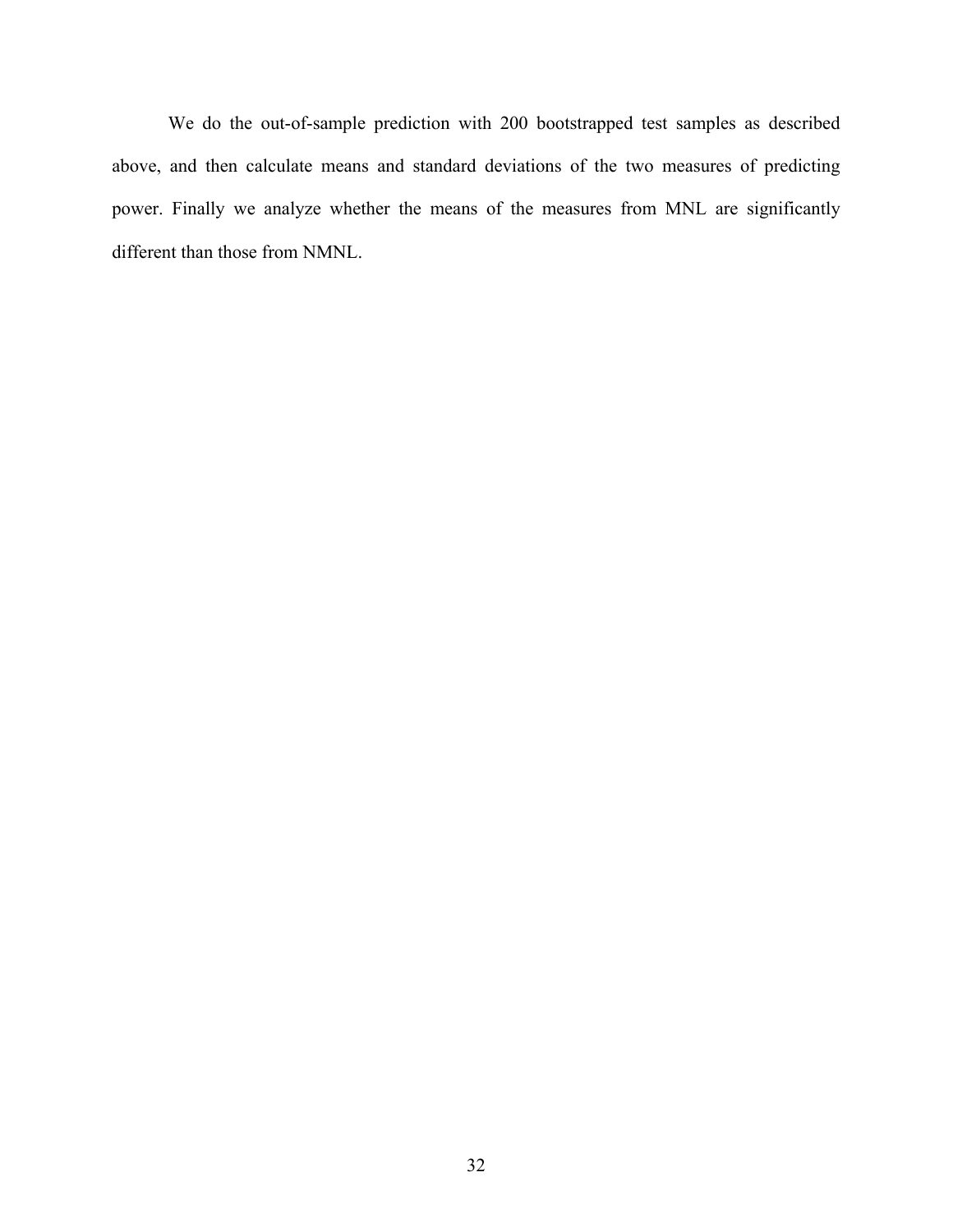#### **References**

- Ambrose, Brent W, Richard J. Buttimer, Jr. and Charles A. Capone. (1997). "Pricing Mortgage Default and Foreclosure Delay." *Journal of Money, Credit and Banking* 29(3), 314-25.
- Ambrose, Brent W. and Charles A. Capone, Jr. (2000). "The Hazard Rates of First and Second Defaults." *Journal of Real Estate Finance and Economics* 20(3), 275-293.
- Ambrose, Brent W. and Anthony B. Sanders. (2003). "Commercial Mortgage Backed Securities: Prepayment and Default." *Journal of Real Estate Finance and Economics* 26(2/3), 179-196.
- Amemiya, T. (1985). *Advanced Econometrics*. Cambridge, Massachusetts: Harvard University Press.
- Archer, W. R., and D. C. Ling. (1993). "Pricing Mortgage-backed Securities: Integrating Optimal Call and Empirical Models of Prepayment." *Journal of American Real Estate and Urban Economics Association* 21(4), 373–404.
- Archer, W., D. Ling, and G. McGill. (1996). "The Effect of Income and Collateral Constraints on Residential Mortgage Terminations." *Regional Science and Urban Economics* 26(3/4), 235-261.
- Archer, W., D. Ling, and G. McGill. (1997). "Demographic Versus Option-Driven Mortgage Terminations." *Journal of Housing Economics* 6(2), 137-163.
- Ball, M. and R. Kirwan, "Accessibility and supply constraints in the urban housing market." *Urban Studies*, 14 (1977) 11-32.
- Bennett, P., R. Peach and S. Peristiani. (2001). "Structural Change in the Mortgage Market and the Propensity to Refinance." *Journal of Money, Credit and Banking* 33(4), 955-975.
- Berkovec, J. A., G. B. Canner, S. A. Gabriel, and T. Hannan. (1998). "Discrimination, Competition, and Loan Performance in FHA Mortgage Lending." *Review of Economics and Statistics* 80(2), 241-250.
- Boehm, T. (1981). "Tenure Choice and Expected Mobility: A Synthesis." *Journal of Urban Economics* 10(3), 375–389.
- Boehm, T. and K. R. Ihlandfeldt. (1986). "Residential Mobility and Neighborhood Change." *Journal of Regional Science* 26, 411-424.
- Brennan, M. J., and E. S. Schwartz. (1985). "Determinants of GNMA Mortgage Prices." *Journal of the American Real Estate and Urban Economics Association* 13(3), 209-228.
- Buser, S. A., and P. H. Hendershott. (1984). "Pricing Default Free Mortgage." *Housing Finance Review* 3(3), 405-429.
- Calhoun, C. A. and Y. Deng. (2002). "A Dynamic Analysis of Fixed- and Adjustable-Rate Mortgage Terminations." *Journal of Real Estate Finance and Economics* 24(1-2), 9-33.
- Cauley, S.. (1996). California Real Estate Market. Quarterly UCLA-Anderson Business Forecast.
- Ciochetti, Brian A., Yongheng Deng, Bin Gao, and Rui Yao. (2002). "The Termination of Commercial Mortgage Contracts through Prepayment and Default: A Proportional Hazards Approach with Competing Risks." *Real Estate Economics* 30(4), 595-633.
- Ciochetti, Brian A., Yongheng Deng, Gail Lee, James Shilling and Rui Yao. (2003). "A Proportional Hazards Model of Commercial Mortgage Default with Originator Bias." *Journal of Real Estate Finance and Economics* 27(1), 5-23.
- Clapp, J. M., J. Harding and M. LaCour-Little. (2000). "Expected Mobility: Part of the Prepayment Puzzle." *Journal of Fixed Income* 10(1), 68-78.
- Clapp, J, G. Goldberg, J. Harding and M. LaCour-Little. (2001). "Movers and Shuckers: Interdependent Prepayment Decisions." *Real Estate Economics* 29(3), 411-450.
- Clapp, J., Y. Deng, and X. An. (2004). "Alternative Models for Competing Risks of Mortgage Termination." University of Southern California, Lusk Center for Real Estate Working Paper, No. 2004-1002.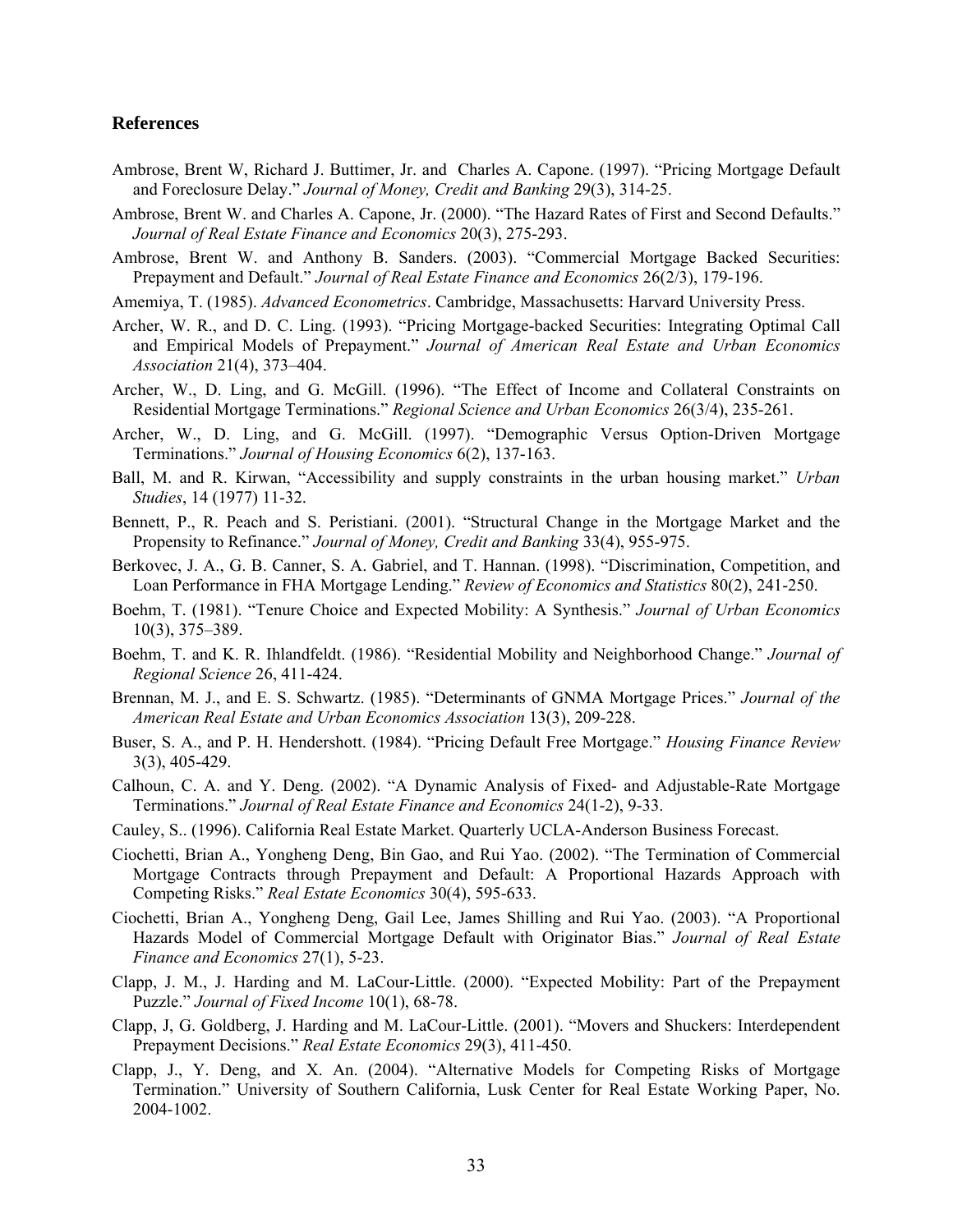- Clapp, J. M. and Y. Wang. (2006). "Defining Neighborhood Boundaries: Are Census Tracts Obsolete?" *Journal of Urban Economics* 59(2), 259-284.
- Collin-Dufresne, P. and J. P. Harding. (1999). "A Closed Form Formula for Valuing Mortgages." *Journal of Real Estate Finance and Economics* 19(21), 133-146.
- Cunningham, D. F., and C. A. Capone. (1990). "The Relative Termination Experience of Adjustable to Fixed-Rate Mortgages." *Journal of Finance* 45(5), 1687–1703.
- Cunningham, D. F. and P. H. Hendershott. (1984). "Pricing FHA Default Insurance." *Housing Finance Review* 3(3), 373–92
- Deng, Y., J. M. Quigley, and R. Van Order. (1996). "Mortgage Default and Low Down-payment Loans: The Cost of Public Subsidy." *Regional Science and Urban Economics* 26(3/4), 263-285.
- Deng, Y. (1997). "Mortgage Termination: An Empirical Hazard Model with Stochastic Term Structure." *Journal of Real Estate Finance and Economics* 14(3), 309-331.
- Deng, Y., J. M. Quigley, and R. Van Order. (2000). "Mortgage Terminations, Heterogeneity and the Exercise of Mortgage Options." *Econometrica* 68(2), 275-307.
- Deng, Y, and J. M. Quigley. (2002). "Woodhead Behavior and the Pricing of Residential Mortgages." University of Southern California, Lusk Center for Real Estate Working Paper, No. 2003-1005.
- Deng, Y. and S. A. Gabriel. (2006). "Risk-Based Pricing and the Enhancement of Mortgage Credit Availability among Underserved and Higher Credit-Risk Populations." Forthcoming in *Journal of Money, Credit, and Banking*.
- Deng, Y., A. D. Pavlov, and L. Yang. (2005). "Spatial Heterogeneity in Mortgage Terminations by Refinance, Sale and Default." Forthcoming in *Real Estate Economics* 33(4).
- Dunn, K. B., and J. J. McConnell. (1981). "Valuation of Mortgage-Backed Securities." *Journal of Finance* 36(3), 599-617.
- Epperson, J. F., J. B. Kau, D. C. Keenan, and W J. Muller, III. (1985). "Pricing Default Risk in Mortgages." *Journal of American Real Estate and Urban Economics Association* 13(3), 261-72.
- Findley, M. C., and D. R. Capozza. (1977). "The Variable Rate Mortgage: An Option Theory Perspective." *Journal of Money, Credit and Banking* 9(2), 356-364.
- Follain, J. R., O. Scott, and T. L. T. Yang. (1992). "Microfoundations of a Mortgage Prepayment Function." *Journal of Real Estate Finance and Economics* 5(2), 197–217.
- Foster, C., and R. Van Order. (1984). "An Option-Based Model of Mortgage Default." *Housing Finance Review* 3(4), 351-372.
- Giliberto, S. M., and D. C. Ling. (1992). "An Empirical Investigation of the Contingent-Claims Approach to Pricing Residential Mortgage Debt." *Journal of American Real Estate and Urban Economics Association* 20(3), 393-426.
- Goldberg G. M. and J. P. Harding. (2003). "Investment Chracteristics of Low- and Moderate-income Mortgage Loans." *Journal of Housing Economics* 12(3), 151-180.
- Green, R. K. and M. LaCour-Little. (1999). "Some Truths about Ostriches: Who Never Refinances Their Mortgage and Why They Don't." *Journal of Housing Economics* 8(3), 233-248.
- Green, J., and J.B. Shoven. (1986). "The Effect of Interest Rates on Mortgage Prepayment." *Journal of Money, Credit and Banking* 18(1), 41-50.
- Hausman, J., and D. McFadden. (1984). "Specification Testes for the Multinomial Logit Model." *Econometrica* 52(5), 1219-1240.
- Hendershott, P. and R. Van Order. (1987). "Pricing Mortgages: An Interpretation of Models and Results." *Journal of Financial Services Research* 1, 77-111.
- Huang, Wenyi and Jan Ondrich. (2002). "Stay, Pay or Walk Away: A Hazard Rate Analysis of FHA-Insured Multifamily Mortgage Terminations." *Journal of Housing Research* 13 (1), 85-117.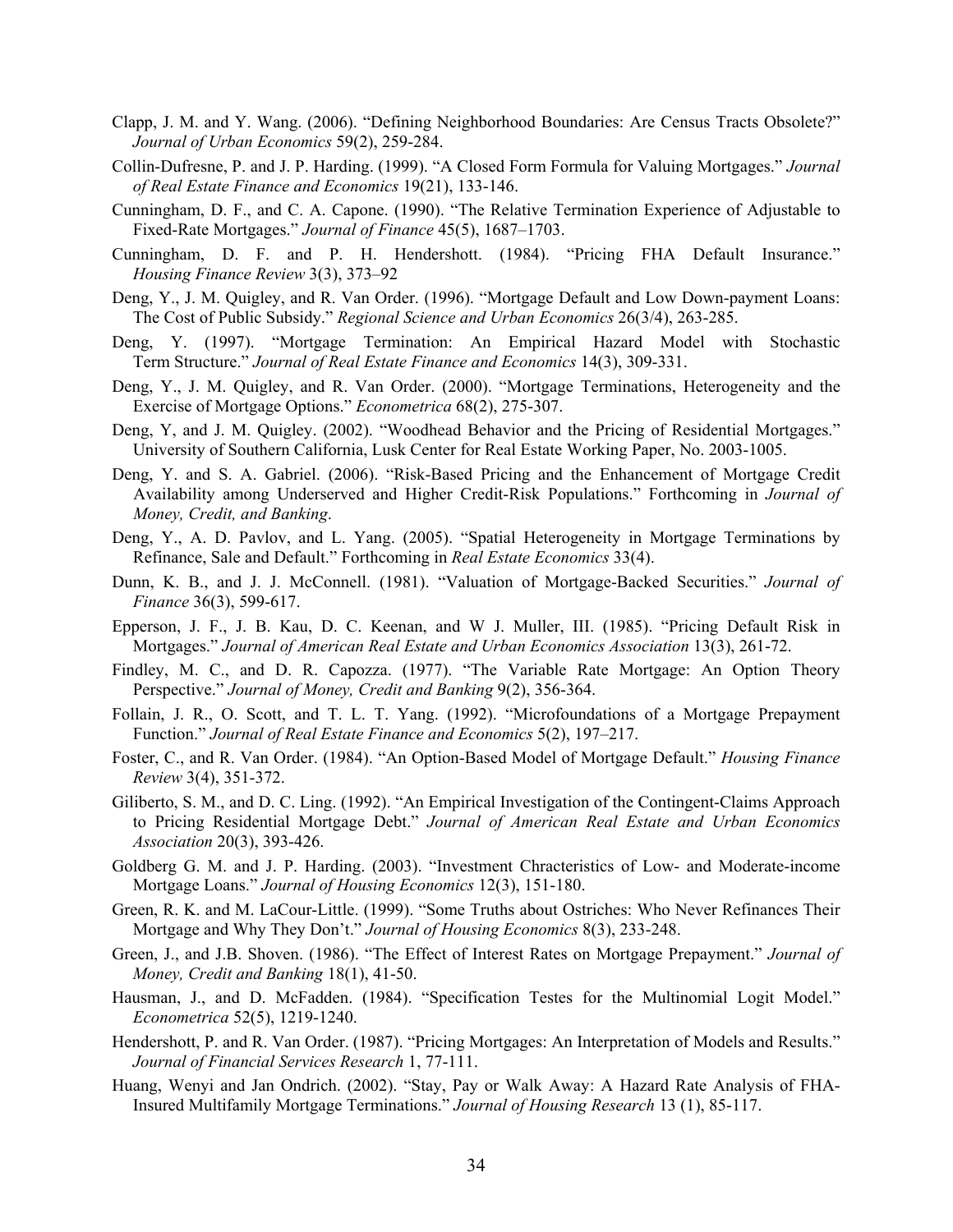- Hurst, E. and F. Stafford. (2004). "Home Is Where the Equity Is: Mortgage Refinancing and Household Consumption". *Journal of Money, Credit and Banking* 36(6), 985-1014.
- Ihlandfeldt, K., and J. Silberman. (1985). "Differential Response to Change: The Case of Home Purchase." *Journal of Urban Economics* 17(2), 127–144.
- Kau, J.B. and D.C. Keenan. (1995). "An Overview of the Option-Theoretic Pricing of Mortgages." *Journal of Housing Research* 6(2), 217-244.
- Kau, J.B., D.C. Keenan, W. Muller and J. Epperson. (1992). "A Generalized Valuation Model for Fixed-Rate Residential Mortgages." *Journal of Money, Credit and Banking* 24(3), 279-299.
- Krumm, R. J. (1984). "Household Tenure Choice and Migration." *Journal of Urban Economics* 16(3), 259–271.
- Lambrecht, B. M., W. R. M. Perraudin and S. Satchell. (2003). "Mortgage Default and Possession Under Recourse: A Competing Hazards Approach". *Journal of Money, Credit and Banking* 35(3), 425-442.
- Luce, D. (1959). *Individual Choice Behavior*. New York: John Wiley and Sons.
- Maclennan, Duncan, M. Munro and G. Wood. (1987) "Housing Choices and the Structure of Housing Markets." in *Between State and Market: Housing in the Post-Industrial Era*, edited by Bengt Turner, Jim Kemeny and Lennart J. Lundqvist, Almqvist & Wiksell International 26-52.
- Mattey J., N. Wallace. (2001). "Housing-price cycles and prepayment rates of US mortgage pools." *Journal of Real Estate Finance and Economics* 23(2), 161-184.
- McFadden, D. (1974). "Conditional Logit Analysis of Qualitative Choice Behavior." In *Frontiers in Econometrics,* edited by P. Zarembka, pp. 105-142. New York: Academic Press.
- McFadden, D. (1977). "Econometric Models of Probabilistic Choice." In *Structural Analysis of Discrete Data with Econometric Applications*, edited by C. F. Manski and D. McFadden, pp. 198-272. Cambridge, Massachusetts: MIT Press.
- McFadden, D. (2001). "Economic Choices." *American Economic Review* 91(3), 351-378.
- Pavlov, A. D. (2001). "Competing Risks of Mortgage Termination: Who Refinances, Who Moves, and Who Defaults?" *Journal of Real Estate Finance and Economics* 23(2), 185-211.
- Philips, R. A., E. Rosenblatt and J. H. VanderHoff. (1995). "The Probability of Fixed and Adjustable Rate Mortgage Termination." *Journal of Real Estate Finance and Economics* 13(2), 95-104.
- Quigley, J. M. (1987). "Interest Rate Variations, Mortgage Prepayments, and Household Mobility." *Review of Economics and Statistics* 69(4), 636-643.
- Quigley, J. M. and D. H. Weinberg. (1977). "Intra-Urban Residential Mobility: A Review and Synthesis." *International Regional Science Review* 2(1), 42-66.
- Quigley, J. M. and R. Van Order. (1990). "Efficiency in the Mortgage Market: The Borrower's Perspective." *Journal of American Real Estate and Urban Economics Association* 18(3), 237-252.
- Quigley, J. M. and R. Van Order. (1995). "Explicit Tests of Contingent Claims Models of Mortgage Default." *Journal of Real Estate Finance and Economics* 11(2), 99-117.
- Richard, S. F. and R. Roll. (1989). "Modeling Prepayments on Fixed Rate Mortgage-Backed Securities." *Journal of Portfolio Management* 15(3), 73-82.
- Rossi, P. H. (1955). *Why Families Move*. Glencoe: The Free Press.
- Shear, W. B. (1983). "Urban Housing Rehabilitation and Move Decisions." *Southern Economics Journal* 49(4), 1030–1052.
- Schnare, A. B. and R. J. Struyk. (1976) "Segmentation in Urban Housing Markets." *Journal of Urban Economics*, 8, 146-166.
- Schwartz, E. S., and W. N. Torous. (1989). "Prepayment and the Valuation of Mortgage-Backed Securities." *Journal of Finance* 44(2), 375-392.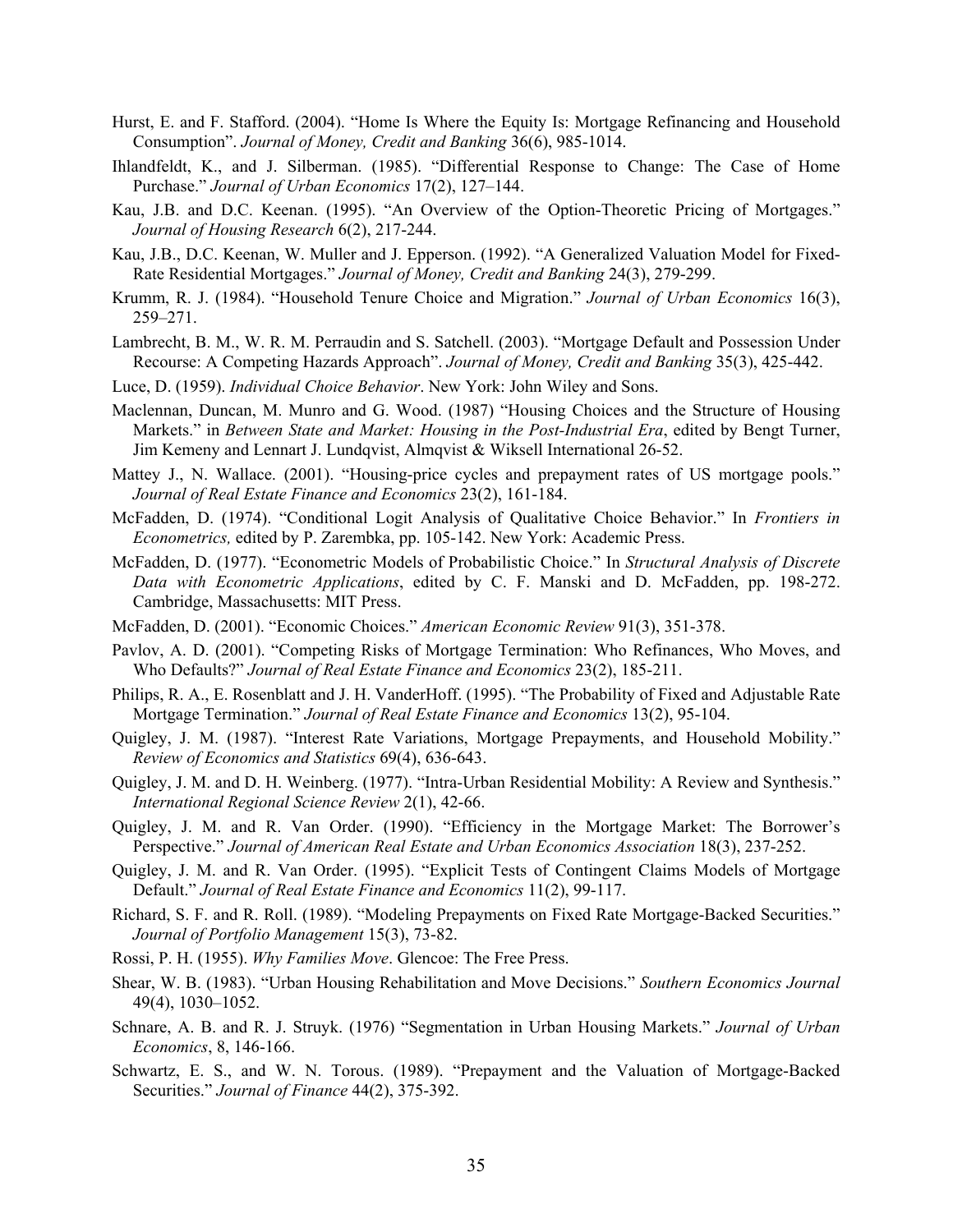- Small, K. A., and C. Hsiao. (1985). "Multinomial Logit Specification Tests." *International Economic Review* 26(3), 619-627.
- Speare, A. Jr. (1974). "Residential Satisfaction as an Intervening Variable in Residential Mobility." *Demography* 11(2), 173-188.
- Spilimbergo, A. and L. Ubeda. (2004). "Family Attachment and the Decision to Move by Race." *Journal of Urban Economics* 55(3), 478-497.
- Stanton, R. (1995). "Rational Prepayment and Valuation of Mortgage-Backed Securities." *Review of Financial Studies* 8(3), 677-708.
- Straszheim, M. R.. (1975) *An Econometric Analysis of the Urban Housing Market*. Urban and Regional Studies Number 2, National Bureau of Economic Research, New York.
- Train, K. E. (2003). *Discrete Choice Methods with Simulation*. Cambridge, UK: Cambridge University Press.
- Vandell, K.D., W.C. Barnes, D.J. Hartzell, D. Kraft and W. Wendt. (1993). "Commercial Mortgage Defaults: Proportional Hazards Estimation Using Individual Loan Histories." *Journal of American Real Estate and Urban Economics Association* 20(4), 451-480.
- Vandell, K. D. (1995). "How Ruthless Is Mortgage Default? A Review and Synthesis of the Evidence." *Journal of Housing Research* 6(2), 245–264.
- Watkins, Craig. (2001) "The definition and identification of housing submarkets." *Environment and Planning A*, 33 2235-2253.
- Whitehead, C. M. E. and J. C. Odling-Smee. (1975) "Long-run Equilibrium in Urban Housing a Note." *Urban Studies*, 12, 315-318.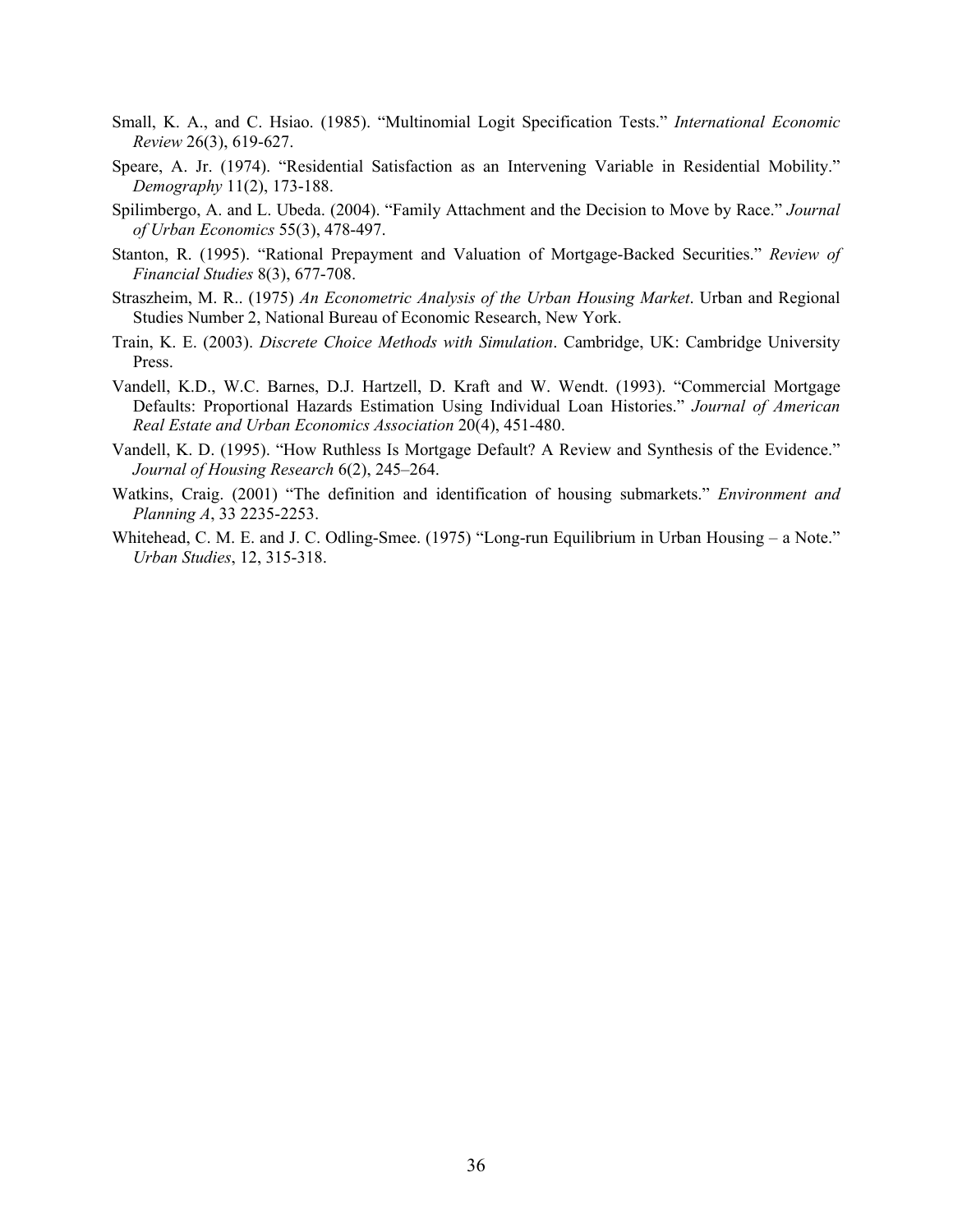| Variables                     | Means<br>(STDs)    | Description                                                                                                                                       |
|-------------------------------|--------------------|---------------------------------------------------------------------------------------------------------------------------------------------------|
| Original loan balance (\$000) | 167.63<br>(121.83) | Face amount of the mortgage at the date of origination<br>(in 1993 or 1994), in thousands of dollars.                                             |
| 15-year loan indicator        | 0.31<br>(0.46)     | Indicator variable is one if the loan has a 15 year<br>maturity, zero if a 30 year maturity.                                                      |
| Original refinance indicator  | 0.79<br>(0.41)     | One if the mortgage at the date of origination<br>(in 1993 or 1994) was to refinance a previous<br>mortgage, zero if it was to purchase the home. |
| Borrower age                  | 46.74<br>(11.18)   | Age of the borrower in years, from the loan<br>application.                                                                                       |
| Minority indicator            | 0.23<br>(0.42)     | Indicator variable equal to one if the application<br>classifies borrowers into any one of three minority<br>groups, otherwise zero.              |
| Borrower income (\$000)       | 8.08<br>(9.03)     | Monthly household income at the time of origination.                                                                                              |
| Obligation ratio $(\%)$       | 30.12<br>(9.60)    | The ratio of fixed expenses to borrower income. This<br>is the standard ratio used by lenders when evaluating<br>loan applications.               |
| High credit score indicator   | 0.64<br>(0.48)     | The high score indicator flags borrowers with credit<br>scores greater than $1000 - a$ group that includes<br>approximately 50% of the borrowers. |
| Low credit score indicator    | 0.103<br>(0.30)    | The low score indicator flags borrowers with credit<br>scores less than $800 - a$ group that includes<br>approximately 10% of the borrowers.      |
| Number of observations        | 1985               | Number of loans with data on all variables.                                                                                                       |

**Table 1: Means and standard deviations of variables at loan origination** 

Notes: 1. Standard deviations are in parentheses.

2. All loans are originated in the year of 1993 or 1994 and traced through 12/31/1998.

 3. The credit score here is not the FICO score. It is an internally developed score used by the data provider.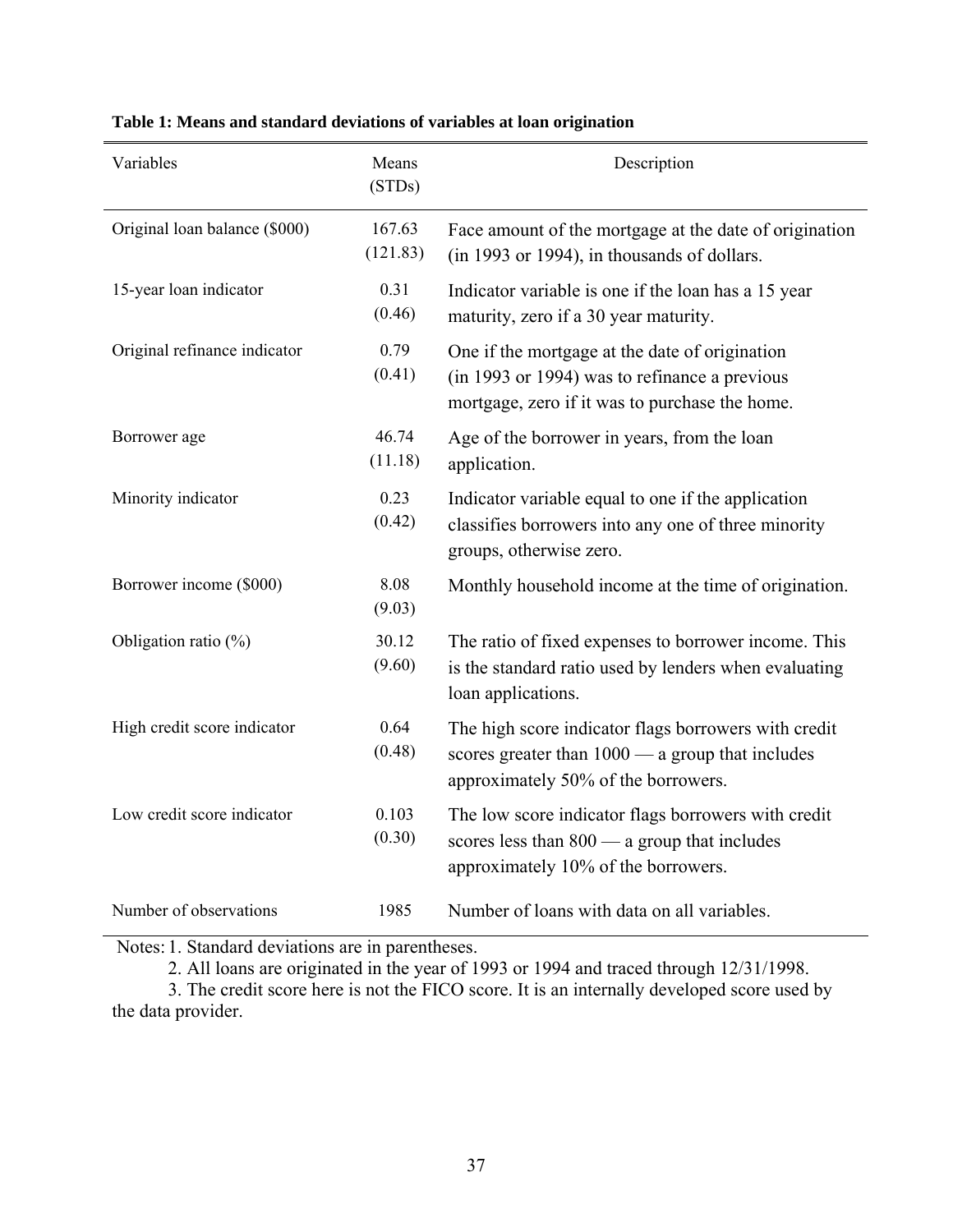| Variable                                                              | Mean   | S.T.D  | Min        | Max      | Med.   | Description                                                                                                                                                                                                                                                                                                                                                       |
|-----------------------------------------------------------------------|--------|--------|------------|----------|--------|-------------------------------------------------------------------------------------------------------------------------------------------------------------------------------------------------------------------------------------------------------------------------------------------------------------------------------------------------------------------|
| Market price of loan*                                                 | 98.30  | 3.33   | 88.27      | 110.29   | 98.32  | The present value of the remaining payments at the current                                                                                                                                                                                                                                                                                                        |
| (\$ per \$100 of principal)                                           |        |        |            |          |        | interest rate: an adjustment is made for the option to terminate                                                                                                                                                                                                                                                                                                  |
|                                                                       |        |        |            |          |        | the loan early.                                                                                                                                                                                                                                                                                                                                                   |
| Original loan balance<br>$(\$00,000)$                                 | 167.63 | 121.83 | 14.00      | 1,452.00 | 131.20 | Same as in table 1.                                                                                                                                                                                                                                                                                                                                               |
| <b>Estimated Points</b>                                               | 2.03   | 1.39   | $-8.44$    | 7.94     | 2.02   | We regress the individual loan coupon rate on treasury rates,<br>loan and borrower characteristics. The residuals from this<br>equation provide a measure of points since a borrower paying a<br>rate substantially below the predicted rate must have "bought"<br>down" the rate by paying above average points.                                                 |
| Current loan-to-value* $(\%)$                                         | 57.26  | 24.16  | 5.13       | 175.55   | 58.21  | Current loan balance was estimated from the original balance<br>and amortization. The local regression model described in<br>Clapp et al. (2001) estimated the house value and its standard<br>deviation at each point in time The estimated value of the house<br>was divided into the estimated current loan balance to get the<br>current loan-to-value ratio. |
| House price appreciation $\times$<br>Age $\geq$ 40 indicator (\$,000) | 3,553  | 27,755 | $-405,994$ | 613,024  | 0.00   | The appreciation variables were constructed as follows: house<br>price appreciation in thousands of dollars is multiplied by an<br>indicator of borrower age and by borrower age.                                                                                                                                                                                 |
| House price appreciation $\times$<br>Age < 40 indicator $(\$$ ,000)   | 317    | 13,013 | $-179,628$ | 619,165  | 0.00   | Same as above.                                                                                                                                                                                                                                                                                                                                                    |
| Unemployment rate* $(\%)$                                             | 6.63   | 1.87   | 2.80       | 10.05    | 6.57   | The unemployment rate is for the county of residence in each<br>quarter.                                                                                                                                                                                                                                                                                          |
| Borrower age                                                          | 46.88  | 11.36  | 18.00      | 89.00    | 46.00  | Same as in table 1.                                                                                                                                                                                                                                                                                                                                               |

**Table 2: Descriptive Statistics for Continuous Variables Used in Our Models**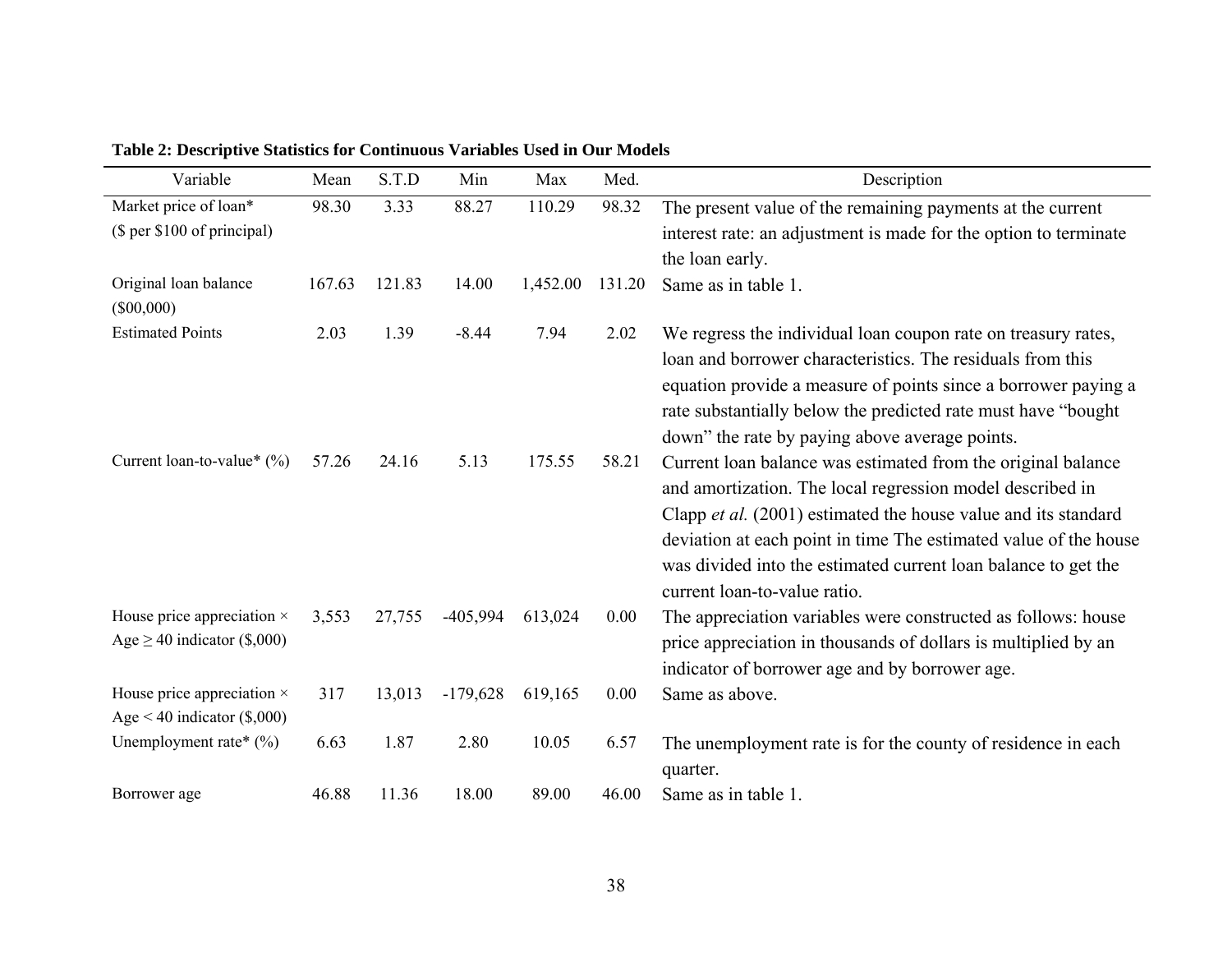| Obligation ratio                                                                                                                                                                                                                               | 29.92     | 9.62 | 0.00 | 85.00  | 31.00 | Same as in table 1.                                                                                                                                                                                                                                                                                  |
|------------------------------------------------------------------------------------------------------------------------------------------------------------------------------------------------------------------------------------------------|-----------|------|------|--------|-------|------------------------------------------------------------------------------------------------------------------------------------------------------------------------------------------------------------------------------------------------------------------------------------------------------|
| Number of Observations                                                                                                                                                                                                                         |           |      |      | 38,301 |       | The data is constructed as an event-history dataset, with one<br>observation for each quarter for each loan during the<br>observation period. 1,985 Loans were observed from<br>origination to termination, or 12/31/1998, whichever was<br>earlier. Number of records expands from 1,985 to 38,301. |
| the state of the state of the state of the state of the state of the state of the state of the state of the state of the state of the state of the state of the state of the state of the state of the state of the state of t<br>$\mathbf{v}$ | $\cdot$ 1 |      |      |        |       | $\cdots$ $\sim$ $\cdots$                                                                                                                                                                                                                                                                             |

Note: Variables with \* are those used in our main model, which has a simplified specification with only six explanatory variables.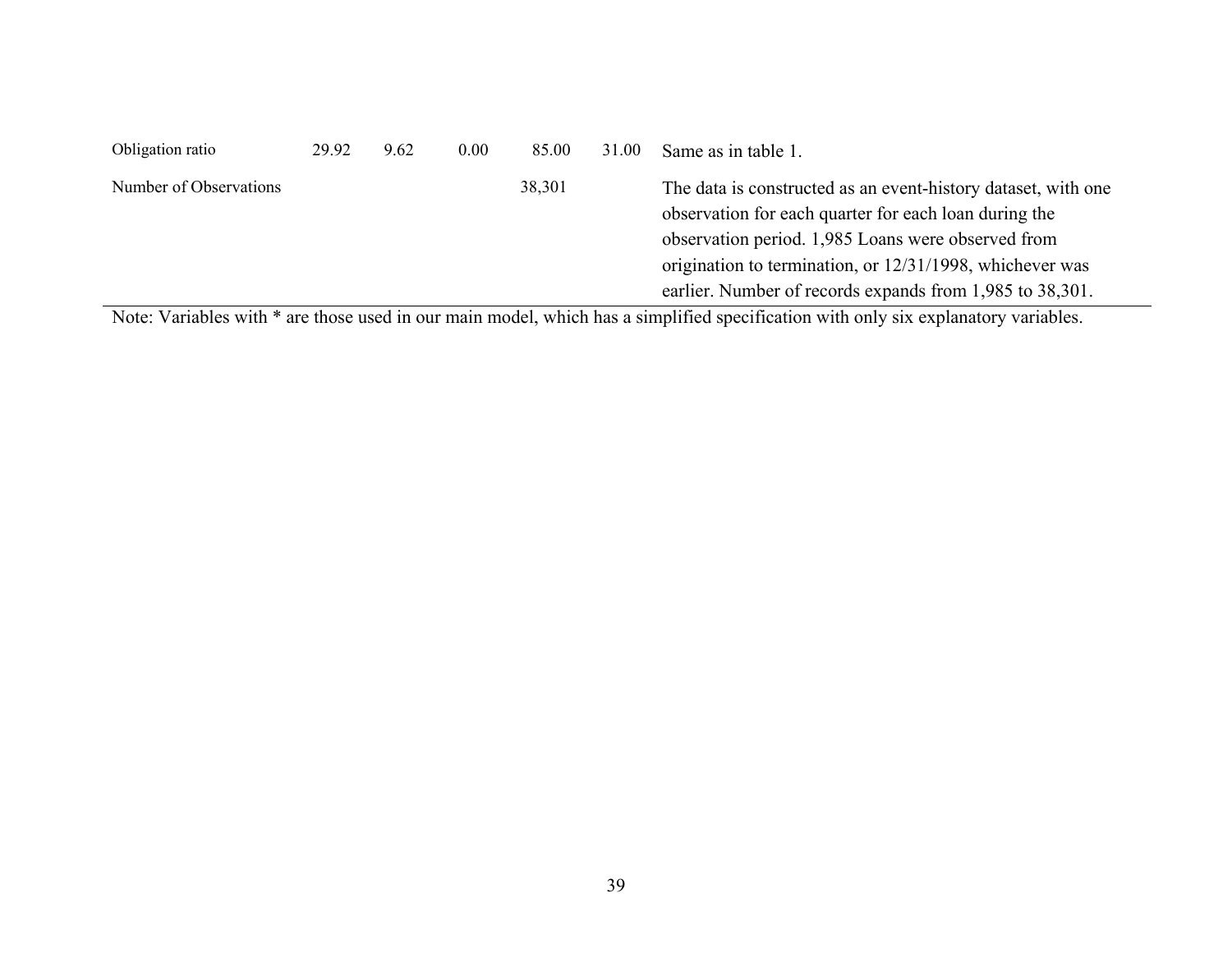|                                | Value            | Frequency | Percent | Description                                         |
|--------------------------------|------------------|-----------|---------|-----------------------------------------------------|
| 15-year loan indicator         | $\overline{0}$   | 26,167    | 68.32   | Same as in table 1.                                 |
|                                |                  | 12,134    | 31.68   | Same as in table 1.                                 |
| Original refinance indicator   | $\theta$         | 7,429     | 19.40   | Same as in table 1.                                 |
|                                |                  | 30,872    | 80.60   | Same as in table 1.                                 |
| Prob. Negative Equity $> 90$   | $\boldsymbol{0}$ | 34,457    | 89.96   | The house value was compared to the current loan    |
| percentile indicator*          |                  | 3,844     | 10.04   | balance and the normal distribution was used to     |
|                                |                  |           |         | estimate the probability of negative equity.        |
| Minority indicator*            | $\boldsymbol{0}$ | 29,011    | 75.74   | Same as in table 1.                                 |
|                                |                  | 9,290     | 24.26   | Same as in table 1.                                 |
| High borrower income indicator | $\boldsymbol{0}$ | 30,676    | 80.09   | Monthly household income at the time of origination |
|                                |                  | 7,625     | 19.91   | greater than \$10,000.                              |
| High credit score indicator    | $\boldsymbol{0}$ | 13,303    | 34.73   | Same as in table 1.                                 |
|                                |                  | 24,998    | 65.27   | Same as in table 1.                                 |
| Low credit score indicator*    | $\theta$         | 34,781    | 90.81   | Same as in table 1.                                 |
|                                |                  | 3,520     | 9.19    | Same as in table 1.                                 |
| <b>Termination choice</b>      |                  |           |         |                                                     |
| Refinance                      |                  | 321       | 0.84    |                                                     |
| Sale                           |                  | 252       | 0.66    |                                                     |
| Default                        |                  | 27        | 0.07    |                                                     |
| Continue to pay                |                  | 37,701    | 98.43   |                                                     |
| Number of Observations         |                  | 38,301    | 100     |                                                     |

**Table 3: Frequency Tables for Dummy Variables Used in Our Models** 

Note: Variables with \* are those used in our main model, which has a simplified specification with only six explanatory variables.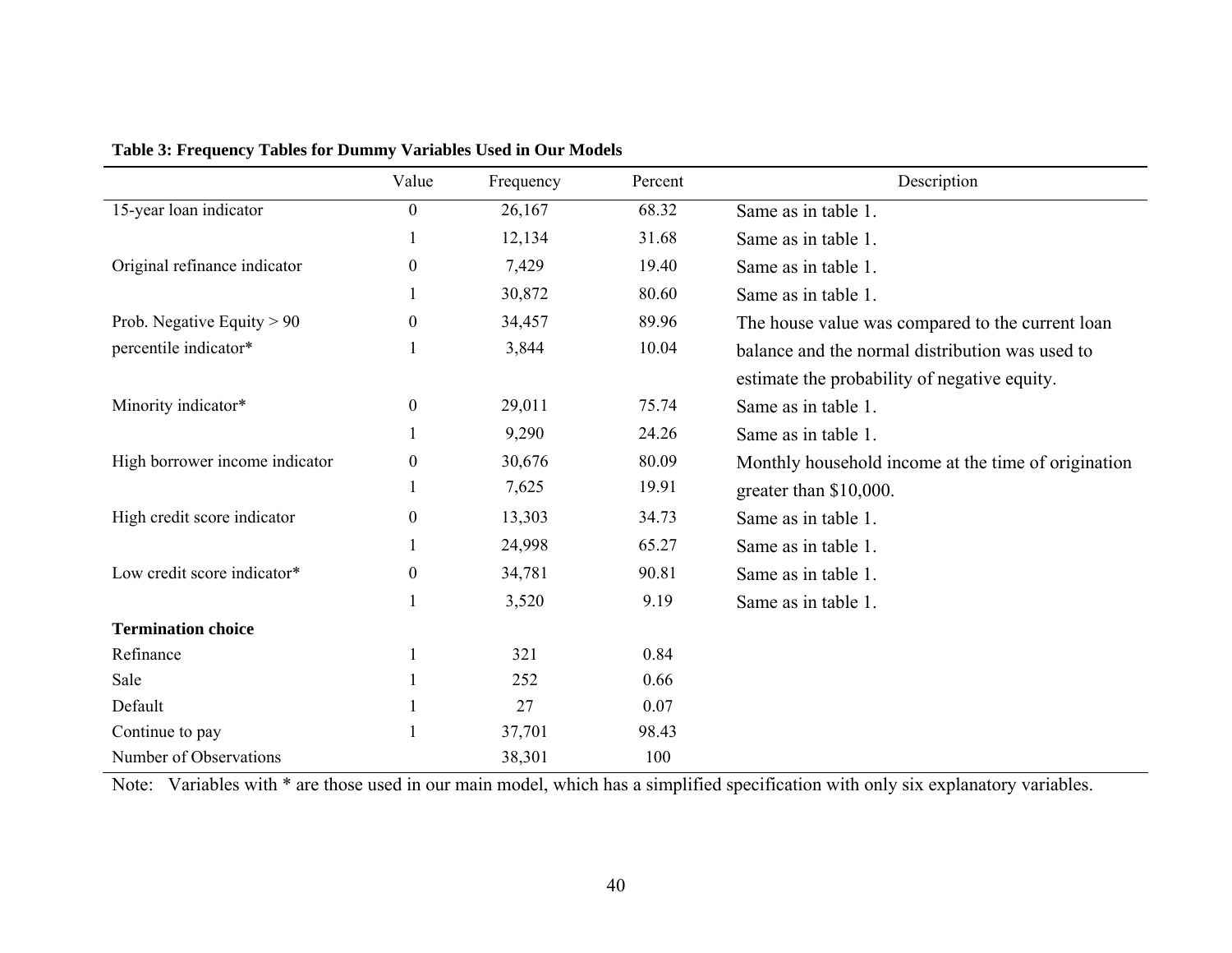| Variables                    |           | At Origination |         |         |           | At Termination |         |
|------------------------------|-----------|----------------|---------|---------|-----------|----------------|---------|
|                              | All Loans | Refinance      | Sale    | Default | Refinance | Sale           | Default |
| Market price of loan         | 100.00    | 99.85          | 99.89   | 99.65   | 101.36    | 98.53          | 101.55  |
| (\$ per \$100 of principal)  | (1.86)    | (1.43)         | (1.33)  | (2.68)  | (3.18)    | (3.12)         | (3.46)  |
| Prob. Negative Equity $> 90$ | 0.15      | 0.17           | 0.09    | 0.42    | 0.09      | 0.04           | 0.15    |
| percentile indicator         | (0.36)    | (0.37)         | (0.28)  | (0.50)  | (0.29)    | (0.20)         | (0.37)  |
| Current loan-to-value $(\%)$ | 60.17     | 52.93          | 54.03   | 88.69   | 54.63     | 55.38          | 85.18   |
|                              | (22.57)   | (22.03)        | (21.34) | (12.55) | (23.41)   | (22.14)        | (14.74) |
| Unemployment rate $(\%)$     | 8.28      | 8.22           | 8.35    | 8.51    | 5.69      | 6.01           | 6.40    |
|                              | (1.67)    | (1.64)         | (1.62)  | (1.61)  | (1.80)    | (1.79)         | (1.42)  |
| Number of Observations       | 1,985     | 321            | 252     | 27      | 321       | 252            | 27      |

**Table 4: Means and standard deviations of time-varying variables at loan origination and termination** 

Notes: 1. Standard deviations are in parentheses.

2. Descriptions of the variables are in table 1 through table 3.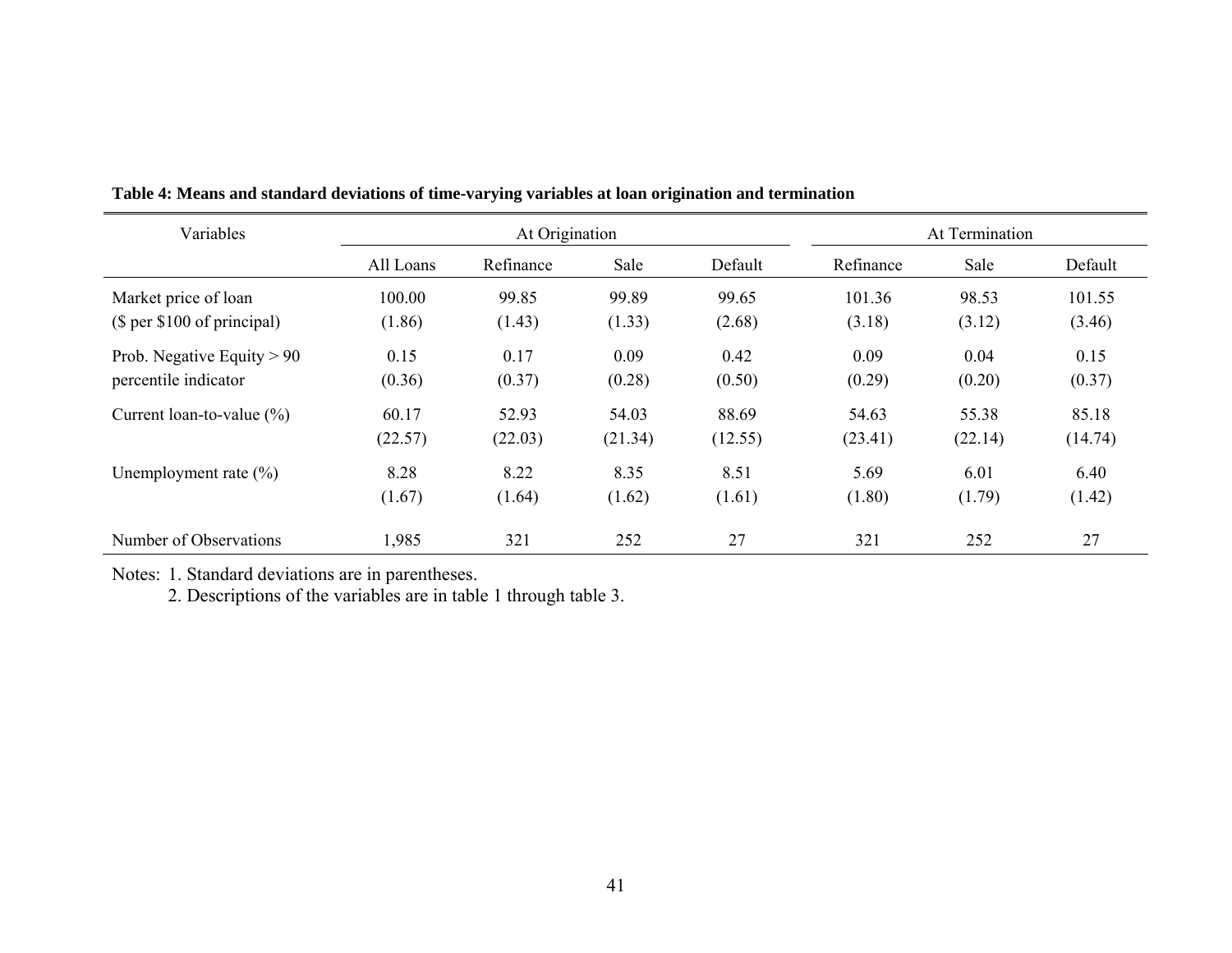| Parameter                      |            | Multinomial Logit Model |            | Nested Logit Model |             |            |  |
|--------------------------------|------------|-------------------------|------------|--------------------|-------------|------------|--|
|                                | Refinance  | Sale                    | Default    | Refinance          | Sale        | Default    |  |
| Intercept                      | $-5.41***$ | $-4.97***$              | $-8.55***$ | $-5.41***$         | $-4.97***$  | $-7.97***$ |  |
|                                | (0.1)      | (0.09)                  | (0.59)     | (0.1)              | (0.1)       | (1.35)     |  |
| Market price of loan           | $0.89***$  | $-0.06$                 | $0.44*$    | $0.89***$          | $-0.05$     | 0.36       |  |
|                                | (0.07)     | (0.09)                  | (0.21)     | (0.07)             | (0.1)       | (0.21)     |  |
| Current loan-to-value          | $-0.04$    | $0.20*$                 | $0.67*$    | $-0.04$            | $0.20*$     | $0.66*$    |  |
|                                | (0.07)     | (0.08)                  | (0.35)     | (0.07)             | (0.08)      | (0.35)     |  |
| Prob. Negative Equity >        | 0.11       | $-0.87*$                | $-1.57*$   | 0.11               | $-0.89**$   | $-1.51**$  |  |
| 90 percentile indicator        | (0.22)     | (0.34)                  | (0.61)     | (0.22)             | (0.34)      | (0.57)     |  |
| Unemployment rate              | $-0.24***$ | $-0.23**$               | 0.01       | $-0.24***$         | $-0.23**$   | 0.02       |  |
|                                | (0.07)     | (0.07)                  | (0.29)     | (0.07)             | (0.07)      | (0.27)     |  |
| Minority indicator             | $-0.73***$ | $-1.07***$              | $-0.36$    | $-0.73***$         | $-1.06***$  | $-0.43$    |  |
|                                | (0.16)     | (0.23)                  | (0.43)     | (0.16)             | (0.22)      | (0.41)     |  |
| Low credit score               | $-0.37$    | $-0.42$                 | $2.78***$  | $-0.37$            | $-0.28$     | $2.36*$    |  |
| indicator                      | (0.23)     | (0.33)                  | (0.51)     | (0.23)             | (0.42)      | (0.91)     |  |
| Nested Logit Model             |            |                         |            |                    | $0.82*$     |            |  |
| correlation parameter $(\rho)$ |            |                         |            |                    | (0.34)      |            |  |
| Log Likelihood                 |            | $-3,289.05$             |            |                    | $-3,289.39$ |            |  |
| B.I.C.                         |            | 3,420.97                |            |                    | 3,426.58    |            |  |

**Table 5: Estimation Results for the Main Model Specifications of Multinomial Logit Model (MNL) and Nested Logit Model (NMNL)** 

Notes: 1. Standard deviations are in parentheses. "\*" for  $p < 0.05$ ; "\*\*" for  $p < 0.01$ ; "\*\*\*" for p  $< 0.001$ .

2. The data are structured as an event-history dataset, with one observation for each quarter for each loan during the observation period. Loans were observed from origination to termination, or 12/31/1998, whichever was earlier. There are 38,301 observations.

3. Continuous variables are standardized before model estimation.

4. We use loan age dummies, whose coefficients are omitted here. They can be provided upon request.

5. Both the MNL and the Nested Logit Models are estimated through maximum likelihood estimation (MLE). The Nested Logit Model is estimated following the simultaneous estimation approach rather than two-stage estimation with inclusive value.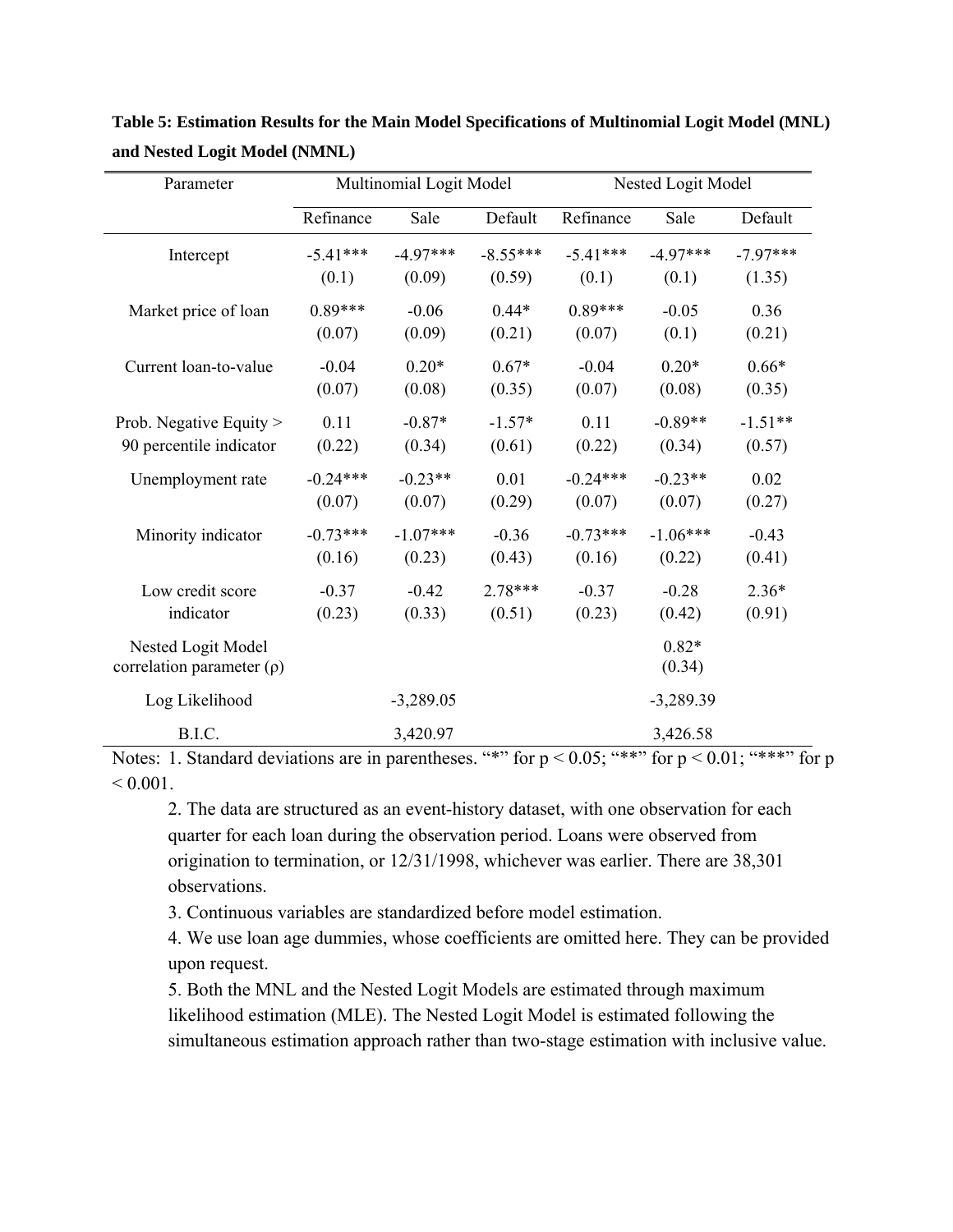| Parameter                        |            | Multinomial Logit Model |             |            | Nested Logit Model |            |  |  |
|----------------------------------|------------|-------------------------|-------------|------------|--------------------|------------|--|--|
|                                  | Refinance  | Sale                    | Default     | Refinance  | Sale               | Default    |  |  |
| Intercept                        | $-4.91***$ | $-5.40***$              | $-10.51***$ | $-4.91***$ | $-5.40***$         | $-9.83***$ |  |  |
|                                  | (0.19)     | (0.25)                  | (1.38)      | (0.19)     | (0.25)             | (2.04)     |  |  |
| Market price of loan             | $0.81***$  | $-0.13$                 | 0.57        | $0.81***$  | $-0.12$            | 0.49       |  |  |
|                                  | (0.08)     | (0.11)                  | (0.3)       | (0.08)     | (0.11)             | (0.31)     |  |  |
| Original loan balance            | $0.24***$  | $-0.11$                 | $-0.17$     | $0.24***$  | $-0.11$            | $-0.17$    |  |  |
|                                  | (0.06)     | (0.1)                   | (0.93)      | (0.06)     | (0.1)              | (0.89)     |  |  |
| 15-year loan indicator           | $-0.07$    | $-0.30*$                | $-0.93$     | $-0.07$    | $-0.30*$           | $-0.88$    |  |  |
|                                  | (0.15)     | (0.16)                  | (1.87)      | (0.15)     | (0.16)             | (1.71)     |  |  |
| <b>Estimated Points</b>          | $-0.05$    | $-0.18*$                | 0.20        | $-0.05$    | $-0.17*$           | 0.17       |  |  |
|                                  | (0.07)     | (0.07)                  | (0.26)      | (0.07)     | (0.07)             | (0.26)     |  |  |
| Original refinance               | $-0.57***$ | 0.23                    | 1.37        | $-0.57***$ | 0.24               | 1.27       |  |  |
| indicator                        | (0.15)     | (0.23)                  | (0.96)      | (0.15)     | (0.23)             | (0.93)     |  |  |
| Current loan-to-value            | $-0.34**$  | 0.08                    | 0.79        | $-0.34**$  | 0.08               | 0.73       |  |  |
|                                  | (0.1)      | (0.1)                   | (0.96)      | (0.1)      | (0.11)             | (0.9)      |  |  |
| Prob. Negative Equity >          | 0.20       | $-0.89*$                | $-1.71$     | 0.20       | $-0.91*$           | $-1.57$    |  |  |
| 90 percentile indicator          | (0.23)     | (0.36)                  | (0.96)      | (0.23)     | (0.36)             | (0.91)     |  |  |
| House price appreciation         | $-0.07$    | $-0.18*$                | $-0.20$     | 0.01       | 0.03               | 0.08       |  |  |
| $\times$ Age $\geq$ 40 indicator | (0.05)     | (0.07)                  | (1.04)      | (0.03)     | (0.07)             | (0.68)     |  |  |
| House price appreciation         | 0.01       | 0.04                    | 0.07        | $-0.07$    | $-0.18**$          | $-0.19$    |  |  |
| $\times$ Age < 40 indicator      | (0.03)     | (0.07)                  | (0.72)      | (0.05)     | (0.07)             | (1)        |  |  |
| Unemployment rate                | $-0.25***$ | $-0.27***$              | 0.05        | $-0.25***$ | $-0.27***$         | 0.03       |  |  |
|                                  | (0.07)     | (0.08)                  | (0.3)       | (0.07)     | (0.08)             | (0.28)     |  |  |
| Borrower age                     | $-0.04$    | $-0.18$                 | $-0.24$     | $-0.04$    | $-0.18*$           | $-0.23$    |  |  |
|                                  | (0.07)     | (0.1)                   | (0.27)      | (0.07)     | (0.1)              | (0.25)     |  |  |
| Minority indicator               | $-0.66***$ | $-1.04***$              | $-0.30$     | $-0.66***$ | $-1.03***$         | $-0.36$    |  |  |
|                                  | (0.17)     | (0.24)                  | (0.51)      | (0.17)     | (0.24)             | (0.47)     |  |  |

**Table 6: Estimation Results for the Expanded Model Specifications of the Multinomial Logit Model (MNL) and the Nested Logit Model (NMNL)**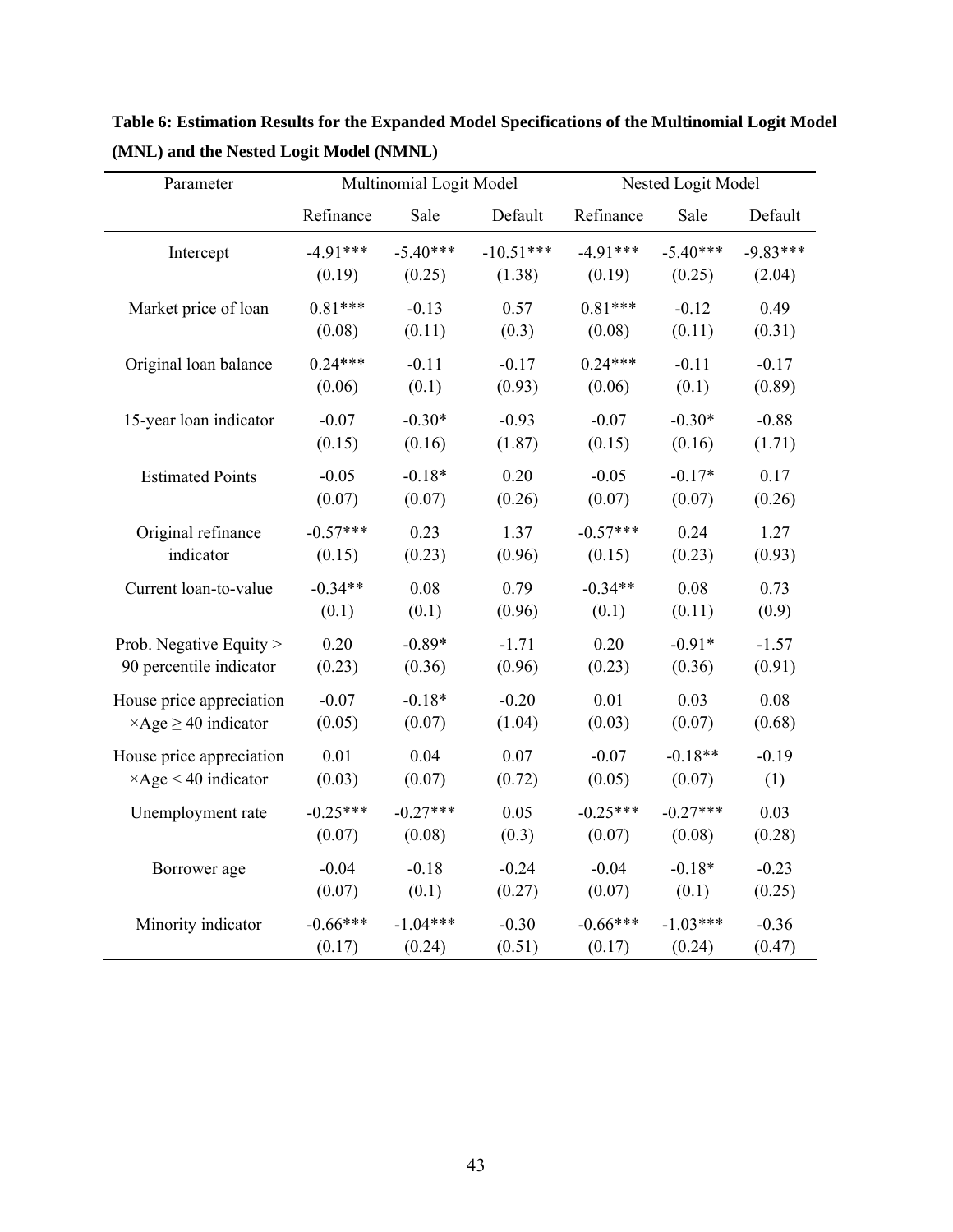| Parameter                      |           | Multinomial Logit Model |         | Nested Logit Model |             |         |
|--------------------------------|-----------|-------------------------|---------|--------------------|-------------|---------|
|                                | Refinance | Sale                    | Default | Refinance          | Sale        | Default |
| High borrower income           | 0.05      | $0.41*$                 | $-0.15$ | 0.05               | $0.41*$     | $-0.14$ |
| indicator                      | (0.16)    | (0.21)                  | (1.61)  | (0.16)             | (0.21)      | (1.51)  |
| Obligation ratio               | 0.07      | 0.03                    | 0.35    | 0.07               | 0.03        | 0.33    |
|                                | (0.06)    | (0.07)                  | (0.54)  | (0.06)             | (0.07)      | (0.51)  |
| High credit score              | $-0.16$   | 0.22                    | 0.96    | $-0.16$            | 0.23        | 0.91    |
| indicator                      | (0.14)    | (0.16)                  | (1.74)  | (0.14)             | (0.16)      | (1.58)  |
| Low credit score               | $-0.50*$  | $-0.17$                 | $3.61*$ | $-0.50*$           | $-0.06$     | $3.21*$ |
| indicator                      | (0.24)    | (0.36)                  | (1.78)  | (0.24)             | (0.44)      | (1.91)  |
| Nested Logit Model             |           |                         |         |                    | $0.84*$     |         |
| correlation parameter $(\rho)$ |           |                         |         |                    | (0.35)      |         |
| Log Likelihood                 |           | $-3,247.26$             |         |                    | $-3,247.21$ |         |
| B.I.C.                         |           | 3,537.48                |         |                    | 3,542.70    |         |

**Table 6 (Continue): Estimation Results for the Expanded Model Specifications of the Multinomial Logit Model (MNL) and the Nested Logit Model (NMNL)** 

Notes: 1. These are expanded specifications with sixteen variables as used in the Clapp et al (2001) study.

2. Standard deviations are in parentheses. "\*" for  $p < 0.05$ ; "\*\*" for  $p < 0.01$ ; and "\*\*\*" for  $p < 0.001$ .

3. The data are structured as an event-history dataset, with one observation for each quarter for each loan during the observation period. Loans were observed from origination to termination, or 12/31/1998, whichever was earlier. There are 38,301 observations.

4. Continuous variables are standardized before model estimation.

5. We use loan age dummies, whose coefficients are omitted here. They can be provided upon request.

6. Both the MNL and the Nested Logit Models are estimated through maximum likelihood estimation (MLE). The Nested Logit Model is estimated following the simultaneous estimation approach rather than two-stage estimation with inclusive values.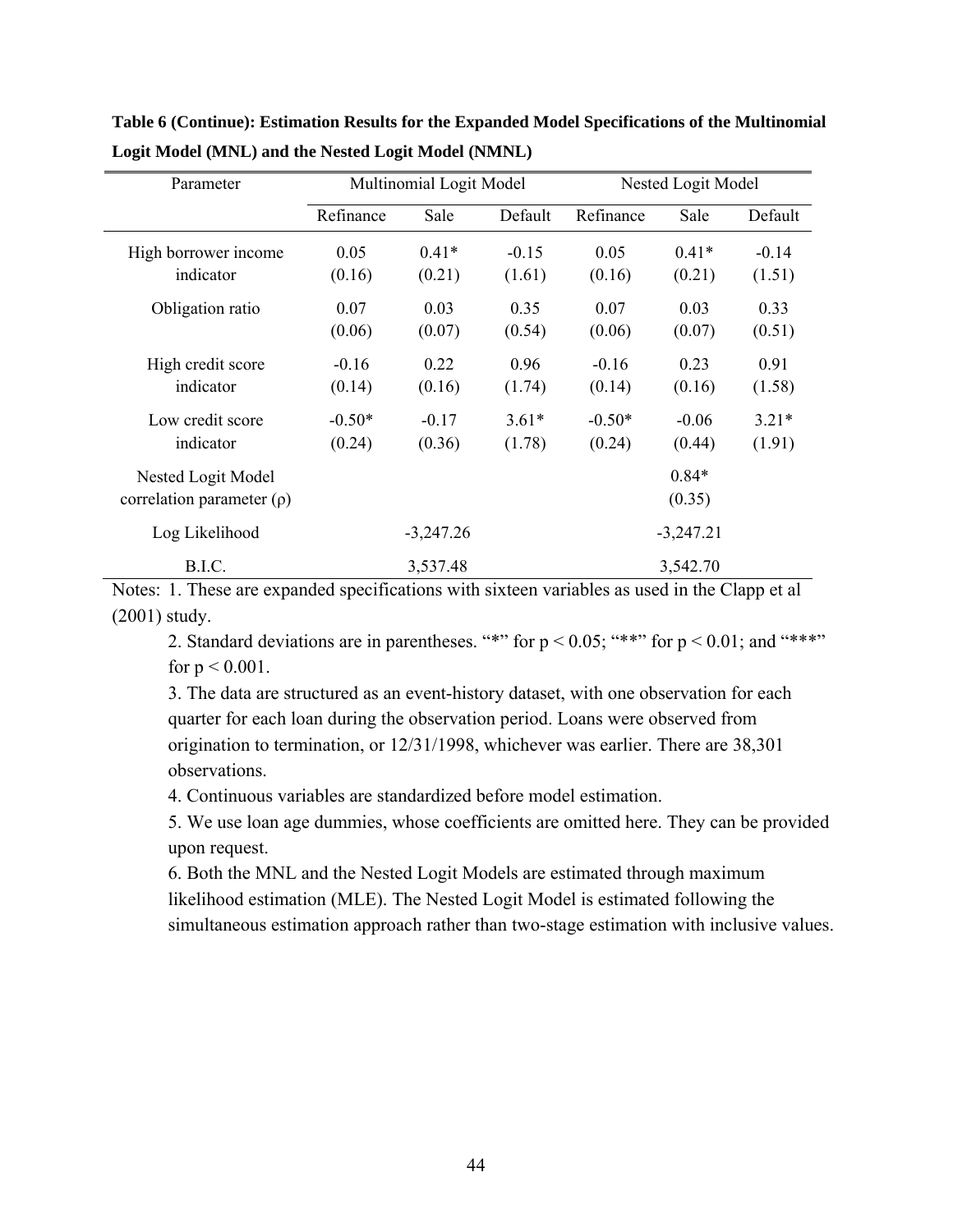**Table 7: Out-of-sample Predictive Performance Comparison between Multinomial Logit Model (MNL) and Nested Logit Model (NMNL)**

| <b>Pool Choice Prediction Error</b> |                  |                  |                   |              |
|-------------------------------------|------------------|------------------|-------------------|--------------|
|                                     | <b>MNL</b>       | <b>NMNL</b>      | Difference        | t-statistics |
| Refinance                           | 7.85%<br>6.10%   | 7.87%<br>6.11%   | $-0.02%$<br>1.93% | $-0.01$      |
| Sale                                | 6.68%<br>4.97%   | 6.35%<br>4.85%   | 0.32%<br>1.55%    | 0.21         |
| Default                             | 42.86%<br>20.91% | 25.89%<br>12.45% | 16.97%<br>5.44%   | 3.12         |
| Panel 2<br><b>R-Square</b>          |                  |                  |                   |              |
|                                     | <b>MNL</b>       | <b>NMNL</b>      | Difference        | t-statistics |
| Refinance                           | 0.0171<br>0.0032 | 0.0171<br>0.0032 | 0.0000<br>0.0010  | 0.00         |
| Sale                                | 0.0022<br>0.0007 | 0.0022<br>0.0007 | 0.0000<br>0.0002  | $-0.08$      |
| Default                             | 0.0018<br>0.0014 | 0.0018<br>0.0014 | 0.0000<br>0.0004  | 0.08         |

**Panel 1** 

Notes: 1. These are results from 200 bootstrapped test samples. The dataset (38,301 observations) is randomly split in half. The in-sample half was used to estimate the model and these coefficients were used to predict the probability of each termination hazard for each test sample bootstrapped from the out-of-sample half. Standard deviations are in parenthesis. 2. Pool choice prediction error means that the actual probability of termination for the entire out-of-sample "pool" was divided by the predicted probability of termination and the ratio was converted to a percentage error. The R-squares track prediction accuracy at the individual loan level. Please see Appendix B for more detailed explanation of the outof-sample prediction and performance comparison criteria.

3. The t-values use standard formulas to test differences between means.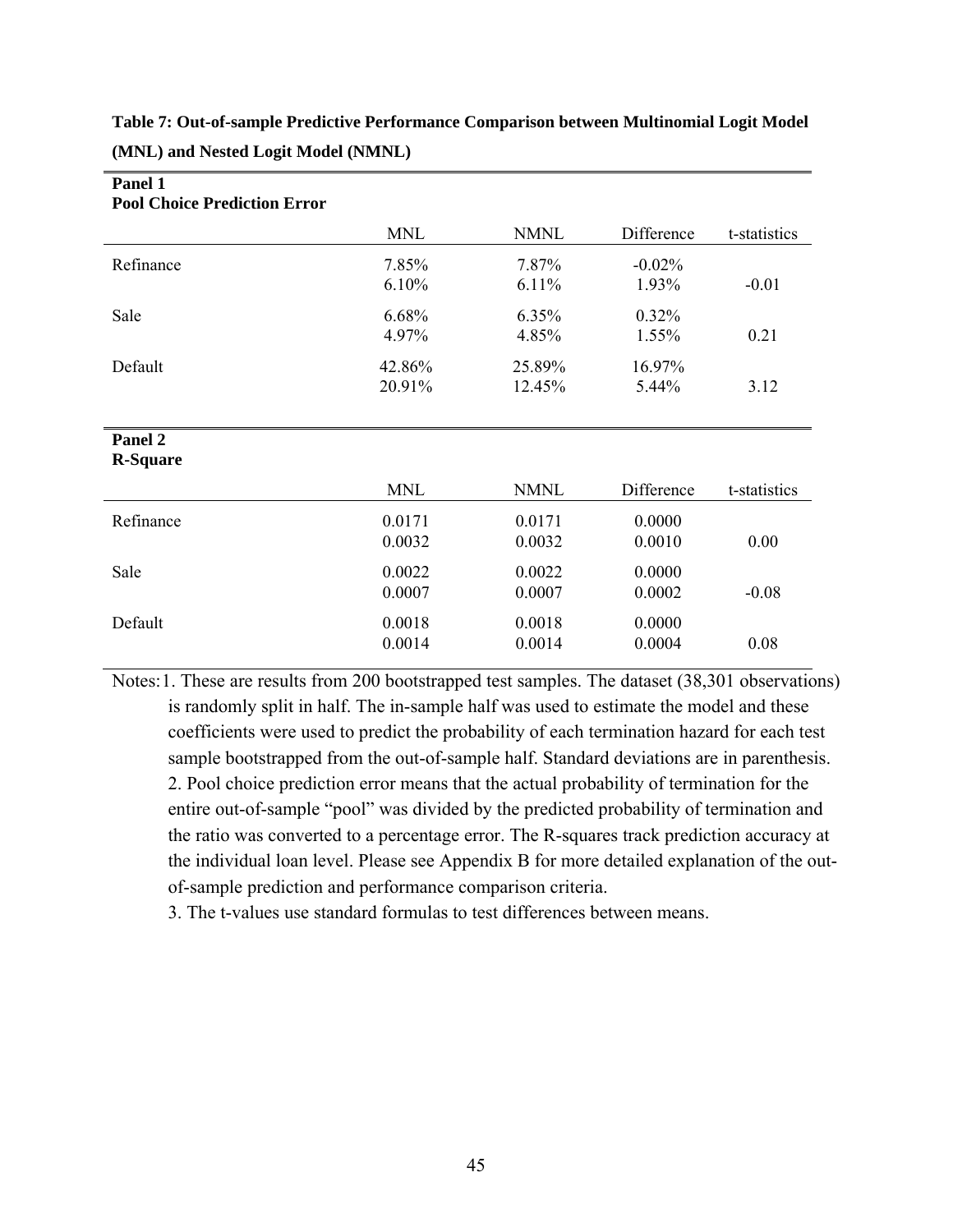| <b>Termination choice</b> | Frequency | Percent |
|---------------------------|-----------|---------|
| Refinance                 | 907       | 2.37    |
| Sale                      | 2,330     | 6.08    |
| Default                   | 666       | 1.74    |
| Continue to pay           | 34,398    | 89.81   |
| Number of Observations    | 38,301    | 100     |

#### **Table 8: Termination Choices of Simulated Data**

Notes: . This reflects a different market environment from that of the real data: interest rates are increasing, house prices are falling and overall economy is worse than that in the 1990s.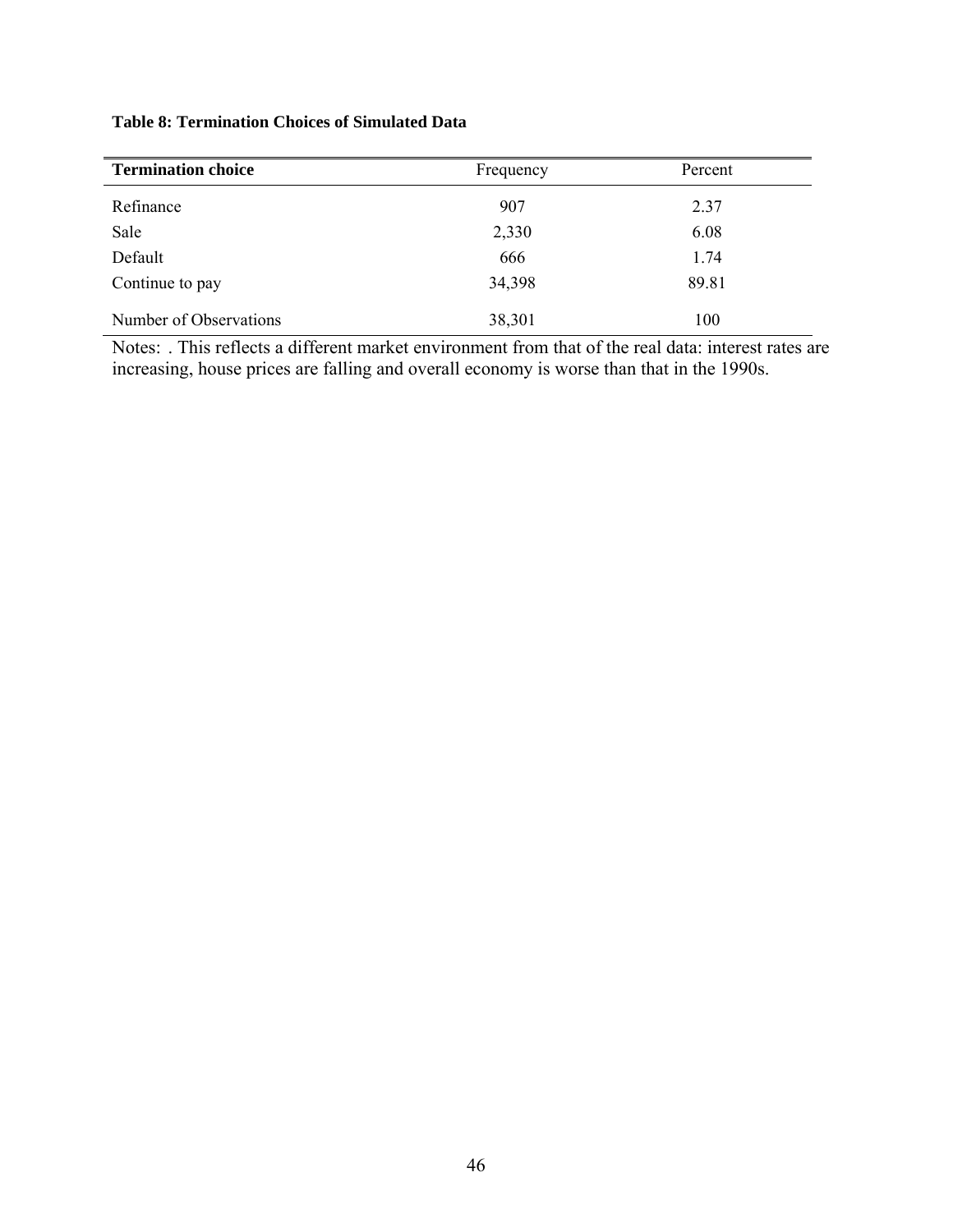| Parameter                      |            | Multinomial Logit Model |            | Nested Logit Model |            |            |  |
|--------------------------------|------------|-------------------------|------------|--------------------|------------|------------|--|
|                                | Refinance  | Sale                    | Default    | Refinance          | Sale       | Default    |  |
| Intercept                      | $-3.52***$ | $-2.39***$              | $-7.00***$ | $-3.61***$         | $-3.18***$ | $-6.48***$ |  |
|                                | (0.29)     | (0.23)                  | (0.36)     | (0.29)             | (0.23)     | (0.63)     |  |
| Market price of loan           | $0.26***$  | $-0.09*$                | $0.59***$  | $0.26***$          | $-0.06*$   | $0.20***$  |  |
|                                | (0.05)     | (0.04)                  | (0.05)     | (0.05)             | (0.04)     | (0.05)     |  |
| Current loan-to-value          | 0.10       | 0.02                    | $1.27***$  | 0.08               | 0.05       | $0.41***$  |  |
|                                | (0.06)     | (0.04)                  | (0.08)     | (0.06)             | (0.04)     | (0.08)     |  |
| Prob. Negative Equity >        | 0.16       | $-0.21$                 | $-1.61***$ | 0.15               | $-0.29*$   | $-0.99***$ |  |
| 90 percentile indicator        | (0.17)     | (0.13)                  | (0.19)     | (0.17)             | (0.12)     | (0.17)     |  |
| Unemployment rate              | 0.05       | $-0.07*$                | 0.02       | 0.06               | $-0.08*$   | 0.03       |  |
|                                | (0.05)     | (0.03)                  | (0.06)     | (0.05)             | (0.03)     | (0.05)     |  |
| Minority indicator             | $-0.21$    | $-0.39***$              | 0.09       | $-0.22*$           | $-0.41***$ | $-0.23*$   |  |
|                                | (0.12)     | (0.08)                  | (0.12)     | (0.12)             | (0.08)     | (0.1)      |  |
| Low credit score               | $-0.13$    | $-1.46***$              | 0.36       | 0.02               | $-0.11$    | $2.08***$  |  |
| indicator                      | (0.18)     | (0.22)                  | (0.82)     | (0.18)             | (0.27)     | (0.25)     |  |
| Nested Logit Model             |            |                         |            |                    | $0.46***$  |            |  |
| correlation parameter $(\rho)$ |            |                         |            |                    | (0.10)     |            |  |
| Log Likelihood                 |            | $-7593.17$              |            |                    | $-7331.16$ |            |  |
| B.I.C.                         |            | 7711.49                 |            |                    | 7459.33    |            |  |

**Table 9: Estimation Results for the Main Model Specifications of the Multinomial Logit Model (MNL) and the Nested Logit Model (NMNL) Based on the Simulated Data** 

Notes: 1. The estimation sample (19,142 observations) is half the full sample of simulated data (sub-sample 1).

2. Standard Deviations are in parentheses. "\*" for  $p < 0.05$ ; "\*\*" for  $p < 0.01$ ; and "\*\*\*" for  $p < 0.001$ .

3. The data are structured as an event-history dataset, with one observation for each quarter for each loan during the observation period. Loans were observed from origination to termination, or 12/31/1998, whichever was earlier.

4. Continuous variables are standardized before model estimation.

5. We use loan age dummies, whose coefficients are omitted here. They can be provided upon request.

6. Both the MNL and the Nested Logit Models are estimated through maximum likelihood estimation (MLE). The Nested Logit Model is estimated following the simultaneous estimation approach rather than two-stage estimation with inclusive values.